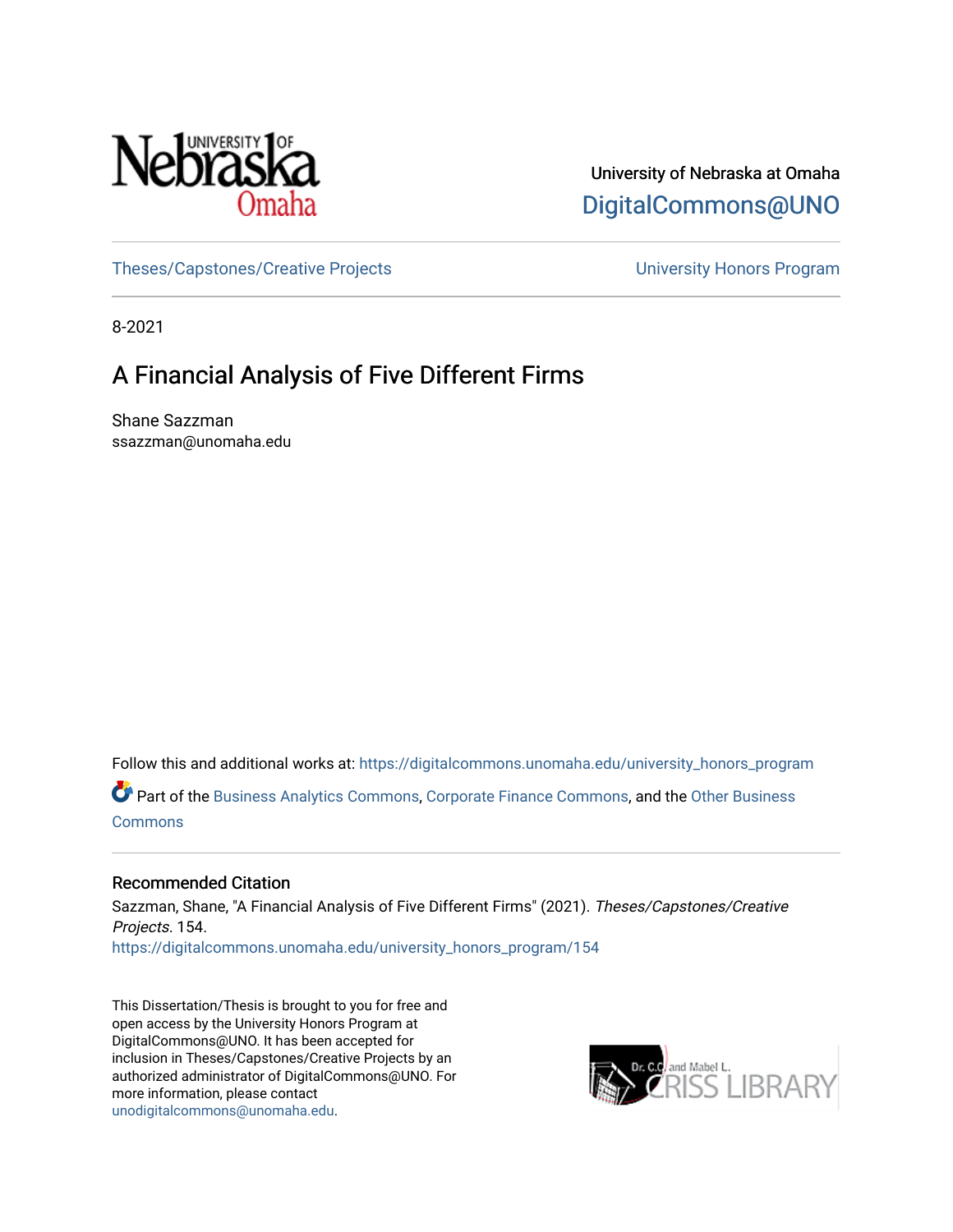# A Financial Analysis of Five Different Firms

By Shane Sazzman

Reviewed by:

Dr. Larry Hughes

Dr. Lucy Morrison

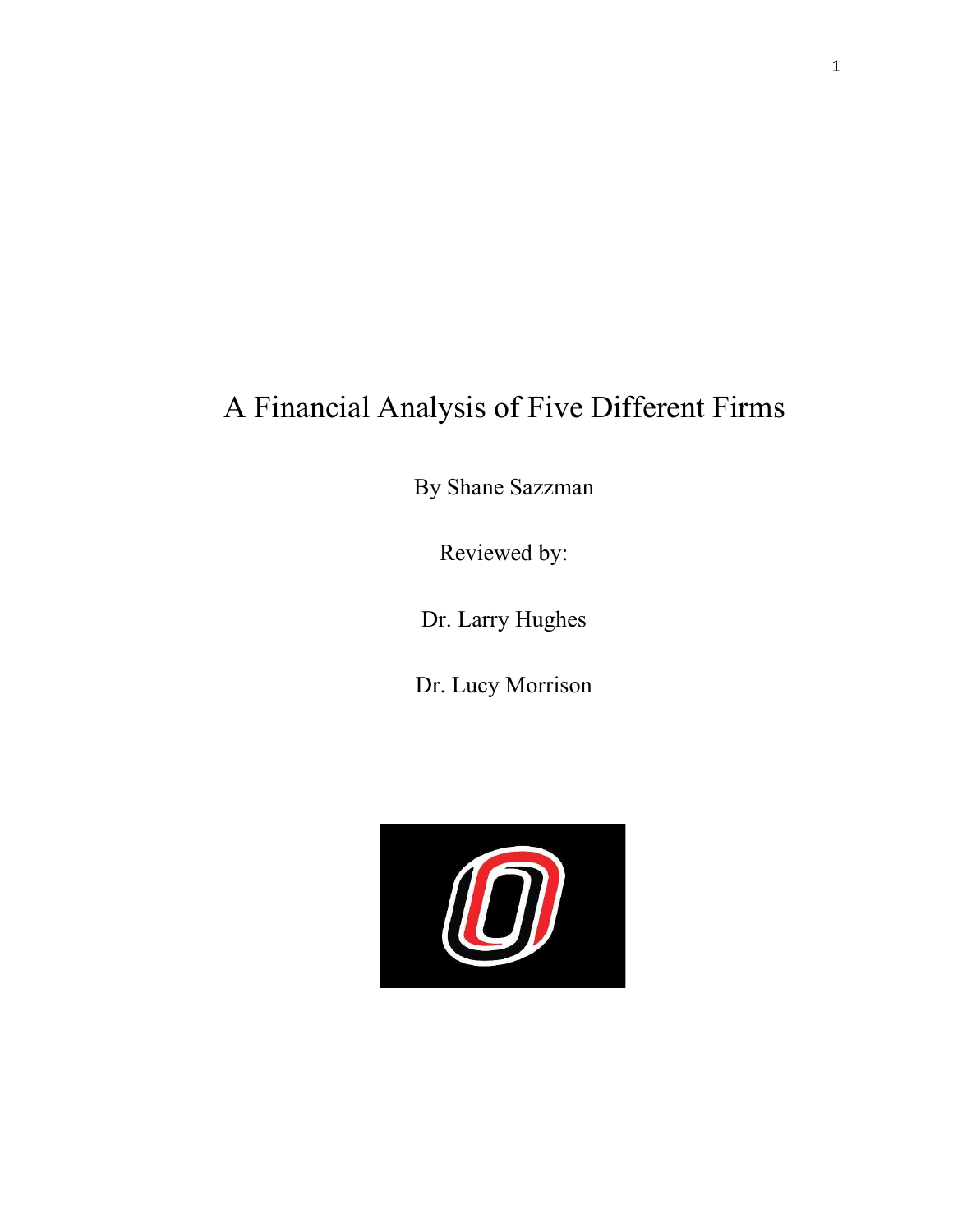### Table Of Contents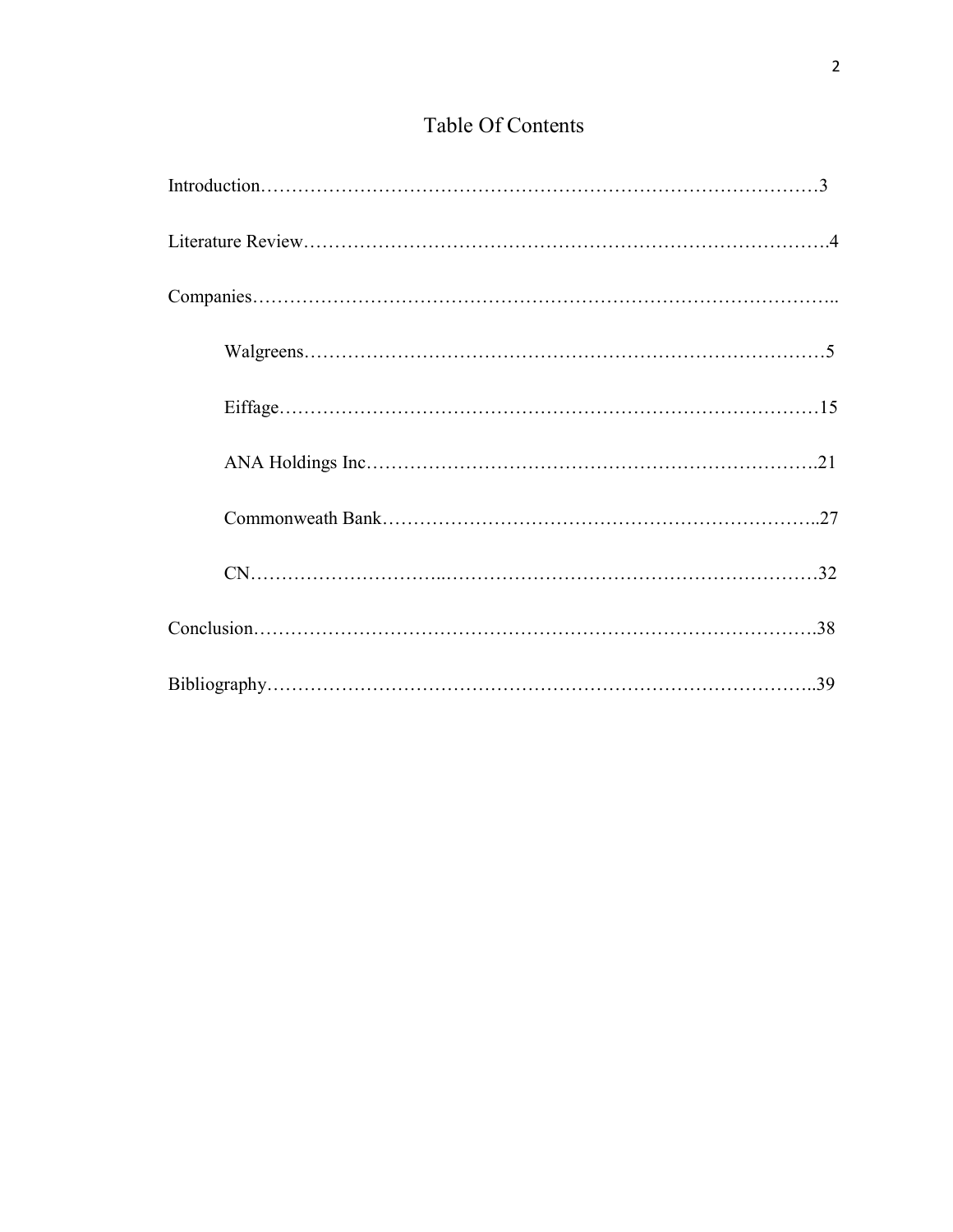The coronavirus has certainly made its impact around the world. This paper will dive deeper into the significant changes it has had on a variety of industries as well as the protocols of these companies within these industries in specific countries. This research will measure potential bankruptcy, severe liability delinquency (the ability to pay back according to terms), profitability, liquidity as well as stock position.

We as humans have experienced many tragedies. Many of them are natural. Weather conditions or diseases such as the measles outbreak and smallpox. However, in 2020, another outbreak has begun, and is still making its impact around the world as of April, 2021. The coronavirus started in China and spread throughout the world in only a few months. Globalization has allowed for the intertwining of many countries. But with easy sea and air travel, this allowed for it to spread swiftly around the globe. Several movies have depicted what this would look like, but of course for entertainment purposes, on a more extreme scale.

The COVID-19 pandemic began in Wuhan, China during a new year's event. It was a concern by the World Health Organization (WHO) at the end of January, and only two months later on March 11th, 2020, it became known as a global pandemic. Since then, it has spread to over 200 countries and caused over 200,000 deaths. These deaths as well as the most cases have taken place in the United States. The United States has 33 million cases and has 1% of the total cases with over 1.6 million. While Russia in second with 6.27% of the total cases.

There was some shock that it was able to make such an impact, however, there were warning signs such as SARS in 2003 as well as H1N1 in the year 2009. And most recently, MERS coronavirus. However, compared to the coronavirus the number of cases was much lower. SARS-CoV began spreading with healthcare workers. Also, it had over 8,000 cases and a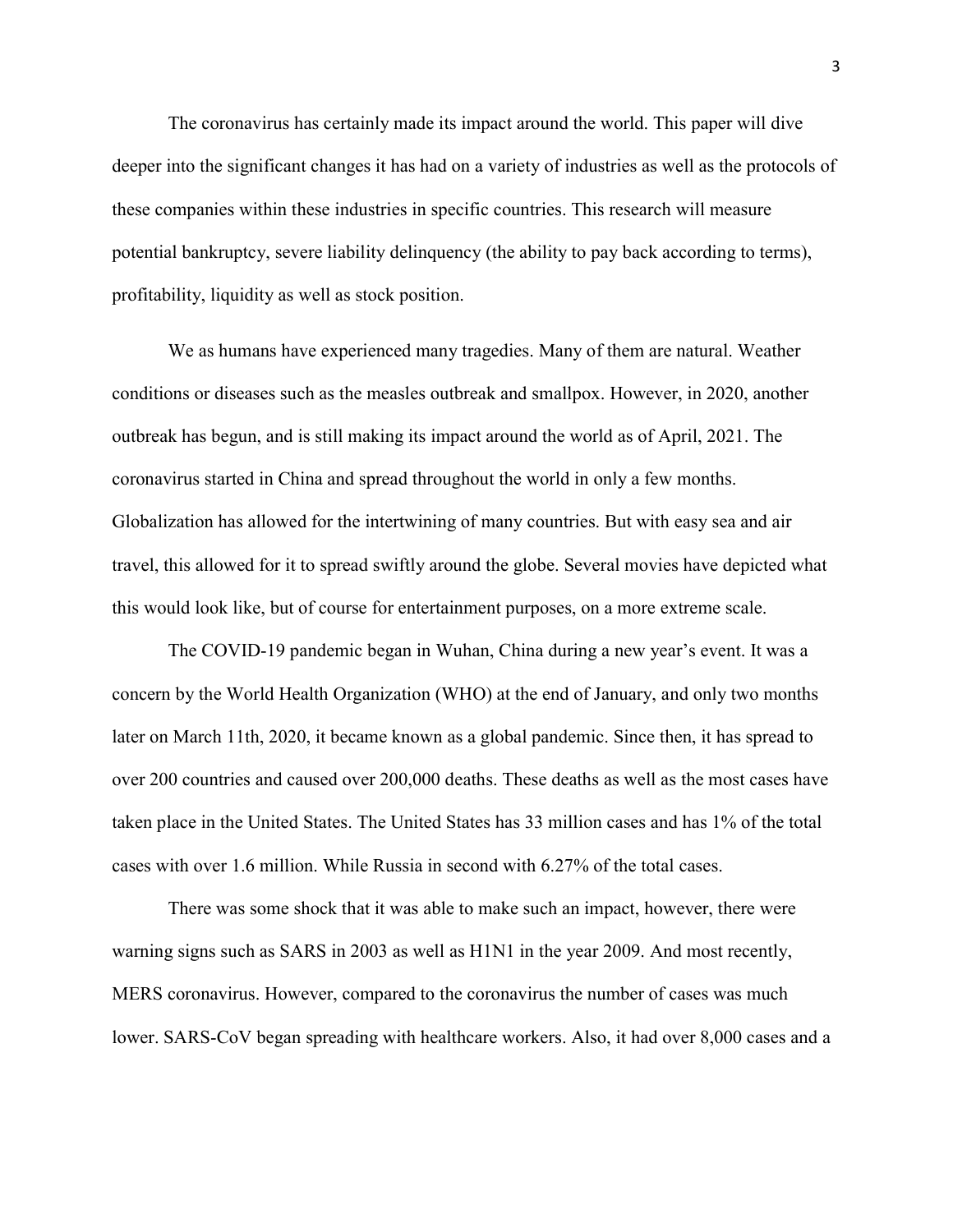fatality rate of 9% (Hewings, 2020). While MERS-COV had over 2,000 cases and a fatality rate of 34%. But, the coronavirus has a much lower fatality rate of 1-3% (Hewings, 2020).

Now with COVID-19 taking center stage, it's still making waves within some countries such as India. India's cases are still skyrocketing and are experiencing a shortage in vaccines. Thankfully for many other countries, they invested in research early on. The vaccine research is critical in stopping a vaccine, the businesses that help keep our economies running is vital to lending out money, depositing funds, air travel, commodity transportation, pharmacies and construction of new structures. This paper will focus on Walgreens, Eiffage, Canadian National Railway, Commonwealth Bank, and ANA Holdings Inc. Each of these firms can be looked at differently due to their unique industries. Each company's background was heavily looked at as well as a financial analysis was conducted on each firm to see their performance in the future using historical results.

Most of the past research on financial analysis during the coronavirus, has focused on entire industries or the macroeconomic factors of entire countries or the globe. There has been a lot of research done on overall globalization. For instance, earths economy and various ecosystems that discuss different strategies for how money circulates between them (Ibn-Mohammed, 2021). Looking at the impacts from the coronavirus policies as well as exports and imports is also common among the research. Something else a lot of papers discussed were the impacts on individual countries or industries. For example, the healthcare sector or the United States (Economic Impact of COVID-19 Pandemic on Healthcare Facilities and Systems: International Perspectives, 2020). Healthcare systems are especially understandable since this industry is directly impacted by the coronavirus due to patients being admitted that are impacted as well as vaccine research. Also, countries like the United States and China had research done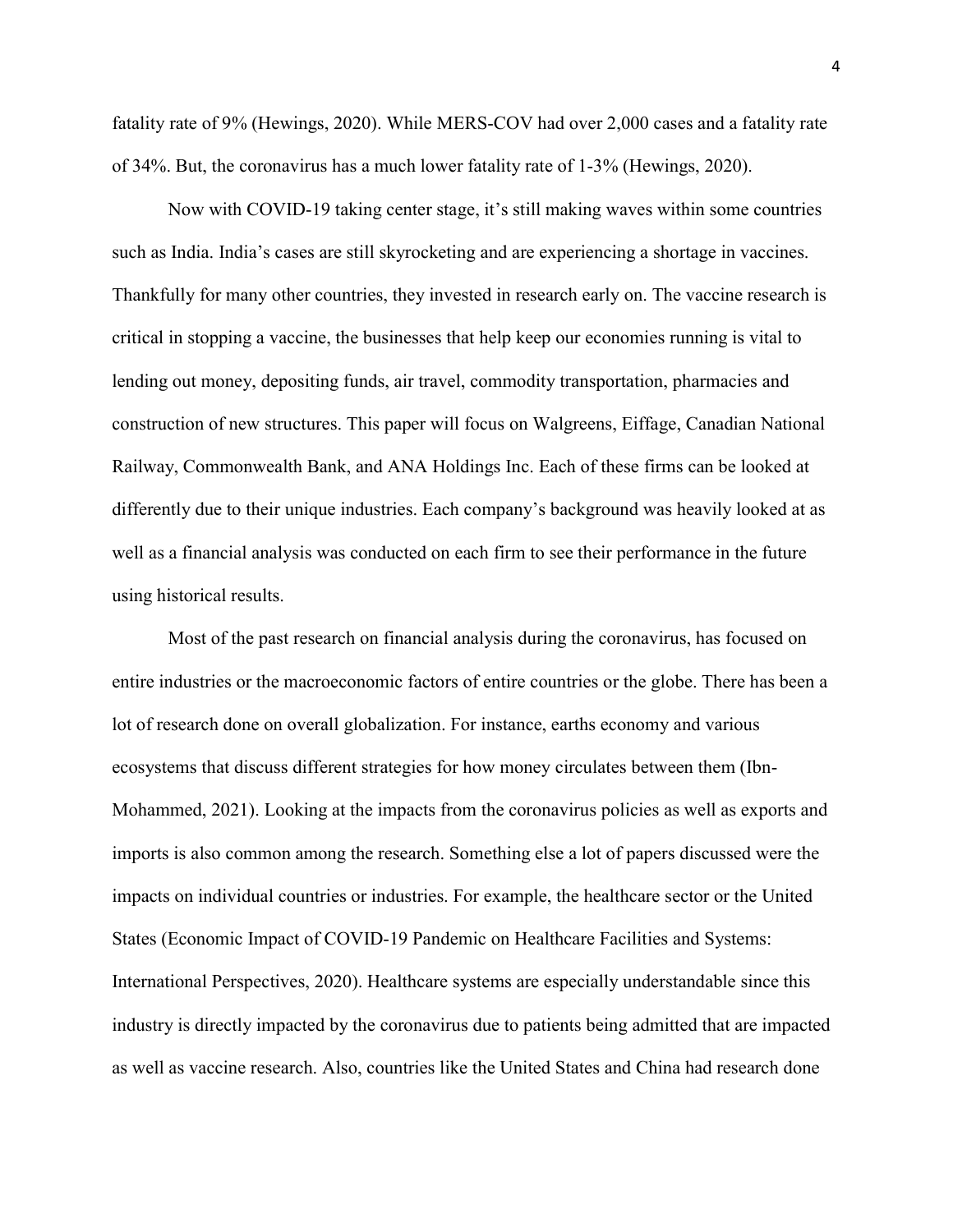on them due to them being heavily intertwined with international trade and impact on globalization. While this research has clearly made macroeconomics a focus point, this paper will be focusing on microeconomics with five particular companies' financials. And therefore, will be looking at the microeconomic impacts of each firm with macroeconomics being the supporting role. Diving deeper into different firms within unique parts of the world will allow this paper to give a diverse understanding of how each of them were affected and will be impacted in the long-term.

Walgreens is a pharmaceutical company which has countless locations around the country and currently employs over 450,000 people around the globe. This firm is one of the largest retail pharmacy companies on earth. The company boasts over \$100 billion dollars in sales annually and has 21,000 stores within eleven different countries (Walgreeens 2020). While today they are an international brand, they began in Illinois as Walgreens Co. in 1909. And only made the switch in 2014 to Walgreens Boot Alliance in Delaware. This was most likely due to their laws, as a lot of corporations choose to incorporate in this state. Actually, over 60% of corporations choose to incorporate in a state with under 1 million people (Ting, 2011). While they do have some of the lowest tax rates for corporations, they have laws that are written out really well in regards to corporate actions as well as have courts that are advantageous towards corporations. For instance, the Court of Chancery exists to "rule on corporate law disputes without juries" (Ting, 2011). Since this court is only for corporations, they can conclude issues efficiently. Clearly, in that year the firm made an intelligent move. However, in recent history they have been dealing with other external issues. Walgreens, like many other companies, has seen an impact whether it be short or long-term, from the coronavirus.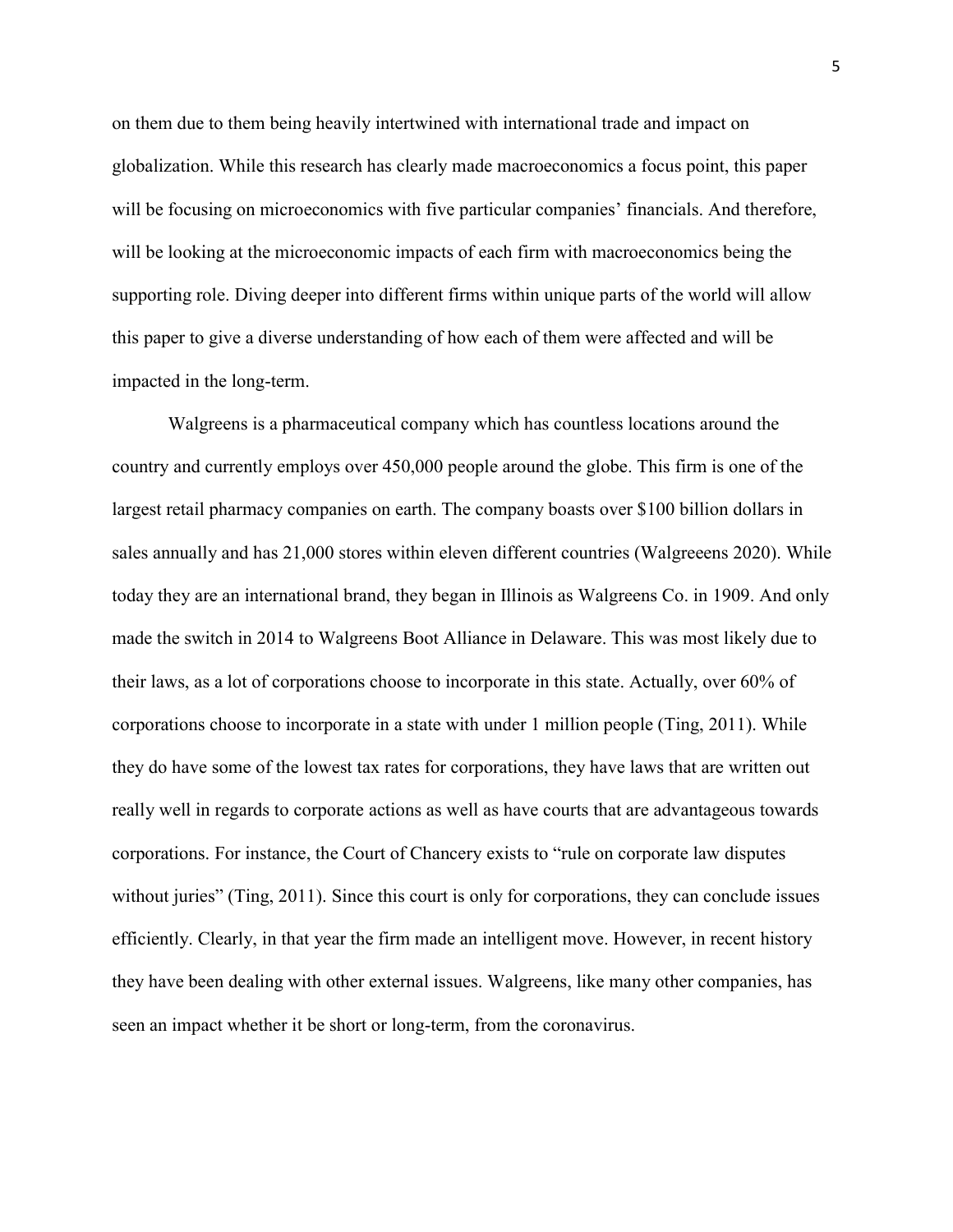Due to the first stages of the stay-at-home order, Walgreens got hit with a loss of over \$700 million dollars. United States markets and overseas revenue saw a decline during that time period. This in-turn should cause the overall profit margin of the firm to shrink when compared to years prior to the coronavirus. However, the sheer magnitude in revenue that Walgreens generates, combined with Walgreens being one of the main destinations for pharmacy products in the United States, still was not enough to make a full recovery. The table below shows the profit margin dwindling over the last three years, with the lowest being .33% in 2020.

|               | Profit Margin (millions) |               |         |
|---------------|--------------------------|---------------|---------|
|               | 2020                     | 2019          | 2018    |
| Net Income    | 456                      | 3,982         | 5,024   |
| Revenue       | \$<br>139,537            | \$<br>139,866 | 131,537 |
| Profit Margin | $0.33\%$                 | 2.85%         | 3.82%   |

 Looking at this data, 2020 net income was \$456 million. That account shrunk by 89% when compared to 2019. While the revenue had remained stagnant at \$139 billion in the last two years. With this information, it proves that an increase in expenses was the main driver for the decrease in net income and not a decline in revenue. The cost of goods in 2019 were \$107 billion while in 2020 they were \$111.52 billion. While they were able to maintain stable revenue, the cause of this increase may have been do to offering discounts during the pandemic, possible spoilage of retail goods due to less customers coming into the store or turnover of less inventory which would drive up the cost.

The liquidity tells a similar story. Walgreens current ratio has been decreasing year over year even without the coronavirus. In 2017 it was at its highest in the last four years at 1.07. This was the only year when the current ratio had been over 1. A working capital that is positive is an indication that Walgreens had the ability to pay off its short-term obligations with current assets.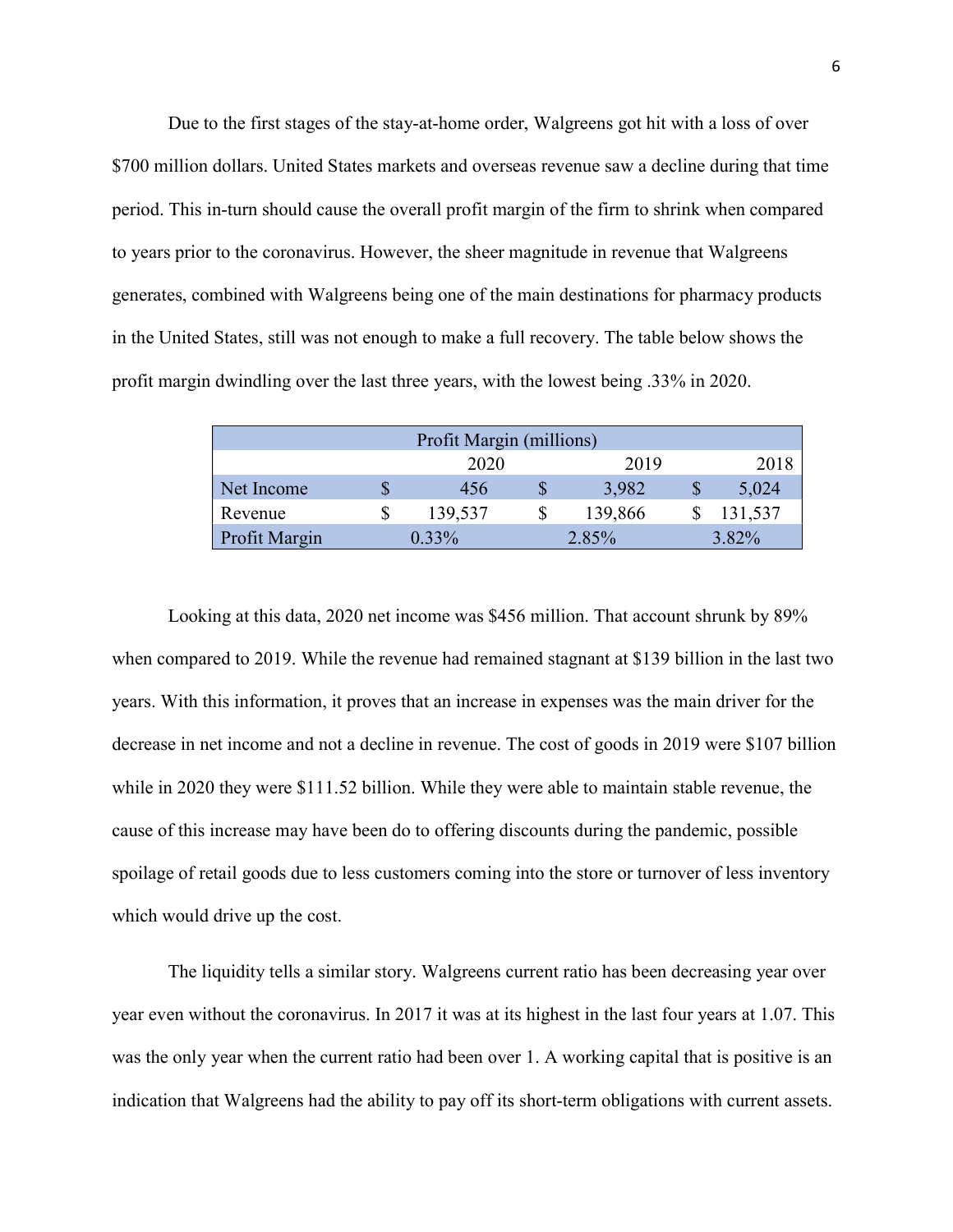However, Walgreens had a ratio under 1 for the last three years, which means that they would be unable to meet these short-term obligations if they were to liquidate their current assets. As the table below shows, in 2018 the current ratio was .81 and in 2020 it went down to .67. While in both of these years they would not have enough current assets to liquidate for short-term payments, the amount of liquid assets in proportion to current liabilities is smallest in 2020.

|                            | <b>Current Ratio (millions)</b> |        |        |
|----------------------------|---------------------------------|--------|--------|
|                            | 2020                            | 2019   | 2018   |
| <b>Current Assets</b>      | 18,073                          | 18,700 | 17,486 |
| <b>Current Liabilities</b> | 27,070                          | 25,769 | 21,667 |
| Current Ratio              | 0.67                            | 0.73   | 0.81   |
| <b>Working Capital</b>     |                                 |        |        |

Overall, the liquidity risk for Walgreens has seen growth over the last three years. Working capital was -\$4 billion in 2018 and the risk has increased by 115% or to -\$9 billion dollars. Since the liquidity position is shrinking, this translates that Walgreens is unable to pay its short-term obligations with current assets in the event that suppliers need to be paid

To further look into liquidity risk, cash conversion cycle can be utilized due to inventory, accounts payable and accounts receivable either being current assets or current liabilities. Unlike the other four firms, a large part of Walgreens business is physical goods. While the other four companies rely on services or fixed and tangible assets. The calculation for the conversion cycle is: AR Turnover + Inventory Turnover – AP Turnover. Diving deeper into accounts payable, the AP turnover can be used for supplier analysis. This formula is COGS/Accounts Payable. The reason why revenue is not used instead of COGS is because revenue represents a markup in sales price while the cost of goods sold represents a more true price. While the accounts payable account is typically represented as the ability to pay back suppliers. Walgreens classifies this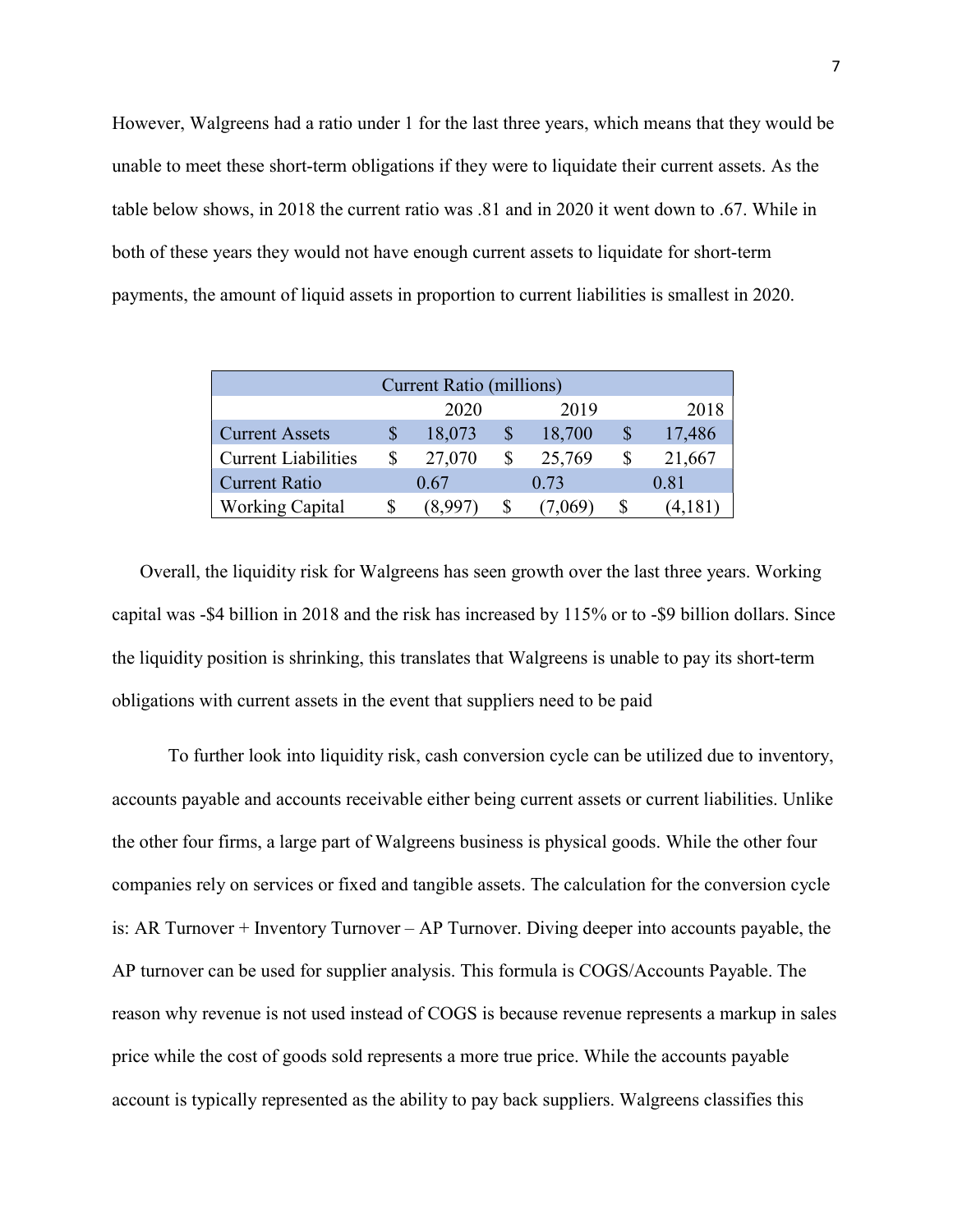account as Trades Accounts Payable which is for their pharmaceutical products that they receive from AmerisourceBergens (Walgreens, 2020). This is the distributor that they use to distribute goods into their stores.

 Accounts payable continued to increase despite COVID-19. Since they primarily sell pharmaceutical goods, a decrease in sales would be unlikely to occur since many of their products are a necessity versus a want. This account ended with a 2020 balance of \$14.46 billion while in 2019 it had a balance of \$14.34 billion. Furthermore, the accounts payable turnover was 7.45 in 2019 and increased to 7.71 in 2020. This increase shows minimal concern for a rise in accounts payable as it continued to grow despite stagnant revenue. Comparing the differences in inventory to the differences in accounts payable in 2019 and 2020, it does have similar results. Inventory turnover was 11.80 in 2020 while in the previous year it was 11.44. This formula is represented as, COGS divided by Inventory. Since inventory turnover and accounts payable turnover were highest in 2020, it translates that this was the year that Walgreens got products off the shelves the quickest as well as able to pay back suppliers the fastest. A theory in mind of why this occurred, is due to the amount of hording some people participated in during the beginning of the coronavirus. However, later on, governments were enforcing stores to shut down and enacting stay at home policies. This is why there is not a steep incline in revenue. Another possibility is due to shortages in manufacturing resources.

Looking more into inventory turnover, the COGS account in 2018 was \$100.75 billion while in 2020 it increased to \$111.52 billion or by 107%. Comparing that to the inventory turnover, it has been increasing as well. Since the highest inventory turnover is 11.80 in 2020, it would mean that sales would naturally increase due to turning over the inventory and therefore getting products off the shelves more quickly.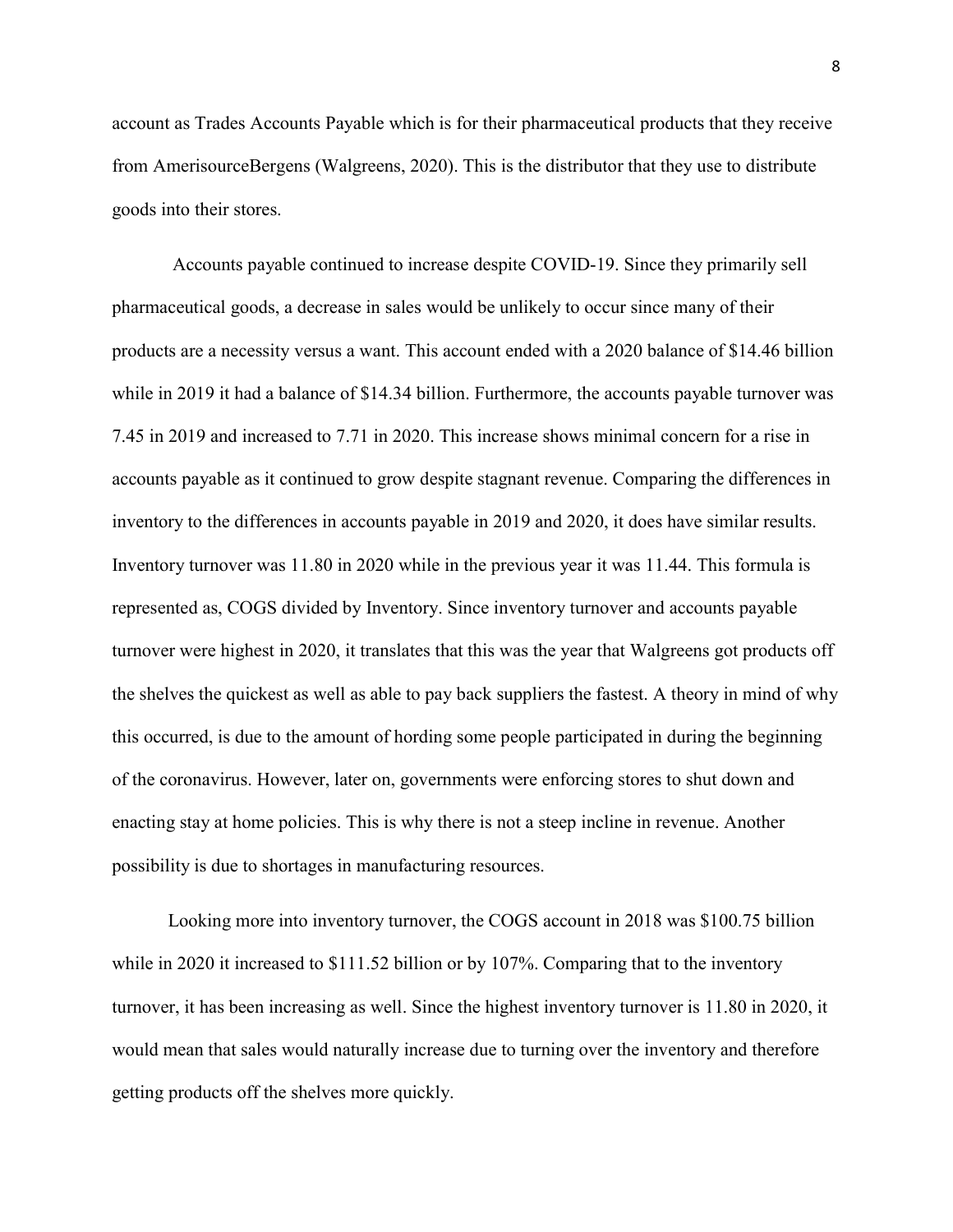The last part of the cash conversion cycle discussed is accounts receivable compared to revenue. The AR turnover displays how quickly customers pay back Walgreens. After the events of the coronavirus, this ratio had no negative impact as it rose when compared to 2019. AR turnover in 2020 is 19.56 while in 2019 it was 18.94. Since it is higher in 2020, this means that customers are paying Walgreens back more quickly. This would also indicate a more true value in sales. Both of these indicators clearly show that both accounts performed well in 2020 when compared to prior years. Accounts receivable amounted to \$7.22 billion and \$7.13 billion in 2019 and 2020. While sales revenue in 2019 was \$136 billion and increased to \$139 billion in 2020.

| <b>Cash Conversion Cycle</b>        |       |       |       |
|-------------------------------------|-------|-------|-------|
|                                     | 2020  | 2019  | 2018  |
| <b>Accounts Receivable Turnover</b> | 19.56 | 18.94 | 20.01 |
| <b>Inventory Turnover</b>           | 11.80 | 11.44 | 10.53 |
| <b>Accounts Payable Turnover</b>    | 7.71  | 7.45  | 7.43  |
| <b>Cash Conversion Cycle</b>        | 23.65 | 22.94 | 23.12 |

 Overall, the cash conversion cycle showed that Walgreens is managing their business very well. Typically, a supplier's terms are 30 days. Therefore, a cash conversion cycle of 23.65 in 2020 is ideal. The previous two years also had great results. This is due to a great AR and Inventory Turnover and a low accounts payable turnover. Combining customers paying back Walgreens fast, inventory flying off the shelves more quickly, and paying back suppliers ontime, is a great combination for the firm. While the cash conversion cycle has shown great results, the stock price of the company has been mixed.

 During 2020, COVID-19 caused Walgreens to have a strong decline in October. Naturally, the recession phase in a business cycle, would cause a vast majority of stocks to fall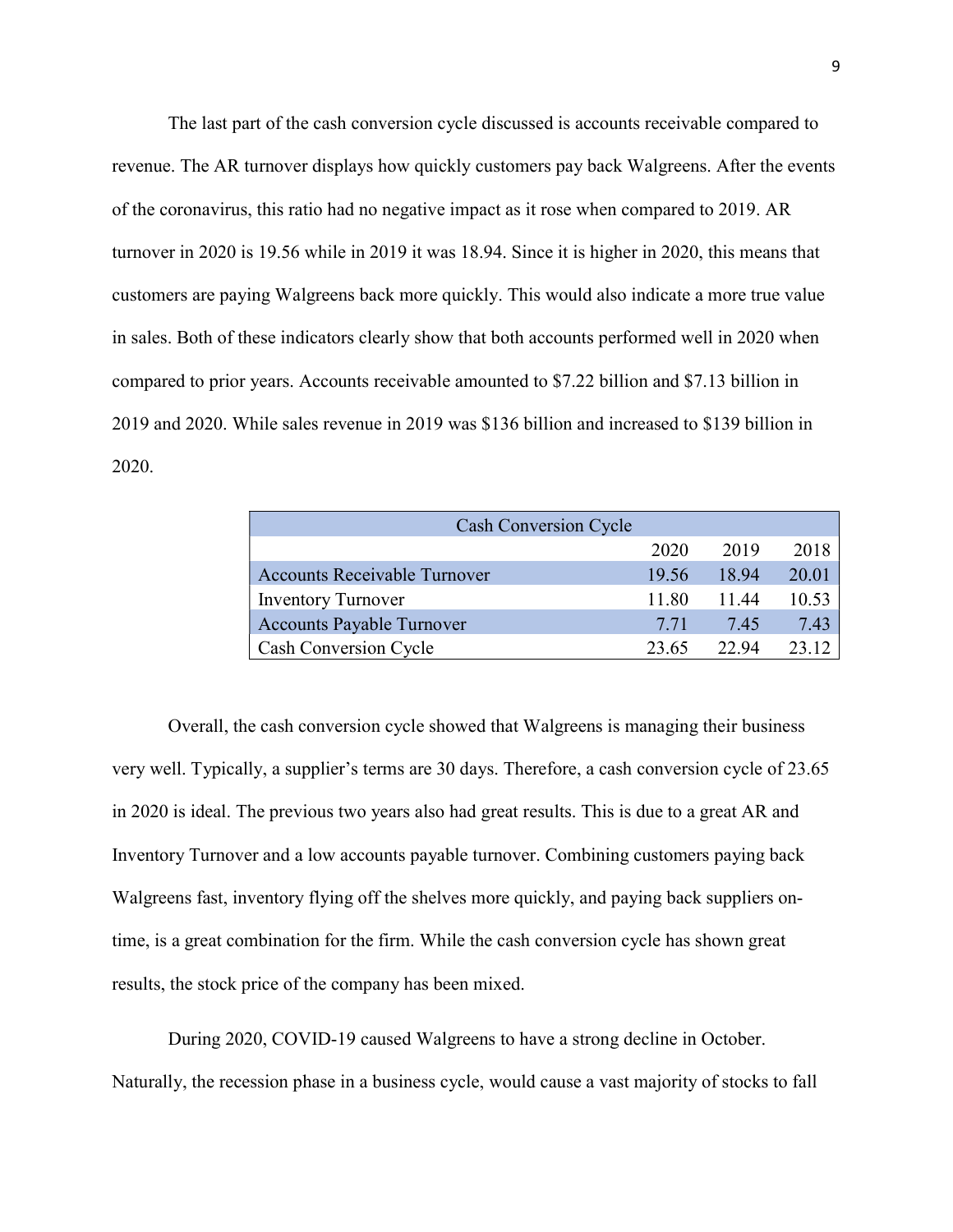due to a decrease in income and employment ("How Do Recessions Impact Investors?", 2021). Many stores and places of gathering, had to shut down their doors due to the lockdown. During the main months of the pandemic, between 12,000-15,000 outlets were impacted by the procedures.

The stock started decreasing in the February of 2020 despite being a defensible stock, as Walgreens is primarily classified as a pharmacy company. Typically, the pharmacy industry is seen as defensible due to medical products being a necessary part of having healthy periods of longevity. On November  $30<sup>th</sup>$ , 2018, the stock peaked at \$84.67 per a share. While the price of this stock saw its lowest price at \$34.04 on October 30<sup>th</sup> of 2020. Investor belief clearly has not picked up momentum since then, because the stock in April, 2021 was \$54.18 and has not surpassed \$60 after COVID-19. A full recovery does not seem possible in the near future for this stock but it is increasing month over month. January 22, 2021 had a stock price of \$47.45 while February had \$50.38 per share. The stock price of Walgreens below in the last five years does show that momentum could potentially pick back up for the firm. While the leverage has started to pick up, the leverage of the firm has worsened in recent history.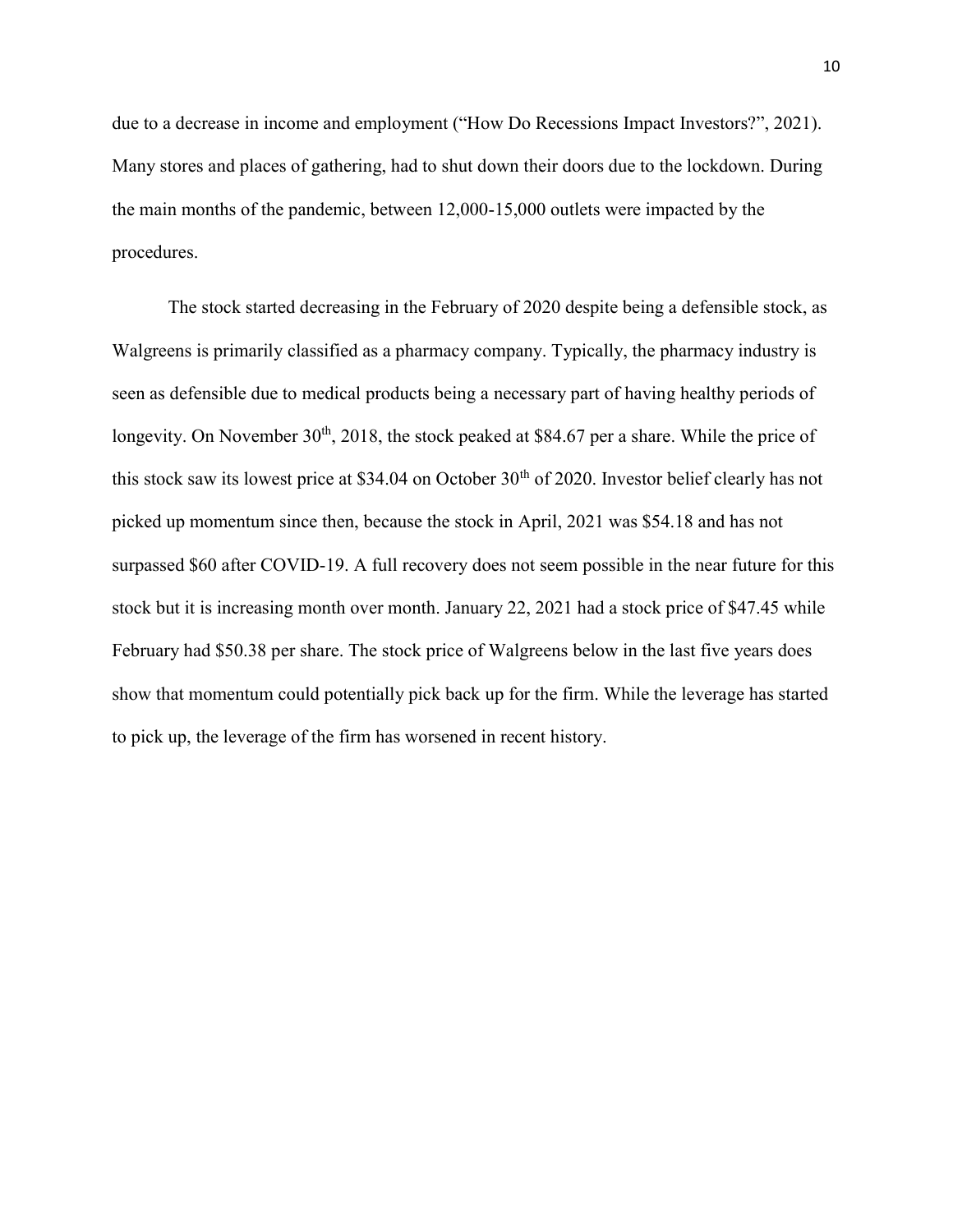

Walgreens Boot Alliance Stock Price, 2021

The equity multiplier of Walgreens in 2018 was 2.55 while 2020 it was 4.12. This formula can be represented as total assets/total equity. Since their leverage position is highest in 2020, this means that they have a higher chance of defaulting on payments due to their increase in debt. Another way to look at it is by switching the formula around and saying that equity makes up 24% of total assets in 2020. While total liabilities are 76%. Both the equity multiplier and the common-sized analysis clearly indicate that the firm is highly leveraged as only \$.24 is going into every dollar of total assets. Higher leverage has the potential to deter investor confidence.

While leverage can indicate a higher chance of bankruptcy, another way to analyze a firm is through Altman's Z-Score which measures a firm's likelihood of bankruptcy. More specifically, it measures the liquidity position, funding, profitability, operating cash flow, market value risk, and asset efficiency. This calculation is on a 0 to 4 scale. A safe score is between 3 to 4. While the highest risk of bankruptcy is under 1 ("Altman Z-Score", 2021). The formula can be represented as:  $1.2A + 1.4B + 3.3C + 0.6D + 1.0E = Z$ -Score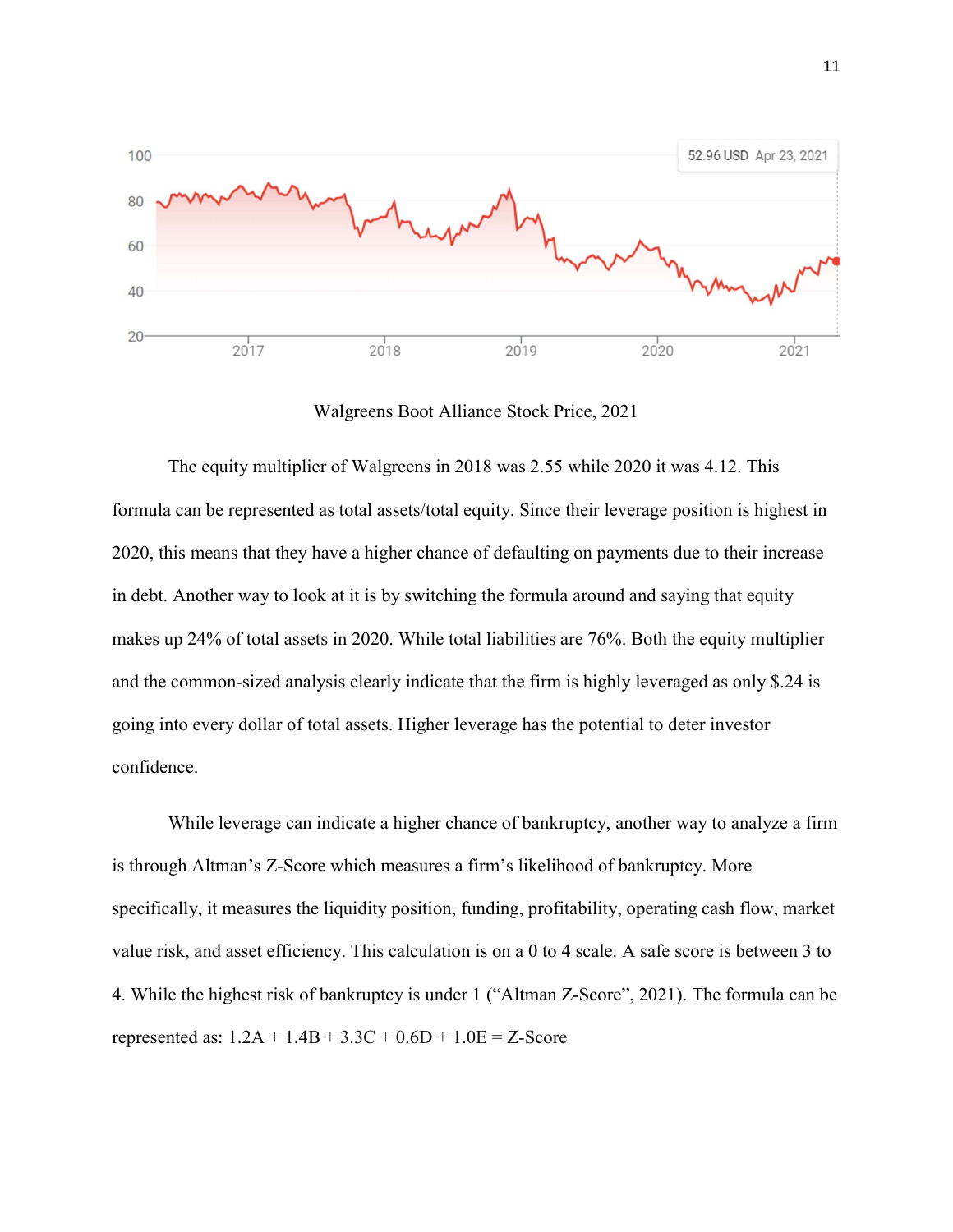A: Working Capital/Total Assets B:Retained Earnings/Total Assets C:EBIT/Total Assets D: Market Value of Equity/Total Liabilities E: Total Sales/Total Assets

The Z-Score for Walgreens is 2.39 in 2020 while in 2019 and 2018 it is 3.62 and 3.81. Since the Z-Score is lowest in 2020, this indicates that there is the highest chance of bankruptcy risk in this year. However, since the final calculation is not close to one, the odds of a bankruptcy are still miniscule since it is in the grey zone. The two primary areas that Walgreens should work on are Part's B and C of the formula. These are Retained Earnings/Total Assets and EBIT/Total Assets. The Part B calculation showcases how much money is being put back into the firm and therefore back into assets. While Part C showcases how much operating income the company is generating as it does not account for interest or taxes. The massive increase in Total Assets was the primary cause for both of these ratios to go down. Since there was a decrease in Part B, that indicates the amount of money that total assets was generating is less than years prior. The lower amounts in EBIT relative to Total Assets naturally trickles down to Retained Earnings since these amounts can both be calculated on the Income Statement. To represent that, here is a sample multiple step income statement.

Revenue – Cost of Goods Sold = Gross Profit

Gross Profit – Operating Expenses = EBIT (Earnings Before Interest and Taxes)

EBIT - Interest Expense = EBT – Tax Expense = Net Income

Net Income – Dividends  $=$  Retained Earnings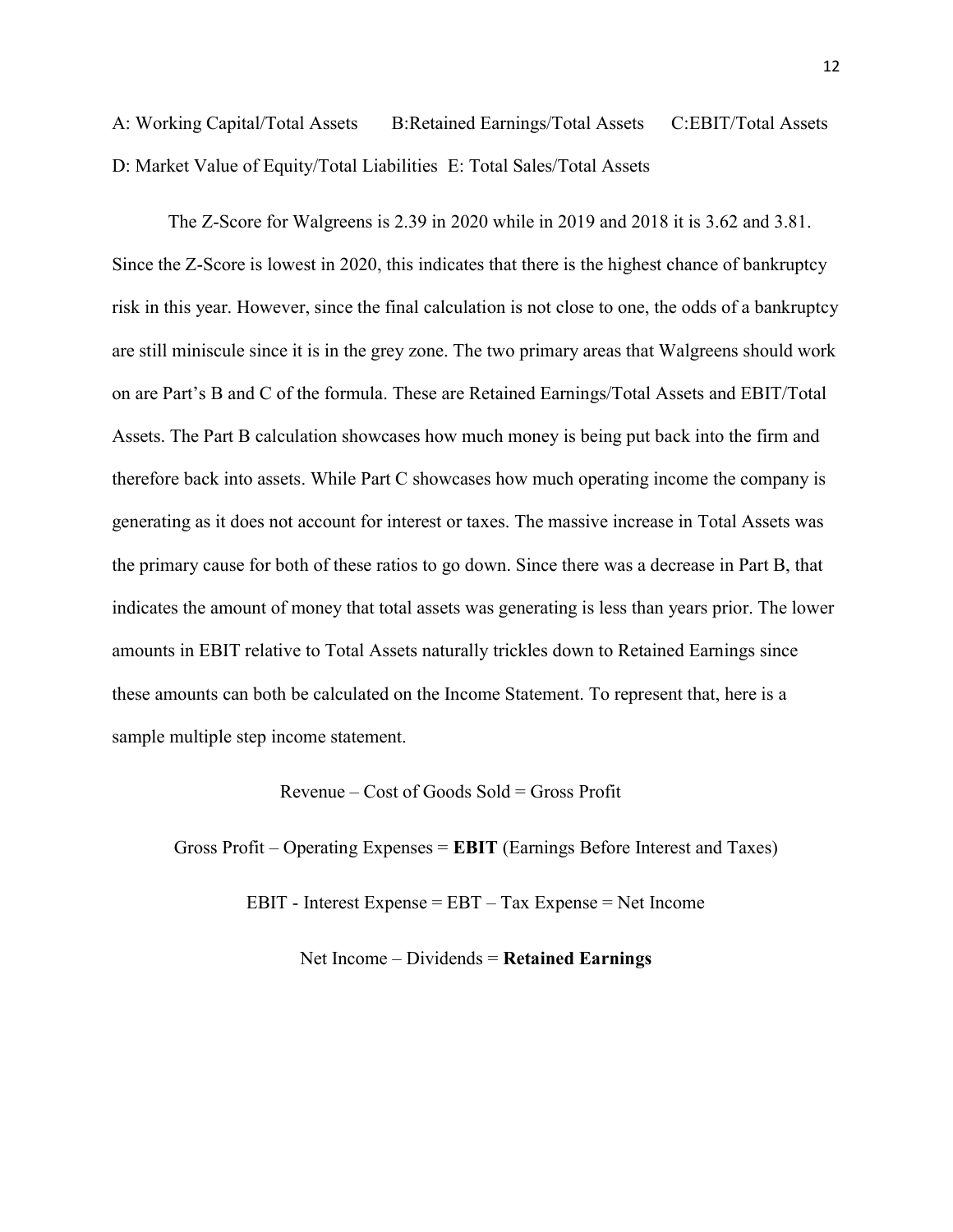Total Assets in 2019 were \$67.60 billion while in 2020 they were \$87.17 billion. While the substantial increase in assets caused the ratio to decrease, it was also partly because of a decrease in EBIT. The EBIT in 2019 was \$5.23 billion, while in the following year it decreased by 74%. The increase in assets and decrease in EBIT, played a major factor in the overall decrease in the Z-Score. Since EBIT/Total Assets is lower in 2020 when compared to the previous year, this means that normal operations are generating less income in 2020. Also, this part of the formula has the second highest weight at 1.4x which also played a role.

Meanwhile, the Retained Earnings/Total Assets calculation has the highest weight in the formula at 3.3. In the other formula EBIT had a visible difference between recent years, however the Retained Earnings differences is minimal when compared to the differences in total assets. The 2019 Retained Earnings was \$34 billion in 2020 while in the year prior it was \$35.81 billion. The change in retained earnings between these two years was -4.48%. While for total assets it was 29%.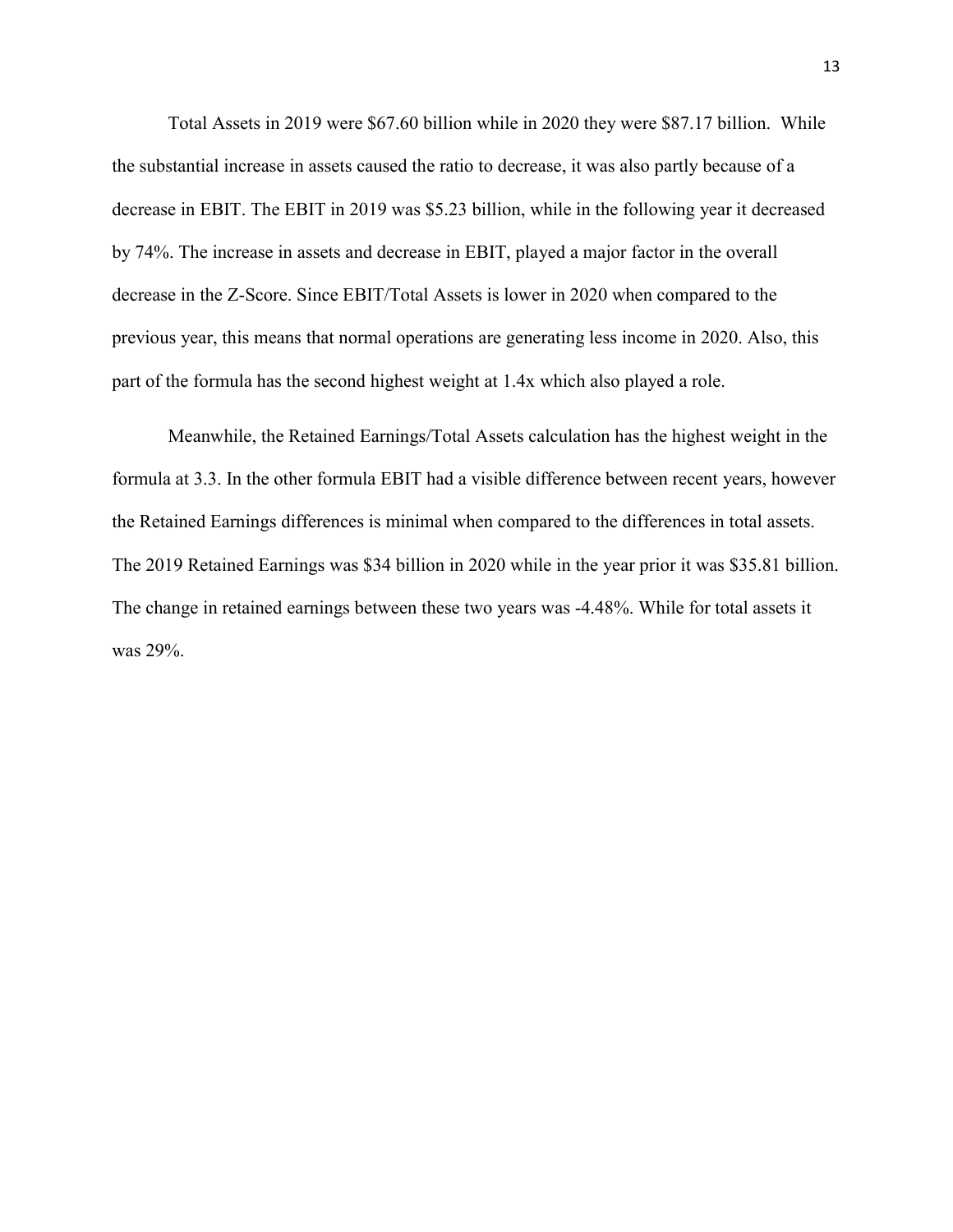|                               |                           | Z-Score (millions)<br>2020 |                           | 2019         |                            | 2018           |
|-------------------------------|---------------------------|----------------------------|---------------------------|--------------|----------------------------|----------------|
| <b>Total Assets</b>           | $\mathcal{S}$             | 87,174                     | $\boldsymbol{\mathsf{S}}$ | 67,598       | $\boldsymbol{\mathcal{S}}$ | 68,124         |
| Net Working Capital           | \$                        | $(8,997)$ \$               |                           | $(7,069)$ \$ |                            | (3,821)        |
| <b>Retained Earnings</b>      | $\boldsymbol{\mathsf{S}}$ | 34,210                     | $\boldsymbol{\mathsf{S}}$ | 35,815       | $\boldsymbol{\mathcal{S}}$ | 33,551         |
| <b>EBIT</b>                   | \$                        | 1,382                      | \$                        | 5,231        | $\boldsymbol{\mathsf{S}}$  | 6,591          |
| Market Value of Equity        | $\boldsymbol{\mathsf{S}}$ | 34,450                     | $\$$                      | 52,230       | $\boldsymbol{\mathcal{S}}$ | 64,460         |
| <b>Total Liabilities</b>      | \$                        | 66,038                     | \$                        | 43,447       | \$                         | 41,435         |
| Revenue                       | $\mathcal{S}$             | 139,537                    | $\boldsymbol{\mathsf{S}}$ | 136,866      | $\mathcal{S}$              | 131,537        |
|                               |                           |                            |                           |              |                            |                |
|                               |                           | Z-Score                    |                           |              |                            |                |
|                               |                           | 2020                       |                           | 2019         |                            | 2018           |
| WC/TA                         |                           | $-0.1238$                  |                           | $-0.1255$    |                            | $-0.0673$      |
| RE/TA                         |                           | 0.5494                     |                           | 0.7418       |                            | 0.6895         |
| <b>EBIT/TA</b>                |                           | 0.0523                     |                           | 0.2554       |                            | 0.3193         |
|                               |                           | 0.3130                     |                           | 0.7213       |                            | 0.9334         |
| <b>MVE/TL</b>                 |                           | 1.6007                     |                           | 2.0247       |                            | 1.9308<br>3.81 |
| Sales/Total Assets<br>Z-Score |                           | 2.39                       |                           | 3.62         |                            |                |

| In summary, during the coronavirus pandemic thus far they have experienced a dwindling             |
|----------------------------------------------------------------------------------------------------|
| profit margin. This was primarily due to a decrease in sales. Moving onto liquidity, they have     |
| been seeing gains on this end which means that they are more able to pay off short term debt       |
| with current assets than previous years. While their leverage position has increased, however it   |
| was not higher than 2018's. Lastly, the stock price had seen the effects of the coronavirus during |
| its prime months, however the stock has been able to return to where it was at before COVID-19.    |
| Overall, this company seems that it will return back to 100% of where it was. The European         |
| French construction firm, Eiffage, shows more mixed results.                                       |

Eiffage is known as a civil engineering construction company in France. The third largest company in its industry within its headquartered country, and is ranked #5 in Europe (Eiffage, 2020). This firm is headquartered in Asnières-sur-Seine and was founded in 1992 (Eiffage, 2020). They have completed over 100,000 projects and employ over 70,000 people. Despite their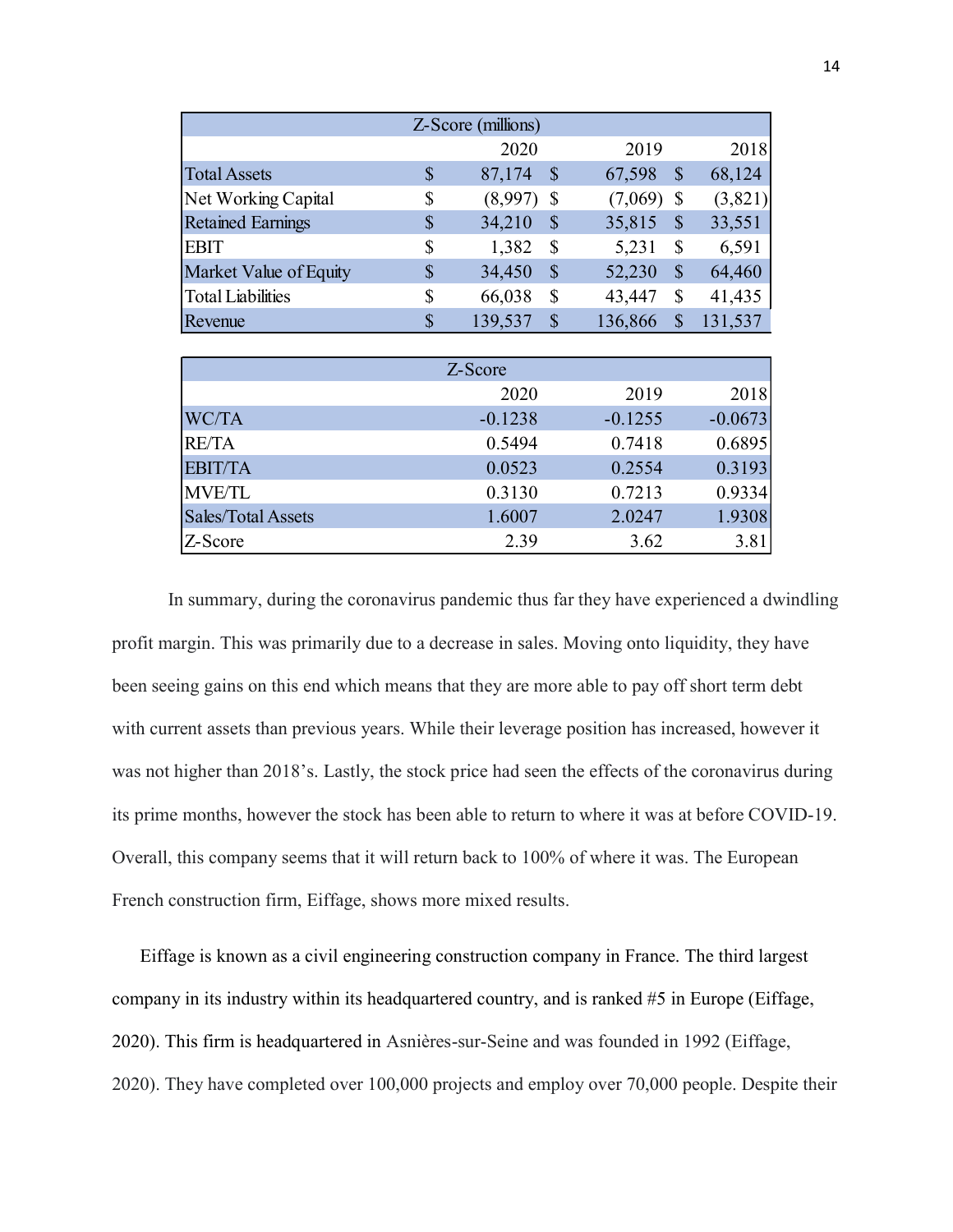size, they have certainly seen the impact of the coronavirus. This is partly because the construction industry is known for being cyclical. During expansions in the economy, construction companies like Eiffage, thrive. While naturally, during a recession Eiffage would also be contracting. It would be normal that not many construction projects would be occurring when people have less money to invest.

Eiffage also experienced profitability issues. In particular, Eiffage has been experiencing declining earnings year after year. Due to COVID-19, the profit margin was 5.71% and it went up to 5.96% in the years 2018 and 2019. When the France lockdown started during the first quarter for the French based construction company, revenue had declined by 13% (Staff, 2020). For the year, when converted to USD, US\$614 million was reported while in the year prior it was US\$1.11 billion. That is a difference of -44.83% between 2020 and 2019. This drop in revenue caused 2020 to have a lower profit margin. Since this year's margin was the lowest, this year's net income reflects that the least amount of money was made when compared to the previous two fiscal years. The table below reflects this analysis.

|                      |    | Profit Margin (millions) |                    |        |    |        |
|----------------------|----|--------------------------|--------------------|--------|----|--------|
|                      |    | 2020                     |                    | 2019   |    | 2018   |
| Net Income           | €  | 614                      | €                  | 1,113  | €  | 965    |
| Revenue              | €  | 16,659                   | €                  | 18,690 | €  | 16,890 |
| <b>Exchange Rate</b> |    | 1.22                     |                    | 1.12   |    | 1.14   |
| Net Income           | S  | 752                      | S                  | 1,246  | S  | 1,104  |
| Revenue              | \$ | 20,399                   | $\boldsymbol{\$\}$ | 20,930 | \$ | 19,319 |
| Profit Margin        |    | 3.69%                    |                    | 5.96%  |    | 5.71%  |

However, the difference became more noticeable in 2020 when the profit margin became 3.69%. It was hard to notice this change as revenue has been relatively stable year after year as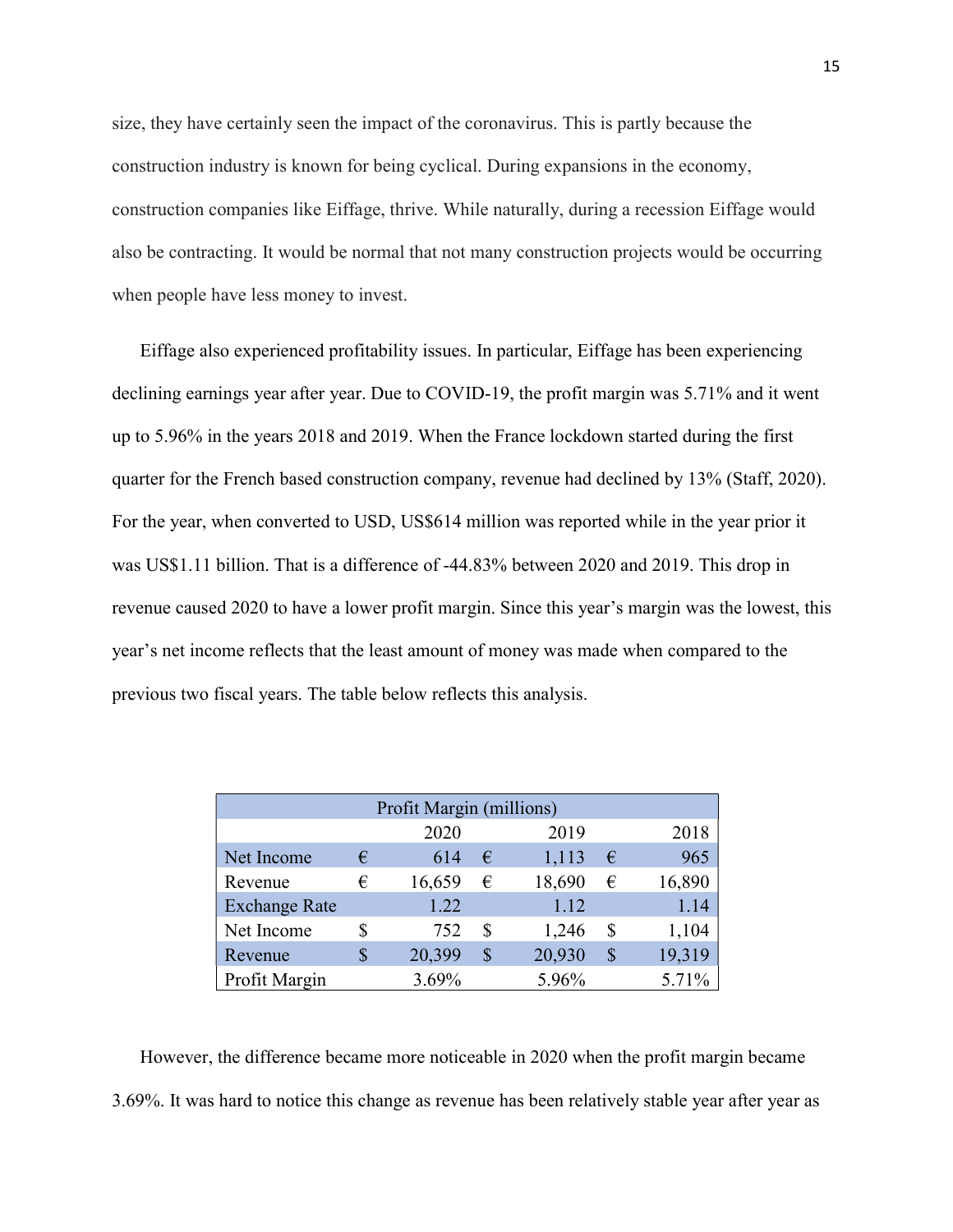the difference between 2018 and 2020 revenue was  $-1.37\%$ . The 2020 revenue was  $\epsilon$ 16.66 billion or \$19 billion. Therefore, the lower profit margin became more understandable when looking at the net income. The difference between 2020 and 2019 net income was -43.75%. In 2019 the net income was \$1.25 billion while in 2020 it was \$701 million. This lower net income and lower profit margin in 2020 when compared to the previous two years is an indication that the business is making less money and therefore would have less money to either invest back in the business or do a distribution to investors.

While the profitability margins have not been performing as well, the current ratio has actually been increasing year after year due a fall in current liabilities. The current ratio in 2019 was .94 while in 2020 it was 1.04. The positive current ratio translates that this firm can pay off its short-term liabilities with current assets through liquidation. However, in years prior, this was not the case. This is due to being able to pay off long-term debt within 2020. The part of noncurrent borrowings due within one year or current portion of long-term debt account was \$1.46 billion in 2019 and decreased to \$274 million in 2020. That is a difference of 433%. The current liabilities account in 2019 was \$15.81 billion while in 2020 it was \$14.28 billion.

|                            |   | <b>Current Ratio</b> |    |                    |   |        |
|----------------------------|---|----------------------|----|--------------------|---|--------|
|                            |   | 2020                 |    | 2019               |   | 2018   |
| <b>Current Assets</b>      | € | 12,993               | €  | 12,707             | € | 965    |
| <b>Current Liabilities</b> | € | 12,508               | €  | 13,557             | € | 16,890 |
| <b>Exchange Rate</b>       |   | 1.22                 |    | 1.12               |   | 1.14   |
| <b>Current Assets</b>      | S | 12,993               | \$ | 12,707             | S | 11,550 |
| <b>Current Liabilities</b> | S | 12,508               | \$ | 13,557             | S | 11,648 |
| <b>Current Ratio</b>       |   | 1.04                 |    | 0.94               |   | 0.06   |
| Net Working Capital        | S | 485                  | S. | $\left(850\right)$ | S | 15,925 |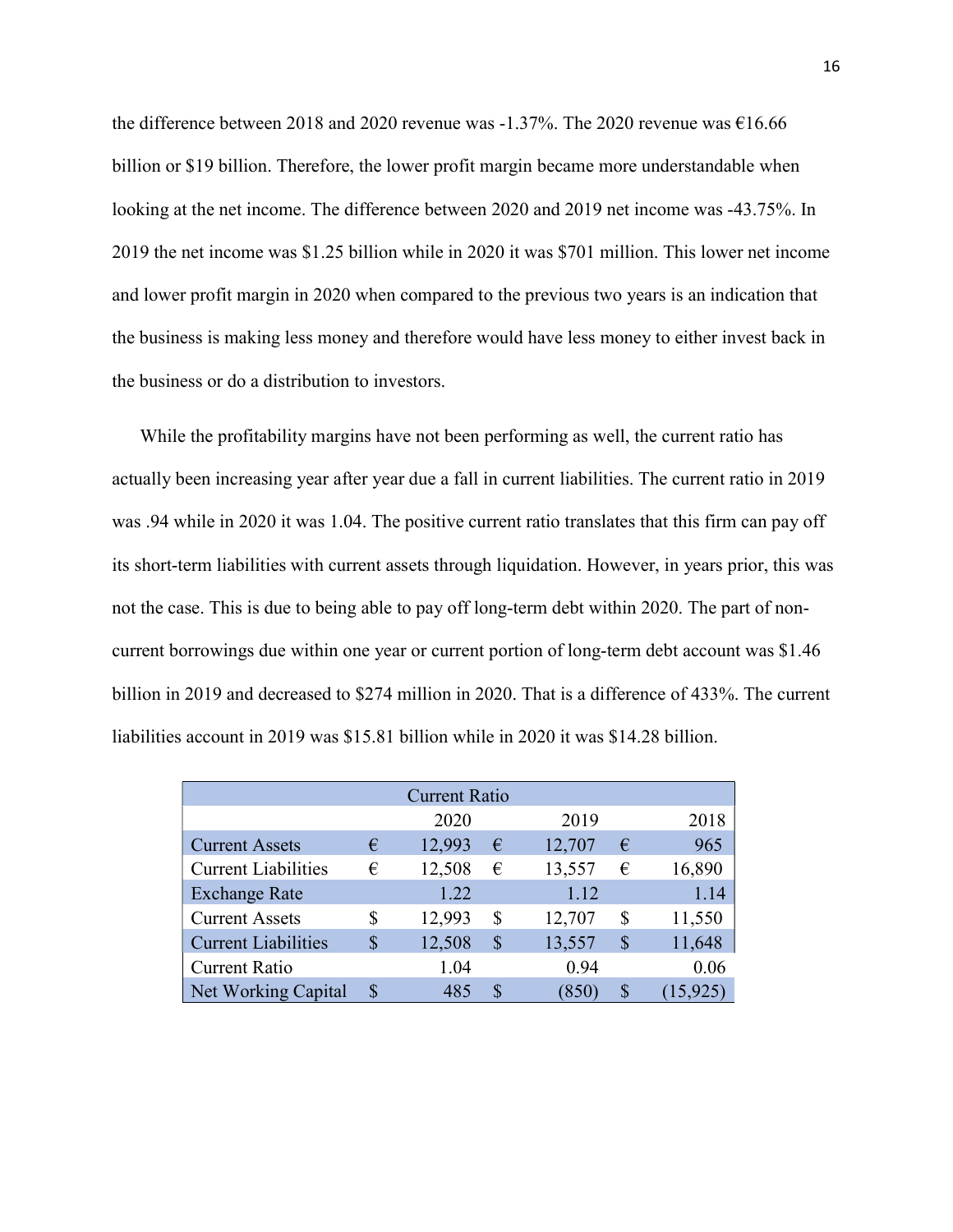Moving over to fixed assets, there is more of a focus on fixed assets versus inventory (current asset), as a construction company. Since Eiffage company's balance sheet does not have inventory, the primary driver of revenue are fixed assets instead of current. While a company like Walgreens had a mix of both. The primary tangible fixed asset for the firm is PPE or Property, Plant and Equipment. This asset turnover ratio can be calculated as (Revenue/(PPE-Depreciation). This formula can tell a potential investor how efficiently a company's fixed assets are generating revenue.

 The PPE turnover before and after the coronavirus showed intriguing results as it shows that assets became more efficient during the pandemic than years prior. While revenue did see a drop when comparing 2020 to 2019, the PPE remained stable. Therefore, the primary cause of the increase in the formula was depreciation. In 2018 the depreciation account was \$988 million while in 2020 it increased to \$1.47 billion. This increase in depreciation allowed the net PPE to be much smaller than the gross amount and allowed the PPE Turnover to significantly increase when compared to 2018. In 2018 and 2020 they were 17.08 and 26.91. coronavirus showed intriguing results as it shows<br>andemic than years prior. While revenue did see a<br>remained stable. Therefore, the primary cause of<br>in 2018 the depreciation account was \$988 million<br>is increase in depreci PE turnover before and after the coronavirus showed intriguing results as it shows<br>
ame more efficient during the pandemic than years prior. While revenue did see a<br>
mparing 2020 to 2019, the PPE remained stable. Therefo E turnover before and after the coronavirus showed intriguing results as it shows<br>
ame more efficient during the pandemic than years prior. While revenue did see a<br>
paparing 2020 to 2019, the PPE remained stable. Therefor ame more efficient during the pandemic than years prior. While revenue did see a<br>mparing 2020 to 2019, the PPE remained stable. Therefore, the primary cause of<br>the formula was depreciation. In 2018 the depreciation alcowd ame more efficient during the pandemic than years prior. While revenue did sec a<br>mparing 2020 to 2019, the PPE remained stable. Therefore, the primary cause of<br>the formula was depreciation. In 2018 the depreciation accoun mparing 2020 to 2019, the PPE remained stable. Therefore, the primary cause of<br>the formula was depreciation. In 2018 the depreciation account was \$988 million<br>it increased to \$1.47 billion. This increase in depreciation a

| n the formula was depreciation. In 2018 the depreciation account was \$988 million<br>) it increased to \$1.47 billion. This increase in depreciation allowed the net PPE to<br>Iler than the gross amount and allowed the PPE Turnover to significantly increase<br>red to 2018. In 2018 and 2020 they were 17.08 and 26.91. |    |                     |               |        |
|-------------------------------------------------------------------------------------------------------------------------------------------------------------------------------------------------------------------------------------------------------------------------------------------------------------------------------|----|---------------------|---------------|--------|
|                                                                                                                                                                                                                                                                                                                               |    |                     |               |        |
|                                                                                                                                                                                                                                                                                                                               |    |                     |               |        |
|                                                                                                                                                                                                                                                                                                                               |    |                     |               |        |
|                                                                                                                                                                                                                                                                                                                               |    |                     |               |        |
|                                                                                                                                                                                                                                                                                                                               |    | <b>PPE</b> Turnover |               |        |
|                                                                                                                                                                                                                                                                                                                               |    | 2020                | 2019          | 2018   |
| Revenue                                                                                                                                                                                                                                                                                                                       | €  | 16,659 $\epsilon$   | 18,690 $\in$  | 16,890 |
| <b>PPE</b>                                                                                                                                                                                                                                                                                                                    | €  | 1,814 $\in$         | 1,817<br>€    | 1,853  |
| Depreciation                                                                                                                                                                                                                                                                                                                  | €  | $(1,195) \in$       | $(1,041) \in$ | (864)  |
| Revenue                                                                                                                                                                                                                                                                                                                       | S  | 20,461<br>- S       | 20,930 \$     | 19,319 |
| <b>PPE</b>                                                                                                                                                                                                                                                                                                                    | S. | $2,228$ \$          | $2,035$ \$    | 2,119  |
| Depreciation                                                                                                                                                                                                                                                                                                                  | \$ | $(1,468)$ \$        | $(1,166)$ \$  | (988)  |
| <b>PPE</b> Turnover                                                                                                                                                                                                                                                                                                           |    | 26.91               | 24.09         | 17.08  |

 While the PPE turnover is still performing well, cyclical in nature, the French civil engineering construction company saw the stock drop when the coronavirus cases started to spread throughout the world. Before 2020, the stock price peaked at \$24.73 in the first quarter of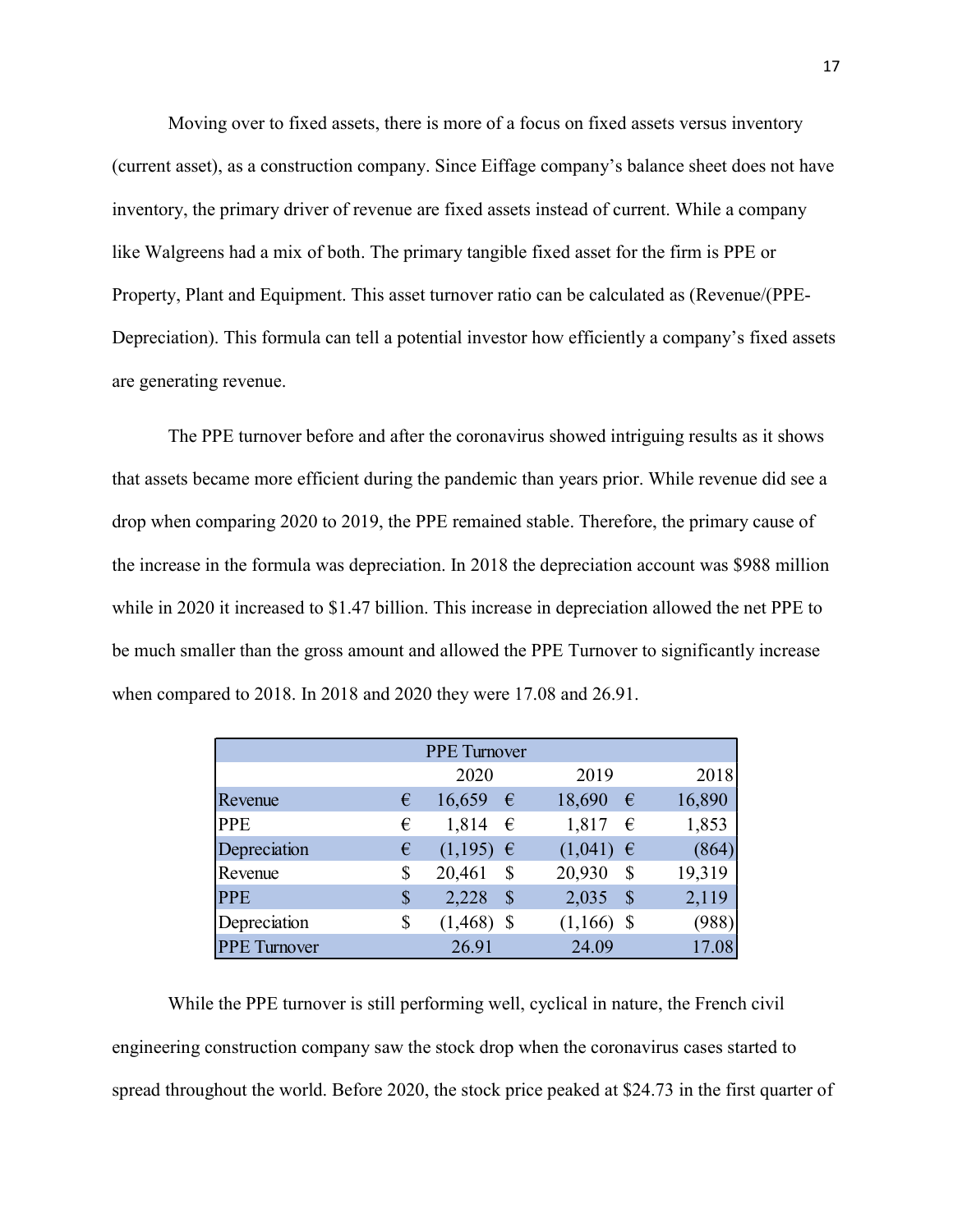2018. Its second highest peak was at \$24.16 in February of 2020. This peak occurred right before the largest drop in the stock price when the coronavirus started to gain its momentum. The stock dropped to \$11.30 and has been rising since then with a few notable expansions and recessions within the individual stock price. In the first quarter of 2021 it was sitting at \$19.10 on January  $13<sup>th</sup>$ , 2021. As of April 1<sup>st</sup>, 2020, it is at \$20.89. And going back and looking at it on April 21<sup>st,</sup> it has increased to \$21.13. That is an increase of \$9.83 or 86% when compared to Eiffage's lowest trough in the last 5 years. And in recent history that would be a \$3.27 difference when compared to the firm's highest peak. This means that investor belief for the stock is increasing. And these two comparisons are an indication that this company will be able to make a full recovery from the coronavirus and not have any long-term negative impacts. These troughs and expansions of the stock price in the last five years is shown below.



Eiffage SA Stock Price, 2021

 While Walgreens clearly showed that the Altman's Z-Score is accurate, the Eiffage company is a bit more questionable. This could be possibly due to a difference in industry as the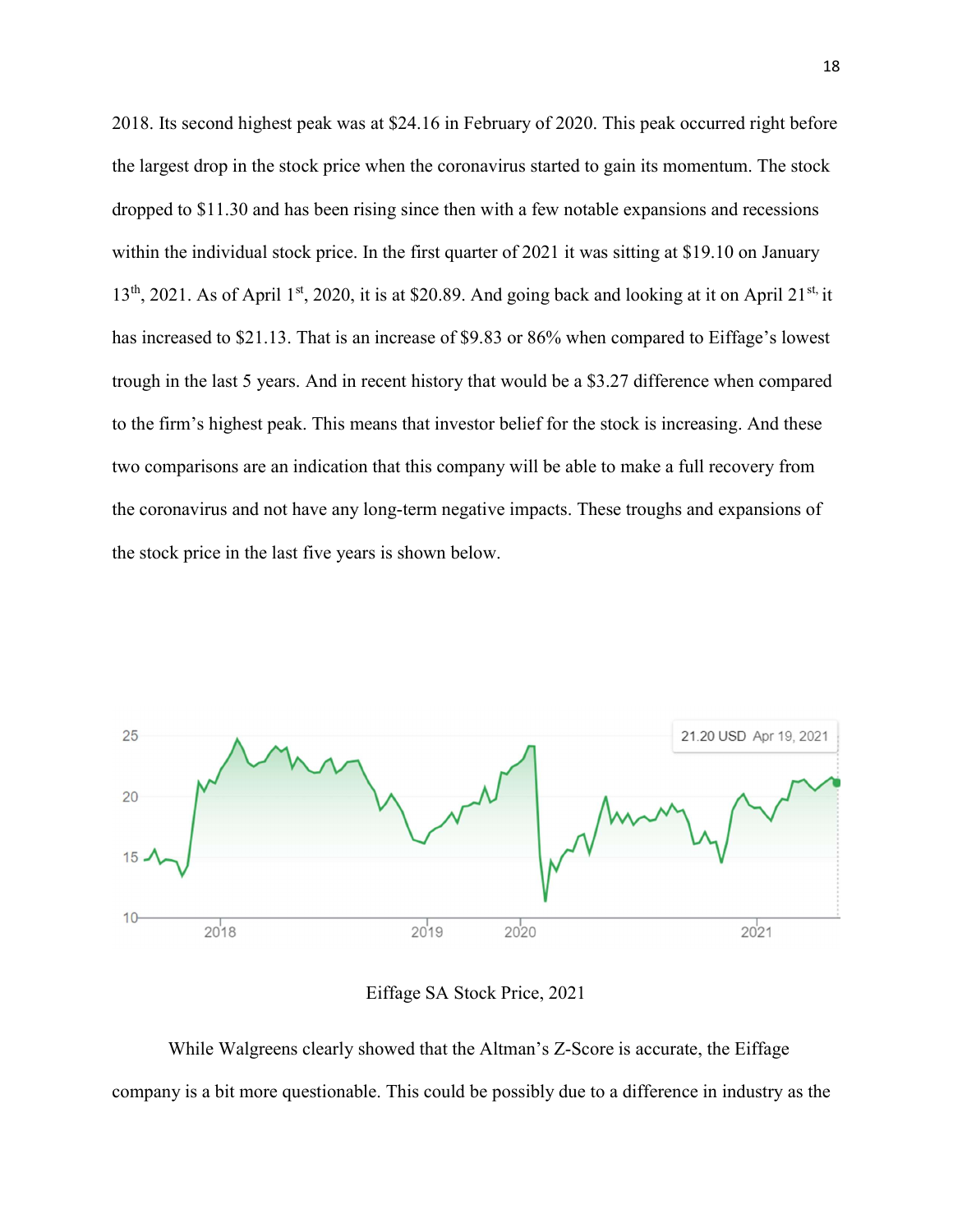construction firm heavily relies on non-current assets. The Eiffage company has a Z score of 1.19 in 2018 while in 2020 it went down to .96. Since they are near or under 1, this means that there is a high chance of the firm to have financial stress. In this final calculation, there are many different parts of the formula that made it very low. The main one was Part A of the calculation which is Working Capital/Total Assets. This formula compares net liquid assets to the total assets of the firm. In 2019 this calculation had a negative ratio of -.0310 while in 2020 it was .0173. This part of the formula is naturally low due to the firm being a company in the construction industry and being more reliant on intangible as well as fixed assets. Compared to Walgreens, this firm also has a much lower total asset turnover. In 2020 Walgreens had a total asset turnover of 1.6 which was a major factor in pushing the firm into the grey zone. While the total asset turnover was .494 in 2020 for the construction company. In this year, revenue amounted to \$20.46 billion and total assets were \$41.42 billion. Altman's Z-Score does show the firm overall as high risk.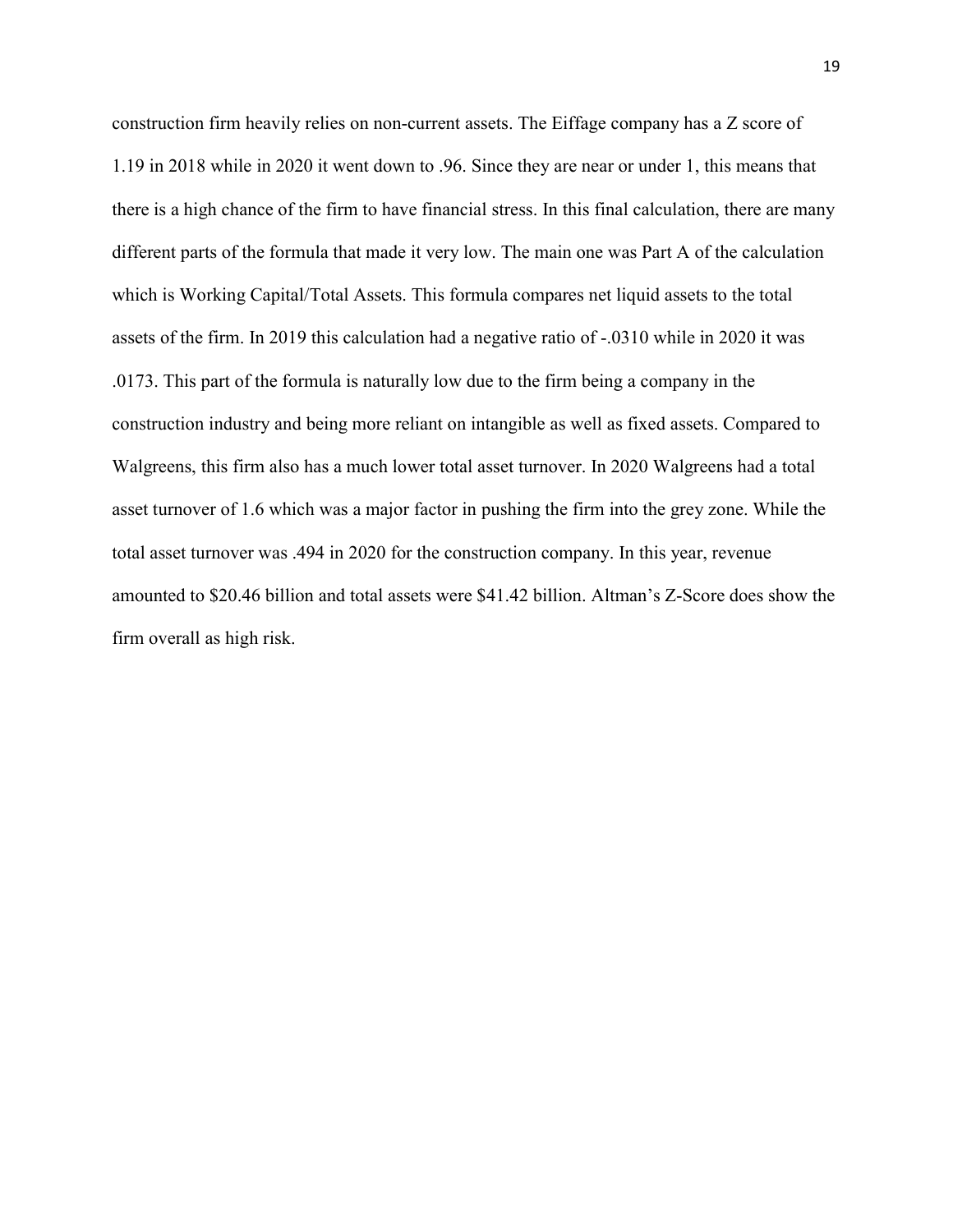|                          | Z-Score (millions)    |                            |                                      |                     |
|--------------------------|-----------------------|----------------------------|--------------------------------------|---------------------|
|                          | 2020                  |                            | 2019                                 | 2018                |
| <b>Total Assets</b>      | \$41,417              | $\boldsymbol{\mathsf{S}}$  | 36,818<br>$\boldsymbol{\mathcal{S}}$ | 34,735              |
| Net Working Capital      | \$<br>596             | $\boldsymbol{\mathsf{S}}$  | $(952)$ \$                           | (112)               |
| <b>Retained Earnings</b> | \$<br>4,295           | $\mathcal{S}$              | 3,706<br>$\boldsymbol{\mathcal{S}}$  | 3,445               |
| <b>EBIT</b>              | \$<br>1,213           | $\boldsymbol{\mathsf{S}}$  | 1,937<br>$\boldsymbol{\mathsf{S}}$   | 1,806               |
| Market Value of Equity   | 9,140<br>$\mathbb{S}$ | $\boldsymbol{\mathsf{S}}$  | 11,770<br>$\boldsymbol{\mathsf{S}}$  | 8,320               |
| <b>Total Liabilities</b> | \$26,055              | \$                         | $\mathbb{S}$<br>21,636               | 15,416              |
| Revenue                  | $\sqrt{\$}$ 20,461    | $\mathbf{r}_{\mathcal{S}}$ | $20,930$ s                           | 19,319              |
|                          | Z-Score               |                            |                                      |                     |
|                          | 2020                  |                            | 2019                                 | 2018                |
| WC/TA                    | 0.0173                |                            | $-0.0310$                            | $-0.0039$           |
| <b>RE/TA</b>             | 0.1452                |                            | 0.1409                               | 0.1389              |
| <b>EBIT/TA</b>           | 0.0966                |                            | 0.1736                               | 0.1716              |
| <b>MVE/TL</b>            | 0.2105                |                            | 0.3264                               | 0.3238              |
| Sales/Total Assets       | 0.4940                |                            | 0.5685                               | 0.5562              |
| Z-Score                  | 0.96                  |                            | 1.18                                 | 1.19                |
|                          |                       |                            |                                      |                     |
| 99                       |                       |                            | Grey Zone: 1.88-2.99                 | High Risk: $<$ 1.88 |
|                          |                       |                            |                                      |                     |

|                          | 2020                                               | 2019                    | 2018                   |
|--------------------------|----------------------------------------------------|-------------------------|------------------------|
| <b>Total Assets</b>      | \$41,417<br>$\mathbb{S}$                           | 36,818<br>$\mathcal{S}$ | 34,735                 |
| Net Working Capital      | $\mathcal{S}$<br>596<br>\$                         | $(952)$ \$              | (112)                  |
| <b>Retained Earnings</b> | 4,295<br>$\mathbb{S}$<br>$\boldsymbol{\mathsf{S}}$ | 3,706<br>$\mathcal{S}$  | 3,445                  |
| <b>EBIT</b>              | 1,213<br>\$<br>\$                                  | 1,937<br>$\mathbb{S}$   | 1,806                  |
| Market Value of Equity   | 9,140<br>$\mathbb{S}$<br>$\mathcal{S}$             | 11,770<br>$\mathcal{S}$ | 8,320                  |
| <b>Total Liabilities</b> | \$26,055<br>\$                                     | 21,636<br>$\mathbb{S}$  | 15,416                 |
| Revenue                  | $520,461$ $s$                                      | $20,930$ s              | 19,319                 |
|                          |                                                    |                         |                        |
|                          | Z-Score                                            |                         |                        |
|                          | 2020                                               | 2019                    | 2018                   |
| WC/TA                    | 0.0173                                             | $-0.0310$               | $-0.0039$              |
| <b>RE/TA</b>             | 0.1452                                             | 0.1409                  | 0.1389                 |
| <b>EBIT/TA</b>           | 0.0966                                             | 0.1736                  | 0.1716                 |
| <b>MVE/TL</b>            | 0.2105                                             | 0.3264                  | 0.3238                 |
| Sales/Total Assets       | 0.4940                                             | 0.5685                  | 0.5562                 |
| Z-Score                  | 0.96                                               | 1.18                    | 1.19                   |
|                          |                                                    |                         |                        |
| 99                       |                                                    | Grey Zone: 1.88-2.99    | High Risk: $\leq$ 1.88 |
|                          |                                                    |                         |                        |
|                          |                                                    |                         |                        |

Safe Zone: >2.99 Grey Zone: 1.88-2.99 High Risk: <1.88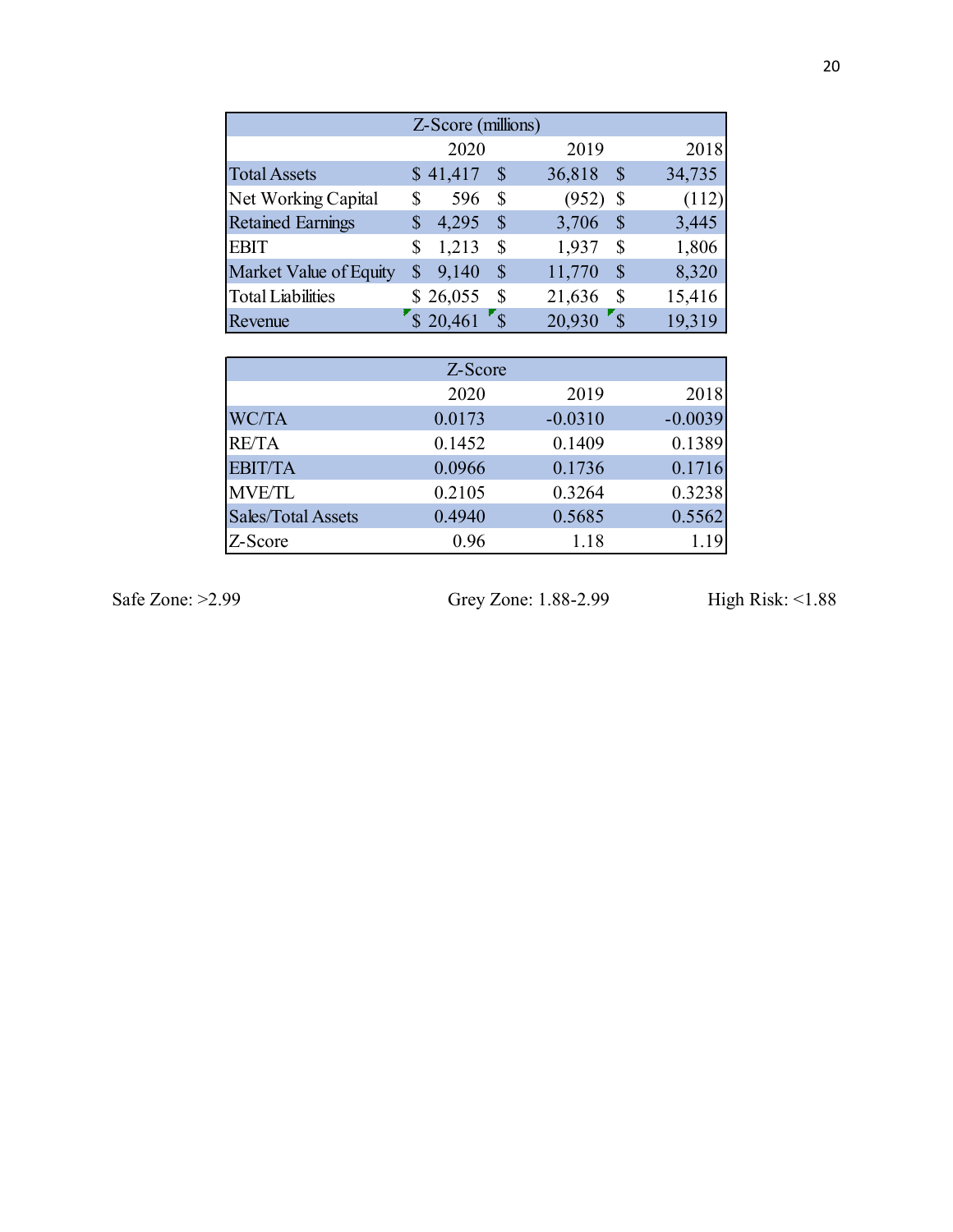The ANA Airports company or All Nippon Airways is a Japanese airline company. They are headquartered in Tokyo, Japan and were founded on December  $27<sup>th</sup>$ , 1952 (ANA Airlines, 2020). And the company has over 45,000 employees according to 2019 data. Being an airport company, even with COVID-19, they have had relatively stable sales. This could have been partially due to their less strict policies back in April and May of last year. The Narita Airport only had people go through a thermal camera that scanned people for temperatures, wearing masks, maintain social distancing as well as a few other policies (Ripley, 2020). Also, an employee at the airport or "quarantine officer" gave a person a paper, told them to not use public transportation and to check temperature on a daily basis (Ripley, 2020). These weaker policies when compared to other countries, was a potential cause for the airline to remain thriving.

Despite their policies, net income has been decreasing while revenue has remained stable. This means that there has been a lower profit margin when comparing 2020 to 2018. The profit margin in 2018 was 7.39% while in 2020 the net income was \$238 million and it became 1.31%.. The lower profit margin in 2020 translates that they are making less money, despite generating similar revenue over these last few years. gave a person a paper, told them to not use public<br>
iily basis (Ripley, 2020). These weaker policies<br>
tial cause for the airline to remain thriving.<br>
een decreasing while revenue has remained stable.<br>
nargin when comparing extrained to check temperature on a daily basis (Ripley, 2020). These weaker policies<br>
ompared to other countries, was a potential cause for the airline to remain thriving.<br>
Despite their policies, net income has been dec ortation and to check temperature on a daily basis (Kipley, 2020). These weaker policies<br>
ompared to other countries, was a potential cause for the airline to remain thriving.<br>
Despite their policies, net income has been ompared to other countries, was a potential cause for the airline to remain thriving.<br>
Despite their policies, net income has been decreasing while revenue has remained stable.<br>
cans that there has been a lower profit marg Expire to each countries, was a potential case for the unitric of candidating the profit<br>
Leans that there has been a lower profit margin when comparing 2020 to 2018. The profit<br>
in 2018 was 7.39% while in 2020 the net in Despite their policies, net income has been decreasing while revenue has remained stable.<br>
ears that there has been a lower profit margin when comparing 2020 to 2018. The profit<br>
in 2018 was 7.39% while in 2020 the net in

|                                                                                          |                          | Despite their policies, net income has been decreasing while revenue has remained stable. |            |
|------------------------------------------------------------------------------------------|--------------------------|-------------------------------------------------------------------------------------------|------------|
| neans that there has been a lower profit margin when comparing 2020 to 2018. The profit  |                          |                                                                                           |            |
| i in 2018 was 7.39% while in 2020 the net income was \$238 million and it became 1.31%.  |                          |                                                                                           |            |
| wer profit margin in 2020 translates that they are making less money, despite generating |                          |                                                                                           |            |
| r revenue over these last few years.                                                     |                          |                                                                                           |            |
|                                                                                          | Profit Margin (millions) |                                                                                           |            |
|                                                                                          | 2020                     | 2019                                                                                      | 2018       |
| Revenue                                                                                  | ¥1,974,216               | ¥2,058,312                                                                                | 41,971,799 |
| Net Income                                                                               | ¥25,919                  | ¥111,837                                                                                  | ¥145,638   |
| <b>Exchange Rate</b>                                                                     | 0.0097                   | 0.0092                                                                                    | 0.0091     |
| Revenue                                                                                  | \$<br>$19,110$ \$        | 18,875 \$                                                                                 | 17,864     |
| Net Income                                                                               | \$<br>251S               | $1,026$ \$                                                                                | 1,319      |
| Profit Margin                                                                            | 1.31%                    | 5.43%                                                                                     | 7.39%      |

 The revenue in 2018 and 2019 were \$18.54 and \$18.55 billion. While in 2020 it decreased by 2.18% when compared to the previous year. This translates the decline in net income was due to an increase in expenses. The decline in margin has been due to a decrease in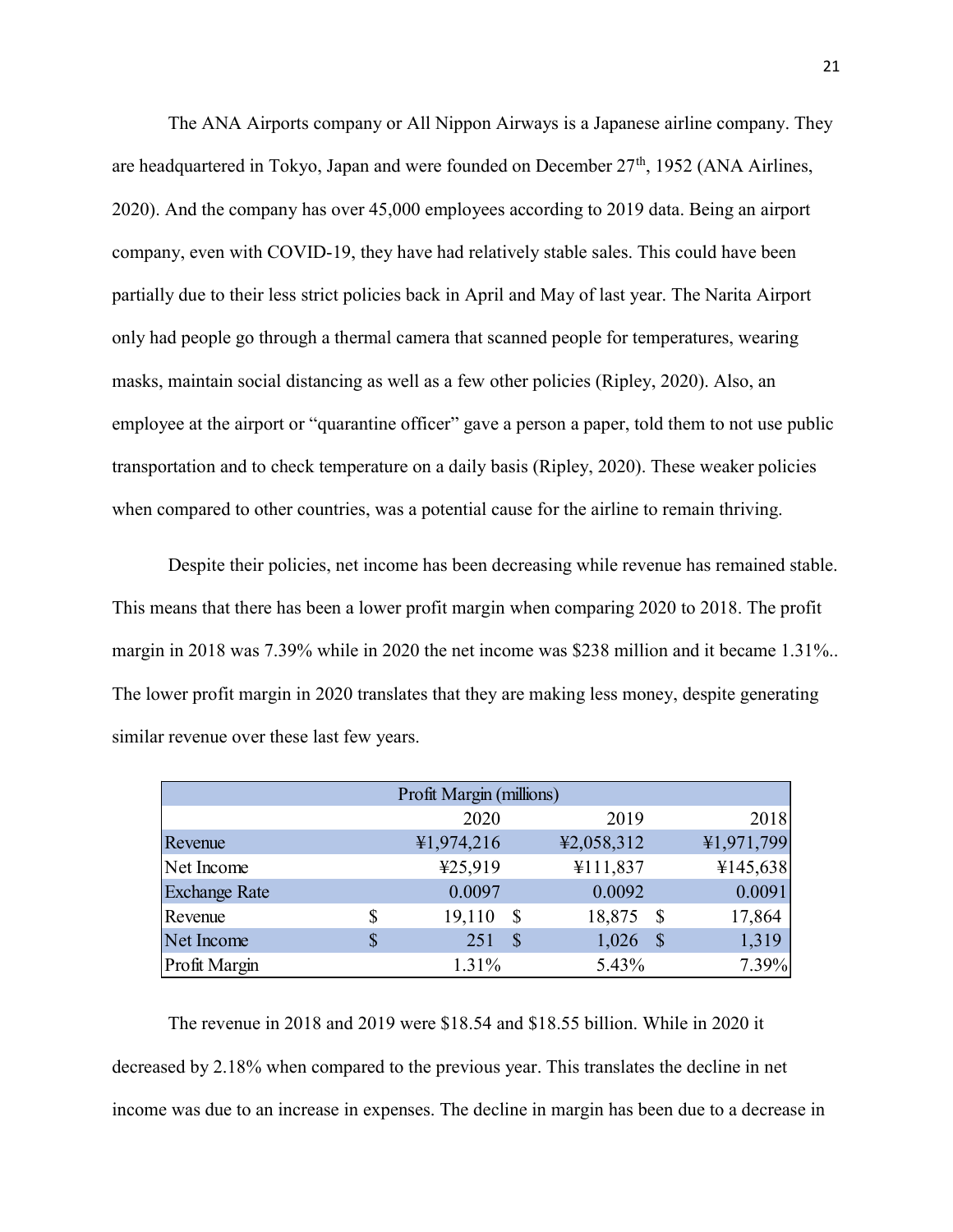gross margin as the biggest difference in percentage year after year is with this margin instead of the operating margin. The gross margin compares the total cost of a product and the revenue or markup in sales price. This indicates either that the airport was offering discounted prices or they had lower revenue.

 Since the gross profit margin is on the decline, this indicates that cost of goods sold is growing more than revenue when comparing 2020 to 2019. 24% being the higher percentage means that they were generating higher gains than 2020 when looking at the cost of manufacturing and distributing their services. Besides cost of goods sold, the other main expense is selling, general and administrative expenses. The SGA expense account was \$3 billion in all three years with no notable trends. While cost of goods sold has been increasing year after year. The cost of goods sold account in 2019 was \$13.95 billion while the account became \$14.5 billion in the following. That is a difference of 3.55 percentage points. This was significant enough to bring net income down to \$238 million or -76.37%. 2020 Revenue had the opposite trend as it decreased by 2.18% when compared to 2019 and became \$18.1 billion. This indicates that the selling price of airline tickets decreased due to a decrease in markup when compared to cost of goods sold. This is why cost of goods sold increased while revenue decreased.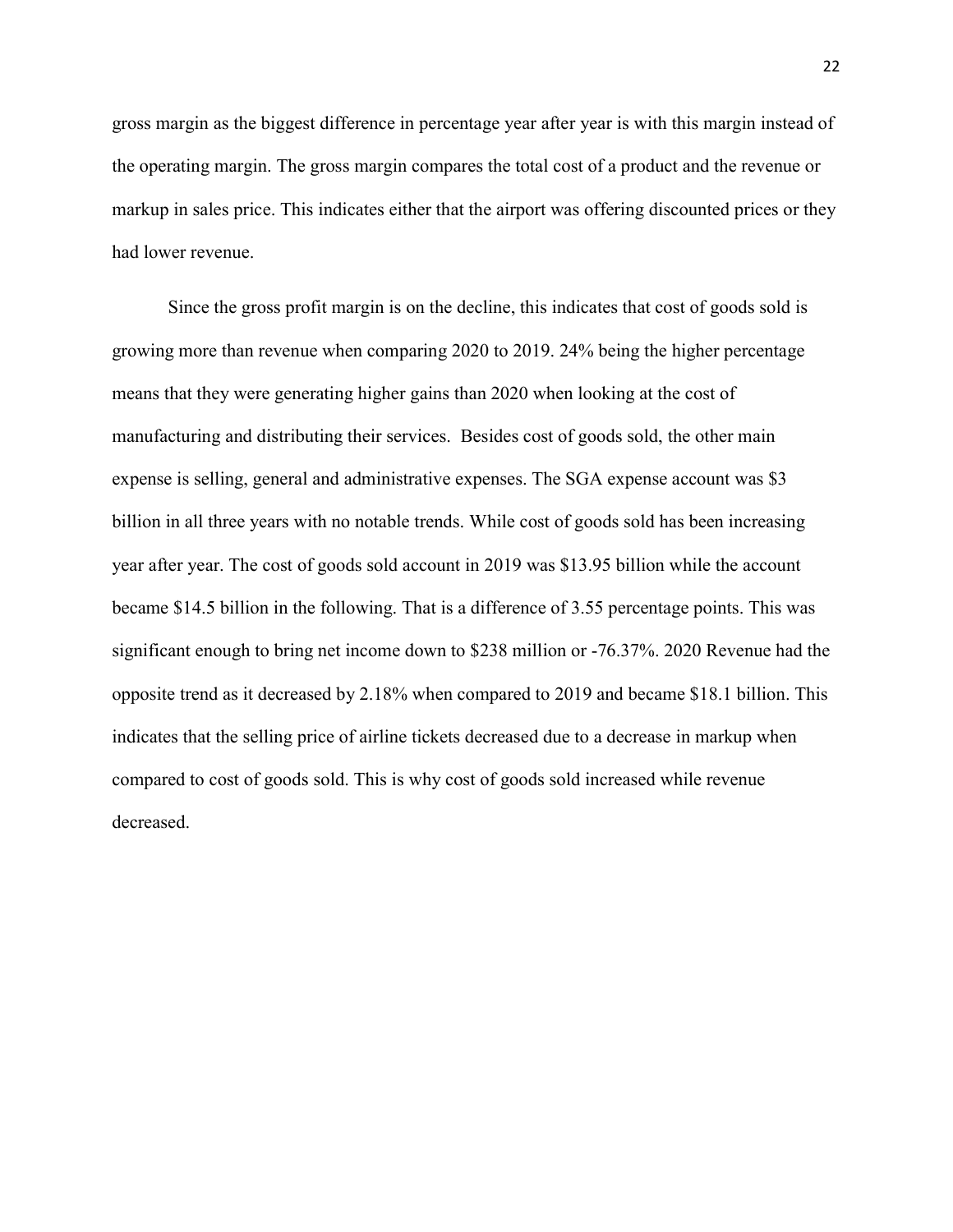|                     |    |           |               | Partial Income Statement (millions) |              |           |
|---------------------|----|-----------|---------------|-------------------------------------|--------------|-----------|
|                     |    | 2020      |               | 2019                                |              | 2018      |
| Revenue             | ¥  | 1,974,216 | ¥             | 2,058,312                           | ¥            | 1,971,799 |
| Cost of goods       | ¥  | 1,583,434 | ¥             | 1,559,876                           | ¥            | 1,481,881 |
| <b>Gross Profit</b> | ¥  | 390,782   | ¥             | 498,436                             | ¥            | 489,918   |
| SGA                 | ¥  | 329,976   | ¥             | 333,417                             | ¥            | 325,402   |
| Operating           |    |           |               |                                     |              |           |
| Income              | ¥  | 60,806    | ¥             | 165,019                             | ¥            | 164,516   |
| Net Income          | ¥  | 25,919    | ¥             | 111,837                             | ¥            | 145,638   |
|                     |    |           |               |                                     |              |           |
| Revenue             | \$ | 18,140    | $\mathbb{S}$  | 18,545                              | \$           | 18,560    |
| Cost of goods       | \$ | 14,549    | $\mathbb{S}$  | 14,054                              | \$           | 13,948    |
| <b>Gross Profit</b> | \$ | 3,591     | \$            | 4,491                               | \$           | 4,612     |
| <b>SGA</b>          | \$ | 3,032     | $\mathcal{S}$ | 3,004                               | $\mathbb{S}$ | 3,063     |
| Operating           |    |           |               |                                     |              |           |
| Income              | \$ | 559       | \$            | 1,487                               | \$           | 1,549     |
| Net Income          | \$ | 238       | S             | 1,007                               | \$           | 1,371     |

 A decreasing net income could draw some concern for the near future. However, over time the account will be able to rise again once more time has passed and when countries begin to open up their borders. While the income statement for the firm has been showing unsatisfactory results, the balance sheet is displaying a more promising snapshot in 2020 than the previous years. The airline is one of the few companies discussed in this report to have increased working capital at the end of 2020. In that year, having more assets to potentially liquidate when compared to total current liabilities, allowed for the firm to raise their current ratio to 1.64 and working capital to \$3.30 billion. For NWC, that is a 2415% increase when compared to the previous year. This increase was primarily due to the incline in the Cash and Deposits account. More cash that is idle, allows the company to pay off current liabilities if need be in-case the coronavirus impact ended up having significant effects. This account went up to \$1.06 billion which was a 69% increase when compared to the prior year. By offsetting liability risk with an increase in current assets, they are able to combat any liquidity issues that come up in the future.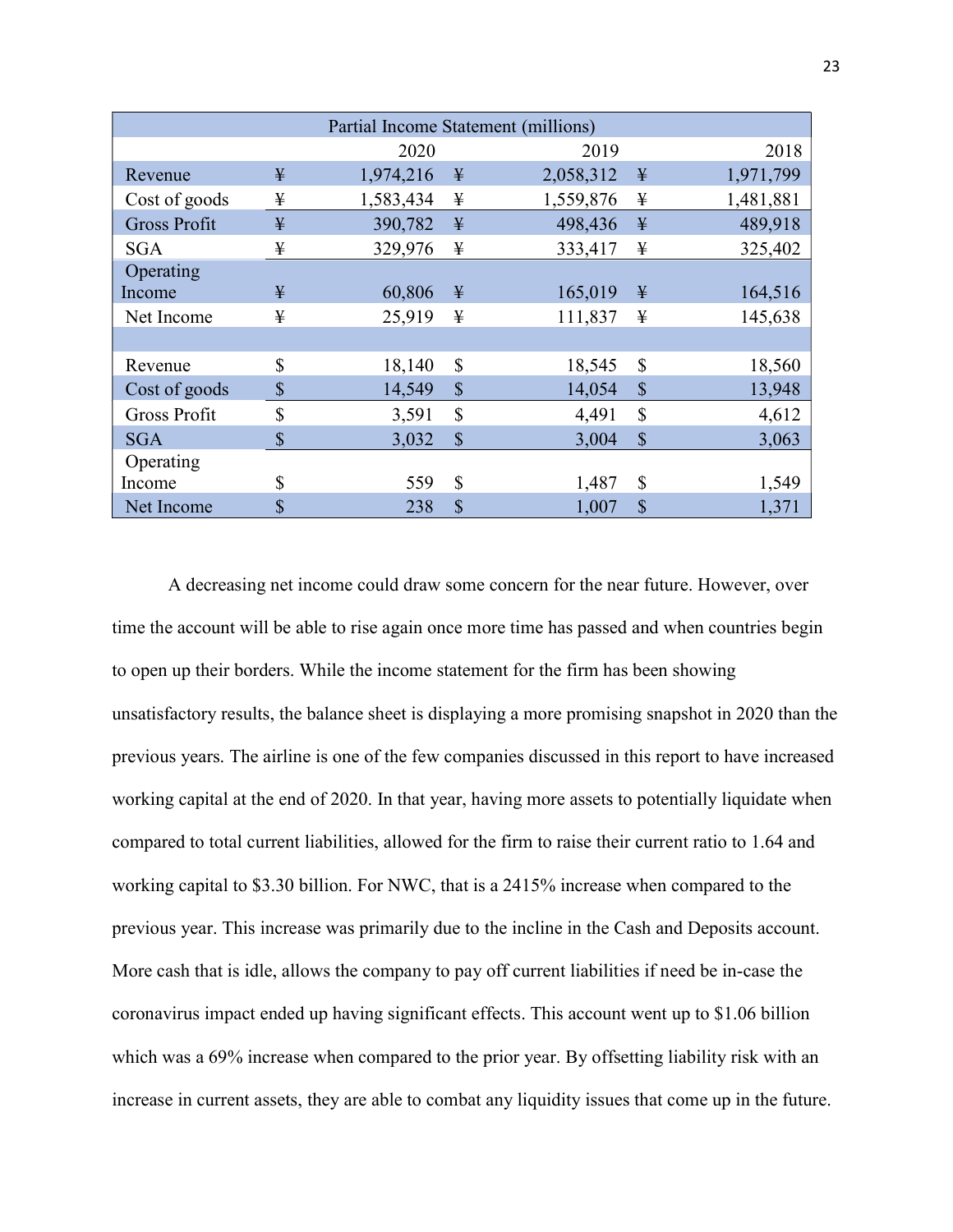Moving onto the leverage of the firm, there are no notable decreases. In 2018 the equity multiplier was 2.56 while it decreased to 2.40 in 2020. Since it is lower in 2020, this means that a higher percentage of equity makes up total assets. And therefore, has a lower proportion of liabilities. However, in 2020 69% of their liabilities help fund assets which could be a potential red flag. However, the norm of their firm seems to be highly leveraged. Furthermore, the company has revenue of \$19.11 billion in 2020 and total assets of \$24.78 billion. That is a .77 total asset turnover and means that assets are being underutilized. However, the airline has steeper increases in revenue year after year when compared to the growth in total assets. This allows them to manage to pay off their obligations every year. But with a lower net income in 2020, they had to set more cash aside which is why there was a significant increase in net working capital. The leverage position of the firm has the potential to lower investor confidence, but the airline is taking the right steps to ensure they do not default on their obligations.

|                     |              | Leverage (millions) |            |
|---------------------|--------------|---------------------|------------|
|                     | 2020         | 2019                | 2018       |
| <b>Total Assets</b> | 42,560,153   | 42,687,122          | ¥2,562,462 |
| <b>Total Equity</b> | ¥1,068,870   | 41,109,313          | ¥1,000,552 |
| <b>Total Assets</b> | \$<br>24,782 | 24,641              | 23,216     |
| <b>Total Equity</b> | \$<br>10,347 | 10,172              | 9,065      |
| Leverage            | 2.40         | 2.42                | 2.56       |

While the leverage for ANA is performing better, the stock price for the firm peaked at \$8.56 on January  $12<sup>th</sup>$ , 2018. Even before the coronavirus started to spread, this firm had a slightly decreasing stock price year after year. At the beginning of January in 2019, the stock was sitting at \$7.16 per share. While the beginning of 2020 they had a stock price of \$6.55. This decrease in stock price translates that investors have been cautious to putting money in it or have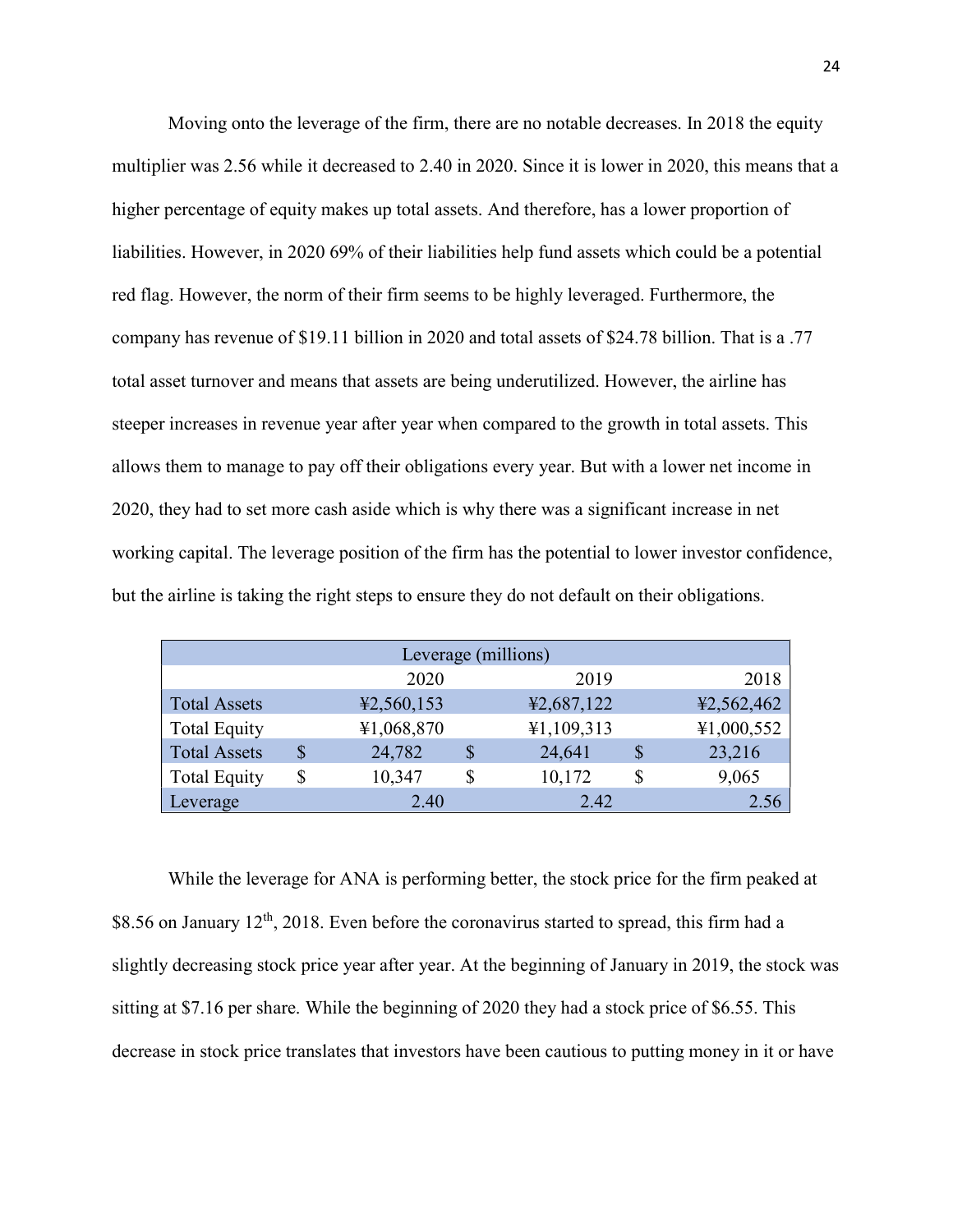decided to sell their shares as the stock has been under \$10 for at least the last five years. ANA Holdings Inc is not attractive to investors with a high growth strategy.



ANA Holdings Inc Stock Price, 2021

To further prove this, at the stock's worst trough, the price was at \$3.95 on April 3rd, 2020. Ever since that point, ANA has been unable to make a full recovery. Many people today are still hesitant to ride airlines which is a potential impact. Since then, the stock has peaked at \$5.24 and has fluctuated between 4 and 5 dollars per share with no trend of it rising. Since the company has a declining stock price, this also indicates a lower market value of equity than years prior. Therefore, it will impact Altman's Z-Score and give the firm a higher chance of financial distress. The airline had a market value of equity divided total liabilities ratio of 45.99% in 2019 and it went down to 39.69% in the following year. In other words, the account was \$11.09 billion and decreased to \$9.55 billion. This translates that investor confidence is lowering and they potentially feel that the airline would not be able to meet their financial obligations.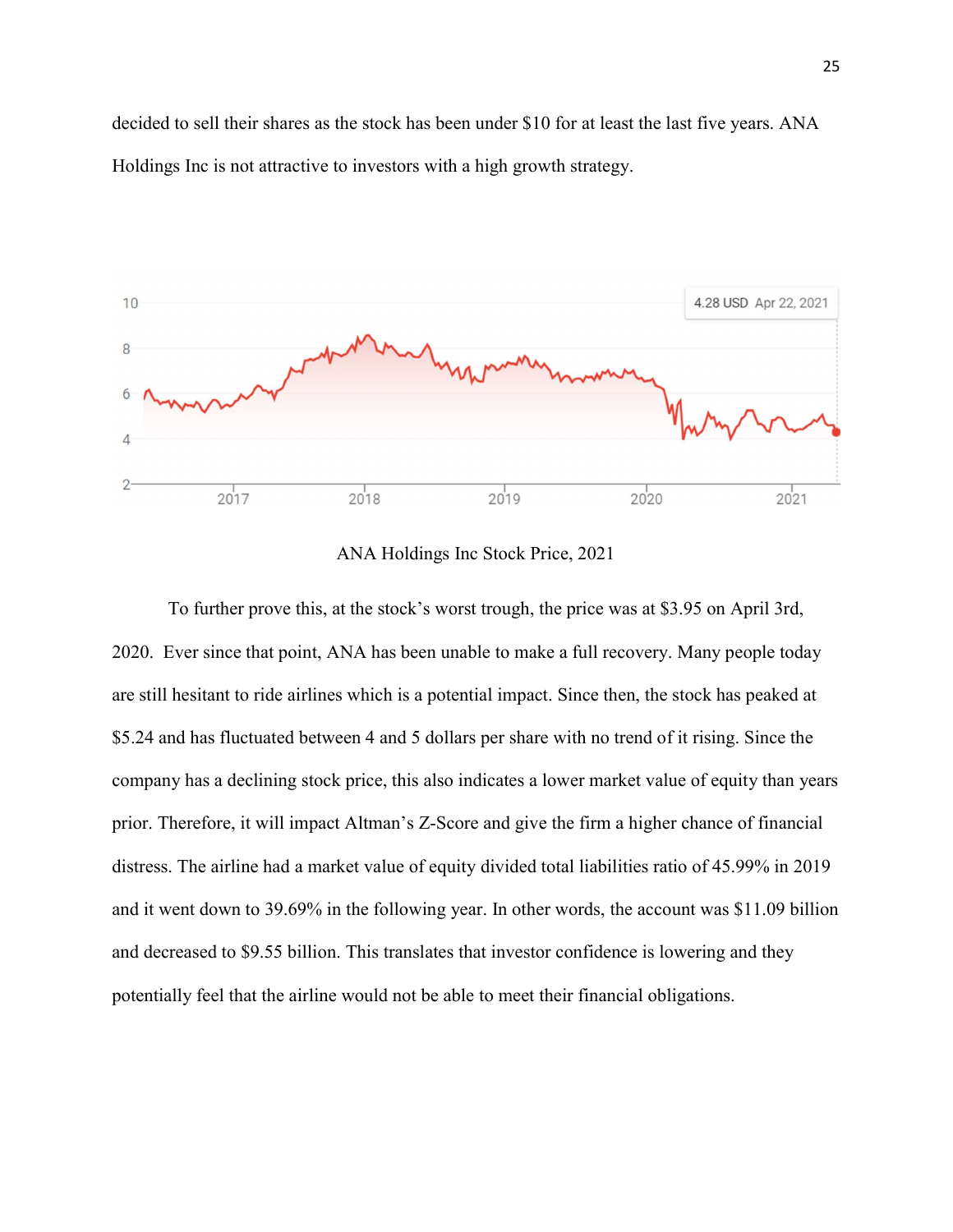|                          |                           | Z-Score (millions) |                            |                      |                           |                  |
|--------------------------|---------------------------|--------------------|----------------------------|----------------------|---------------------------|------------------|
|                          |                           |                    |                            |                      |                           |                  |
|                          |                           |                    |                            |                      |                           |                  |
|                          |                           |                    |                            |                      |                           |                  |
|                          |                           |                    |                            |                      |                           |                  |
|                          |                           |                    |                            |                      |                           |                  |
|                          |                           |                    |                            |                      |                           |                  |
|                          |                           |                    |                            |                      |                           |                  |
|                          |                           |                    |                            |                      |                           |                  |
|                          |                           |                    |                            |                      |                           |                  |
|                          |                           |                    |                            |                      |                           |                  |
|                          |                           |                    |                            |                      |                           |                  |
|                          |                           |                    |                            |                      |                           |                  |
|                          |                           | 2020               |                            | 2019                 |                           | 2018             |
| <b>Total Assets</b>      | $\boldsymbol{\mathsf{S}}$ | 24,782 \$          |                            | 24,641               | $\mathbb{S}$              | 23,216           |
| Net Working Capital      | \$                        | 3,297              | $\boldsymbol{\mathsf{S}}$  | 131                  | $\mathbb S$               | 683              |
| <b>Retained Earnings</b> | $\boldsymbol{\$}$         | 5,332              | $\boldsymbol{\mathsf{S}}$  | 5,029                | $\mathcal{S}$             | 4,147            |
| <b>EBIT</b>              | \$                        | 589                | $\mathbb{S}$               | 1,513                | $\boldsymbol{\mathsf{S}}$ | 1,491            |
| Market Value of Equity   | $\boldsymbol{\$}$         | 9,550              | $\mathcal{S}$              | 11,090               | $\mathcal{S}$             | 12,000           |
| <b>Total Liabilities</b> | \$                        | 14,436             | $\boldsymbol{\mathsf{S}}$  | 14,469               | $\mathbb S$               | 14,151           |
| Revenue                  | $\boldsymbol{\mathsf{S}}$ | 19,110             | $\boldsymbol{\mathcal{S}}$ | 18,875               | $\sqrt{\$}$               | 17,864           |
|                          |                           | Z-Score            |                            |                      |                           |                  |
|                          |                           | 2020               |                            | 2019                 |                           | 2018             |
| WC/TA                    |                           | 0.1597             |                            | 0.0064               |                           | 0.0353           |
| <b>RE/TA</b>             |                           | 0.3012             |                            | 0.2857               |                           | 0.2501           |
| <b>EBIT/TA</b>           |                           | 0.0784             |                            | 0.2027               |                           | 0.2119           |
| <b>MVE/TL</b>            |                           | 0.3969             |                            | 0.4599               |                           | 0.5088           |
| Sales/Total Assets       |                           | 0.7711             |                            | 0.7660               |                           | 0.7695           |
| Z-Score                  |                           | 1.71               |                            | 1.72                 |                           | 1.78             |
| $\text{Cone}: \ge 2.99$  |                           |                    |                            | Grey Zone: 1.88-2.99 |                           | High Risk: <1.88 |

|                    | Z-Score |        |        |
|--------------------|---------|--------|--------|
|                    | 2020    | 2019   | 2018   |
| <b>WC/TA</b>       | 0.1597  | 0.0064 | 0.0353 |
| <b>RE/TA</b>       | 0.3012  | 0.2857 | 0.2501 |
| <b>EBIT/TA</b>     | 0.0784  | 0.2027 | 0.2119 |
| <b>MVE/TL</b>      | 0.3969  | 0.4599 | 0.5088 |
| Sales/Total Assets | 0.7711  | 0.7660 | 0.7695 |
| Z-Score            | 1.71    | 1.72   | 1.78   |

Safe Zone: >2.99 Grey Zone: 1.88-2.99 High Risk: <1.88

While the rising working capital benefits the overall Z-Score, the EBIT divided by total assets has been on the decline. 2019 EBIT was \$1.51 billion and shrunk by 157% in the next year. A lower EBIT indicates that total assets are generating less income from everyday operations, which is discussed in the profit margin section. Despite an increase in working capital, a lower market value of equity and EBIT caused the overall Z-Score to be on the decline for the last two years. 2020 Z-Score was only .1 lower than the prior year which was 1.71.

 Overall, the Japanese airline has been making many of the correct decisions for their firm. While the profit margin was decreasing, they offset this by increasing working capital. Throughout 2020, they also managed to increase the amount of equity and lower their debt in proportion to total assets. However, they continue to maintain a low stock price and Z-Score.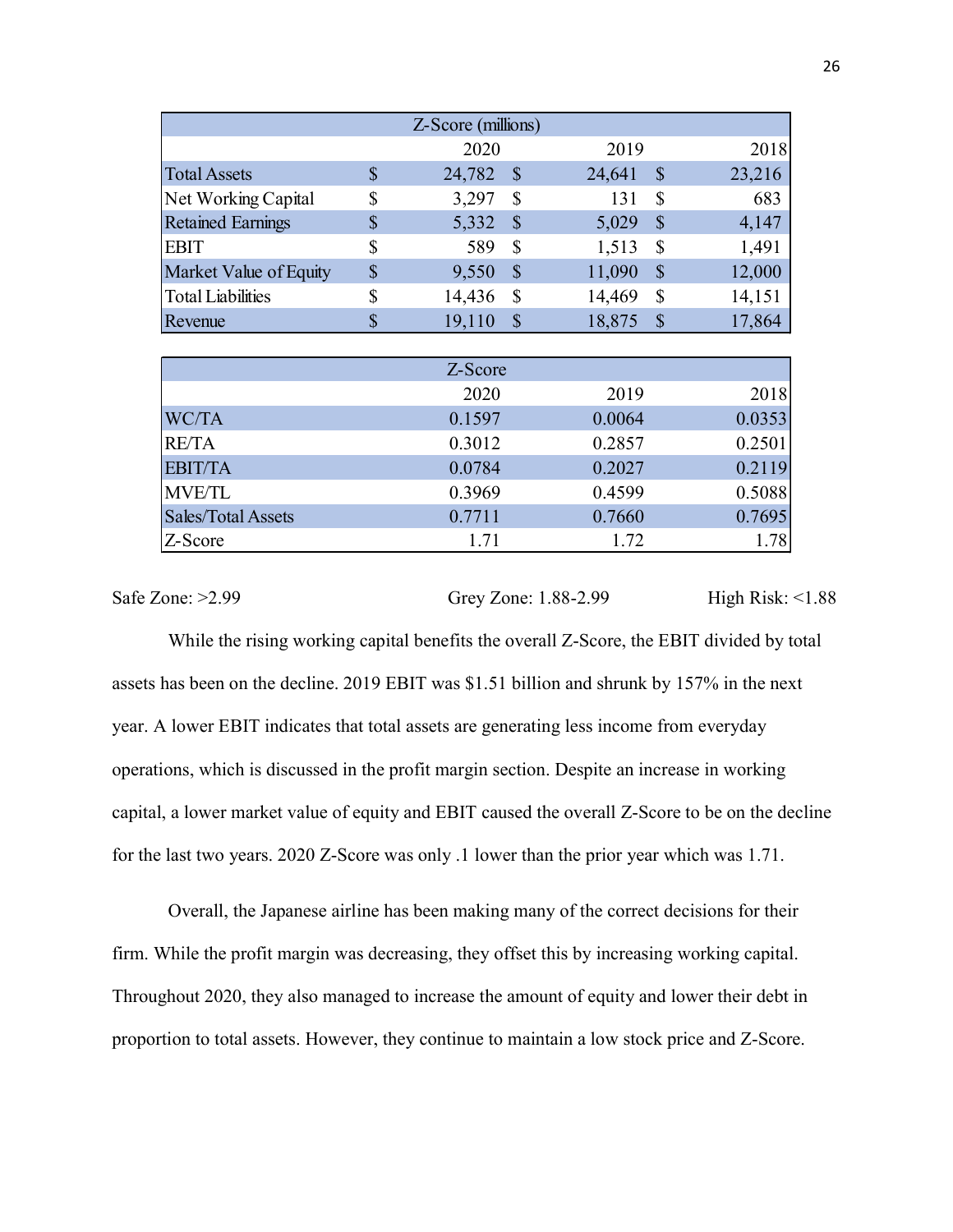While there are signs of financial distress, they have decreasing debt and an increase in working capital.

Unlike the other firms discussed in this paper, the Commonwealth Bank is government owned and is the largest lender in Australia (Commonwealth Bank, 2021). Headquartered in Sydney, Australia, this bank does business through New Zealand, United States, Australia, as well as other countries. As of 2020, the company has over 40,000 employees. During the coronavirus, the bank took many measures to help their customers. For instance, they approved over half a billion dollars for a loan program (Staff, 2021). Furthermore, they took precautions by launching Covid-19 apps that gave customers updated information on their policies as well as to keep customers safe (Staff, 2021). They also allowed for customers to change certain loans as well as remove fees.

Using all of these measures has possibly helped the bank still see great returns during 2020. The profit margin in the last three years is decreasing which could leave some investors with some concern. However, with a profit margin being 35.95% in 2018 and decreasing to 31.18%, the negative impact is small. Since the profit margin is lowest in 2018 this does indicate that they made the least money when compared to revenue. The reason for this lower profit margin is not due to expenses as they have remained stable but definitely due to revenue being heavily tied to performance of net income. Both of these accounts have remained stable as they have been averaging net income of over US\$5 billion and sales over US\$16 billion.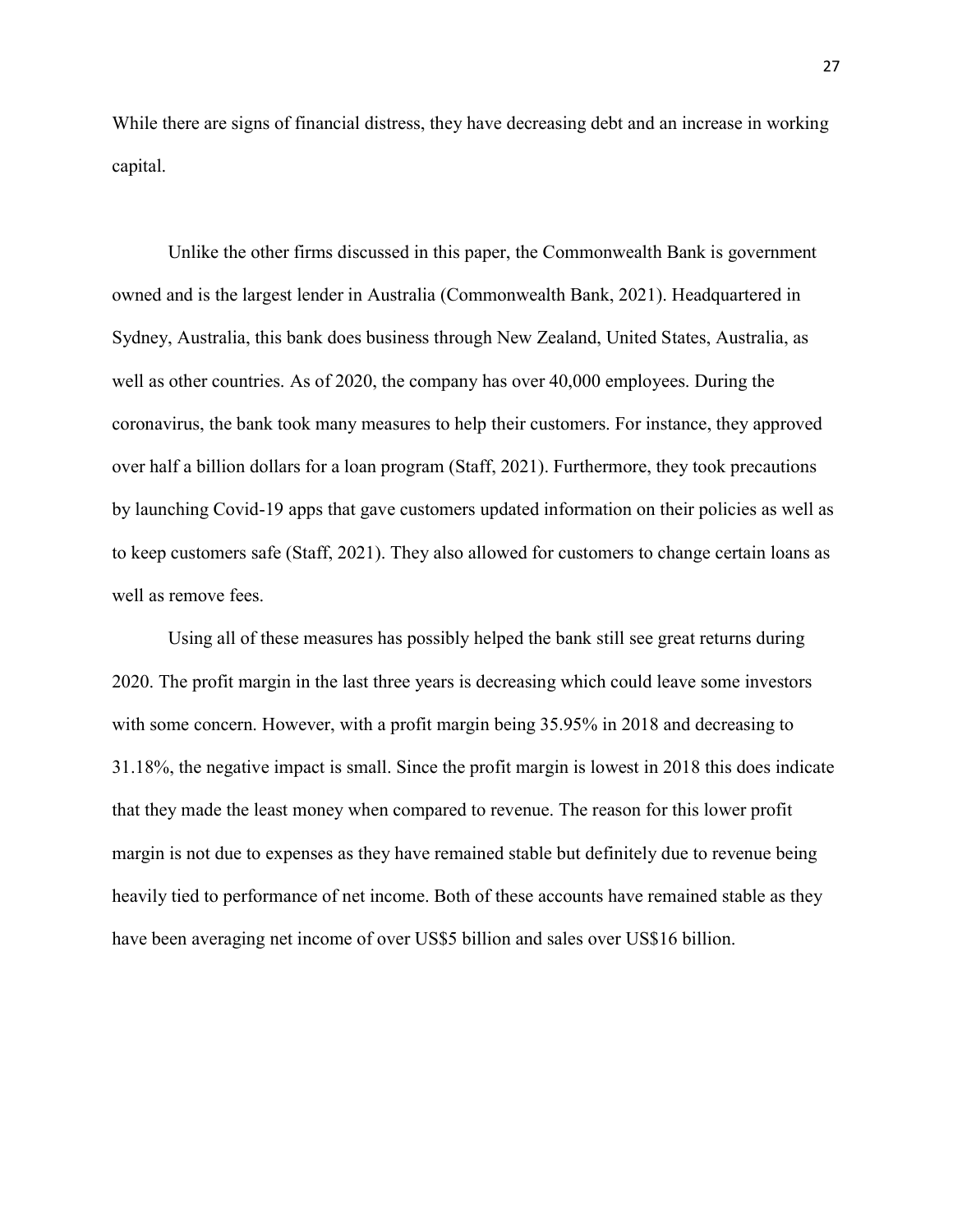|                      | Profit Margin (millions) |    |                  |   |                  |
|----------------------|--------------------------|----|------------------|---|------------------|
|                      | 2020                     |    | 2019             |   | 2018             |
| Net Income           | AUD 7,459                |    | <b>AUD 8,101</b> |   | <b>AUD 8,742</b> |
| Revenue              | AUD 23,925               |    | AUD 23,505       |   | AUD 24,319       |
| <b>Exchange Rate</b> | 0.69                     |    | 0.70             |   | 0.74             |
| Net Income           | 5,122                    | S  | 5,682            | S | 6,456            |
| Revenue              | 16,430                   | \$ | 16,485           | S | 17,960           |
| Profit Margin        | 31.18%                   |    | 34.47%           |   | 35.95%           |

While there certainly were some influences from the coronavirus that were not ideal, the pandemic allowed for Commonwealth to rely more on the digital realm and therefore helped create stable revenue. The CEO Matt Comym said to shareholders, "Technology and specifically digital banking, has played an enormous role in the way we've served our customers, particularly over the last six months (Barbaschow, 2020). By focusing on the digital end, they were able to access a lot more customers at a much faster pace. While the total income of the company has been decreasing, the liquidity position of the firm has been showing a similar trend.

Measuring the exact liquidity of the bank was difficult as they do not categorize their assets or liabilities into fixed assets, current assets, current liabilities and long-term liabilities. But the largest amounts by far were loans for current assets and deposits for current liabilities. In 2020, the deposit account was \$433 billion and loans were \$465 billion or 91% and 77% of total current assets and current liabilities. While the current ratio has been remaining strong as shown by the size of loans when compared to deposits, it has been decreasing. 2018 current ratio was 1.34 while in 2020 it was 1.28. But, all three years are over 1 which translates that the bank is able to pay off current liabilities with current assets. A lower current ratio means that the company has less money to liquidate when compared to the previous year. In this case, there are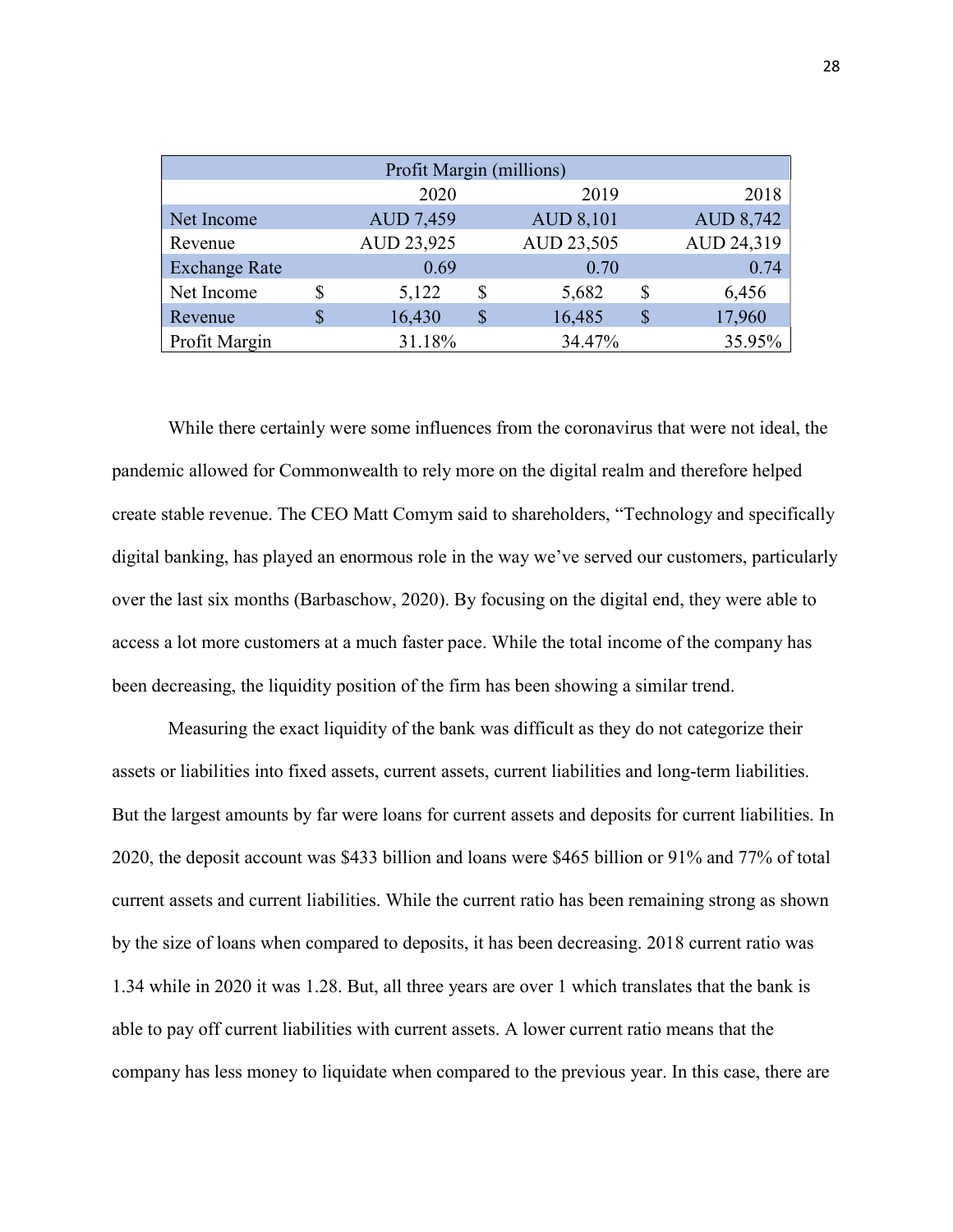not any notable differences between the three years. An investor's confidence would increase for the bank as they have a strong liquidity. However, while there haven't been many liquidity issues during the coronavirus pandemic, some credit rating agencies were uncomfortable with the firm's long-term debt position.

|                            |   | <b>Current Ratio</b> |              |             |               |             |
|----------------------------|---|----------------------|--------------|-------------|---------------|-------------|
|                            |   | 2020                 |              | 2019        |               | 2018        |
| <b>Current Assets</b>      |   | AUD 878,985          |              | AUD 832,754 |               | AUD 837,218 |
| <b>Current Liabilities</b> |   | AUD 686,787          |              | AUD 631,084 |               | AUD 626,191 |
| <b>Current Assets</b>      | S | 603,643              | $\mathbb{S}$ | 584,060     | $\mathcal{S}$ | 618,302     |
| <b>Current Liabilities</b> | S | 471,651              | S            | 442,617     | \$            | 462,455     |
| <b>Current Ratio</b>       |   | 1.28                 |              | 1.32        |               | 1.34        |
| Net Working Capital        | S | 131,992              | S            | 141,443     |               | 155,848     |

Fitch, one of the largest credit agencies that assigns credit ratings had given Commonwealth Bank an outlook of negative due to the uncertainty of the coronavirus. And an A+ rating which means that they are at low risk of default but also translates that external factors such as the coronavirus are at play. (Fitch Affirms Commonwealth Bank of Australia at 'A+', Outlook Negative, 2020). However, looking at leverage for most banks they naturally have higher leverage positions in order to be able to easily lend out money whenever a customer needs it. This is because when a customer deposits money, a bank is able to lend out those same dollars.

For instance, Commonwealth Bank has an equity multiplier of 15.18 in 2018 while in 2020 it was 14.16. Therefore, it is decreasing and indicates that debt is becoming less of a burden overall and translates that they owe less money to customers. This is further shown by comparing total assets versus total equity. The total assets in 2020 and 2018 were \$662 billion and \$717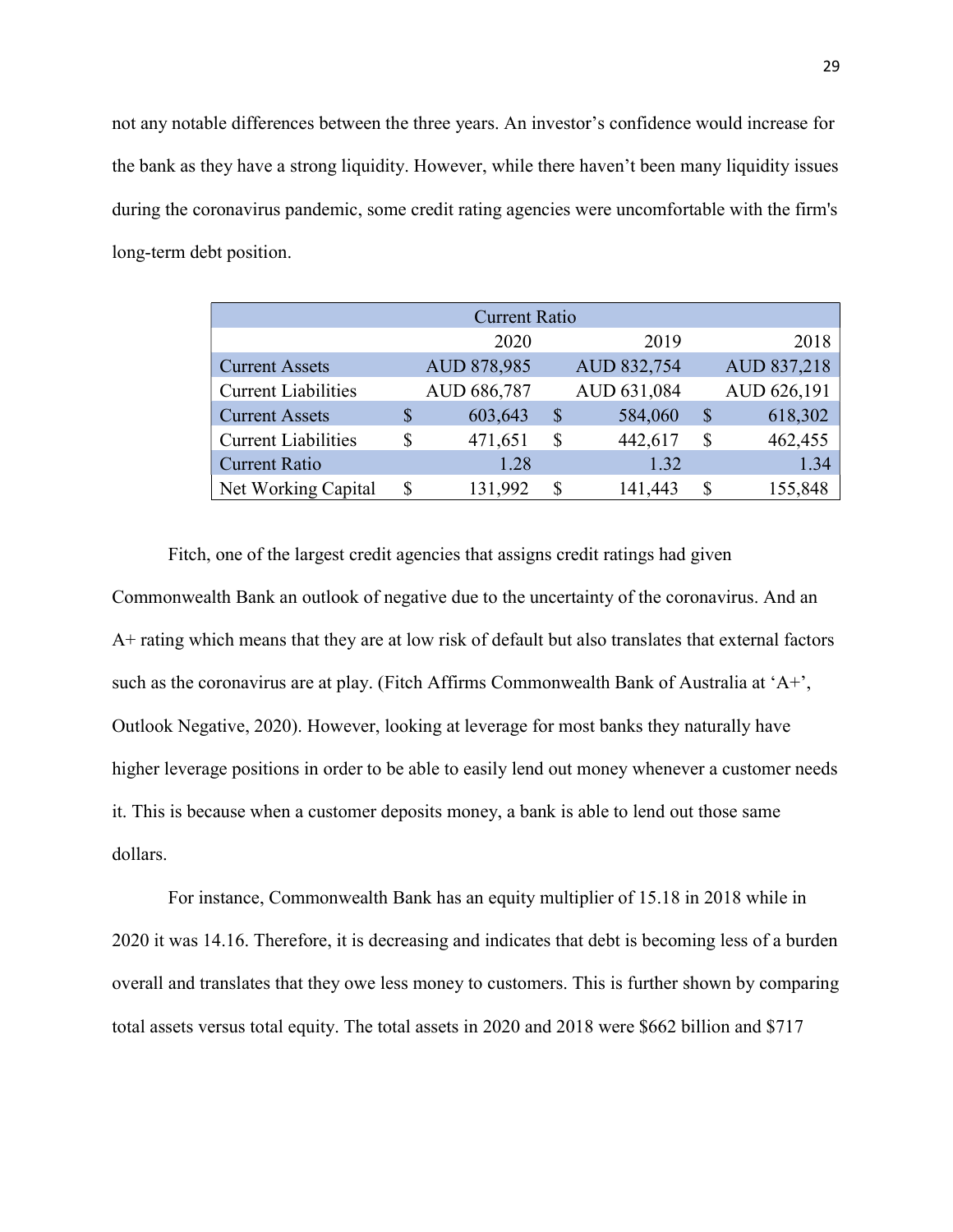billion. That is a difference of -8%. While total equity only saw a -1% change and amounted to \$47 billion in 2020. Overall, the leverage position of the bank is not worrisome.

Moving into the stock price, it is showing similar results as the Canadian National Railway company discussed in the following section. Both firms saw all time high stock prices at the end of 2020 and still are in 2021. Before the pandemic, the bank was averaging prices in the \$50 range. During it, investor confidence was lowest when the price was \$35.79 in March, 2020 as the long-term impact of the coronavirus was unknown. However, as 2020 began to close the stock rose to over \$60 for the first time since 2018 and peaked at \$79.65 in 2021. This stock has remained above that \$70 mark since June, 2021. Similar to the railway firm, it seems that it will remain steady and have consistent increases. But it is possible that the stock will eventually stabilize as the stock was sitting in the \$50-60 dollar range for four years in a row with minimal recessions and expansions. Overall, the new standard of the stock price has been rising, however, the overall leverage of the firm when compared to the market cap makes it at high risk of bankruptcy when looking at the Z-Score.



#### Commonwealth Bank Stock Price, 2021

The Z-score shows odd results as each year is under .50. Naturally, that means the firm is at high risk of bankruptcy. However, being a government owned bank has allowed them to be a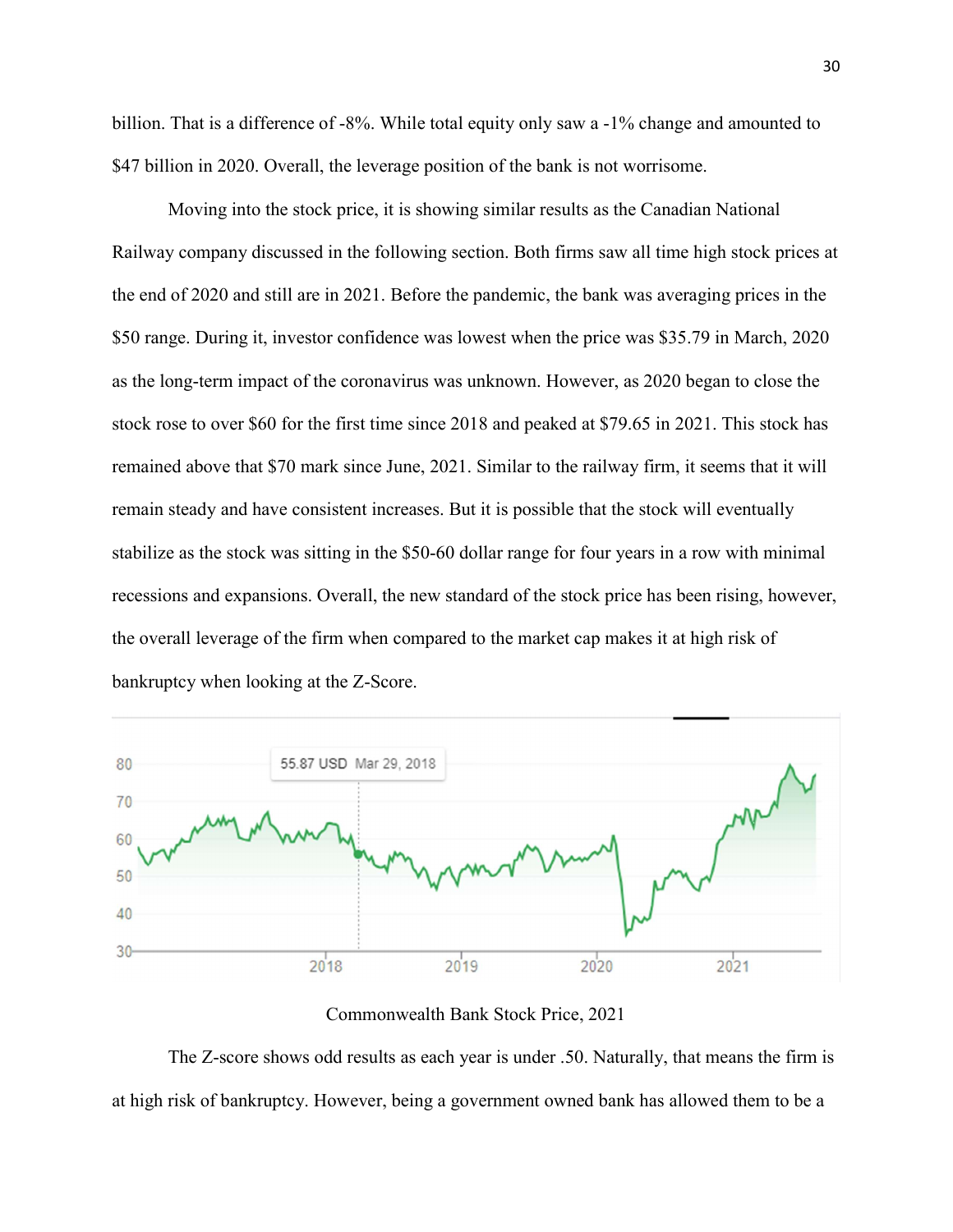reserve bank. This means that they are more prone to helping circulate currency and support other banks.

One of the most impactful parts of the score being low is comparing the market cap of the firm to total liabilities. The market value of equity in 2020 for instance was \$73.95 billion. While the 2020 total liabilities were \$472 billion. By dividing market value of equity by total liabilities the total came to be .0941 with an overall Z-Score of .44 in 2020. This could mean that investors are passing on the stock due to their high leverage position. 31<br>
one to helping circulate currency and support<br>
core being low is comparing the market cap of the<br>
uity in 2020 for instance was \$73.95 billion.<br>
In. By dividing market value of equity by total<br>
reall Z-Score of .44 in bank. This means that they are more prone to helping circulate currency and support<br>
anks.<br>
One of the most impactful parts of the score being low is comparing the market cap of the<br>
total liabilities. The market value of bank. This means that they are more prone to helping circulate currency and support<br>
anks.<br>
One of the most impactful parts of the score being low is comparing the market cap of the<br>
total liabilities. The market value of

|                                                                                               |                           |                    |                        |                      |               | e bank. This means that they are more prone to helping circulate currency and support |
|-----------------------------------------------------------------------------------------------|---------------------------|--------------------|------------------------|----------------------|---------------|---------------------------------------------------------------------------------------|
| )anks.                                                                                        |                           |                    |                        |                      |               |                                                                                       |
| One of the most impactful parts of the score being low is comparing the market cap of the     |                           |                    |                        |                      |               |                                                                                       |
| o total liabilities. The market value of equity in 2020 for instance was \$73.95 billion.     |                           |                    |                        |                      |               |                                                                                       |
| the 2020 total liabilities were \$472 billion. By dividing market value of equity by total    |                           |                    |                        |                      |               |                                                                                       |
| ies the total came to be .0941 with an overall Z-Score of .44 in 2020. This could mean that   |                           |                    |                        |                      |               |                                                                                       |
|                                                                                               |                           |                    |                        |                      |               |                                                                                       |
| ors are passing on the stock due to their high leverage position.                             |                           |                    |                        |                      |               |                                                                                       |
|                                                                                               |                           | Z-Score (millions) |                        |                      |               |                                                                                       |
|                                                                                               |                           | 2020               |                        | 2019                 |               | 2018                                                                                  |
| <b>Total Assets</b>                                                                           | $\boldsymbol{\mathsf{S}}$ | 661,853 \$         |                        | 678,321 \$           |               | 716,772                                                                               |
| Net Working Capital                                                                           | \$                        | 131,992            | $\mathcal{S}$          | 141,443              | $\mathbb{S}$  | 155,848                                                                               |
| <b>Retained Earnings</b>                                                                      | \$                        | 18,852             | $\sqrt{\frac{2}{\pi}}$ | 16,201               | $\mathcal{S}$ | 17,591                                                                                |
| <b>EBIT</b>                                                                                   | \$                        | $8,742$ \$         |                        | 7,299 \$             |               | 8,943                                                                                 |
| Market Value of Equity                                                                        | $\mathbb{S}$              | 73,949             | $\sqrt{\ }$            | 73,299 \$            |               | 69,871                                                                                |
| <b>Total Liabilities</b>                                                                      | \$                        | 471,651            | $\mathbb{S}$           | 442,617              | $\mathcal{S}$ | 462,455                                                                               |
| Revenue                                                                                       | $\boldsymbol{\mathsf{S}}$ | $16,430$ \$        |                        | $16,485$ \$          |               | 17,960                                                                                |
|                                                                                               |                           | Z-Score            |                        |                      |               |                                                                                       |
|                                                                                               |                           | 2020               |                        | 2019                 |               | 2018                                                                                  |
| WC/TA                                                                                         |                           | 0.2393             |                        | 0.2502               |               | 0.2609                                                                                |
| <b>RE/TA</b>                                                                                  |                           | 0.0399             |                        | 0.0334               |               | 0.0344                                                                                |
| <b>EBIT/TA</b>                                                                                |                           | 0.0436             |                        | 0.0355               |               | 0.0412                                                                                |
| <b>MVE/TL</b>                                                                                 |                           | 0.0941             |                        | 0.0994               |               | 0.0907                                                                                |
| Sales/Total Assets                                                                            |                           | 0.0248             |                        | 0.0243               |               | 0.0251                                                                                |
| Z-Score                                                                                       |                           | 0.44               |                        | 0.44                 |               | 0.45                                                                                  |
| one: $>2.99$                                                                                  |                           |                    |                        | Grey Zone: 1.88-2.99 |               | High Risk: $\leq$ 1.88                                                                |
| Another part of the formula that is heavily affecting this result is sales/total assets. This |                           |                    |                        |                      |               |                                                                                       |

Safe Zone: >2.99 Grey Zone: 1.88-2.99 High Risk: <1.88

Another part of the formula that is heavily affecting this result is sales/total assets. This calculation generated the lowest result with .0248 in 2020 and .0243 in the year prior. A way to look at this formula is total asset turnover which indicates how efficiently assets are being used to generate revenue. Since the total asset turnover is significantly lower than 1, assets are underutilized. Besides the Z-score being an indication of financial distress, despite lower profits,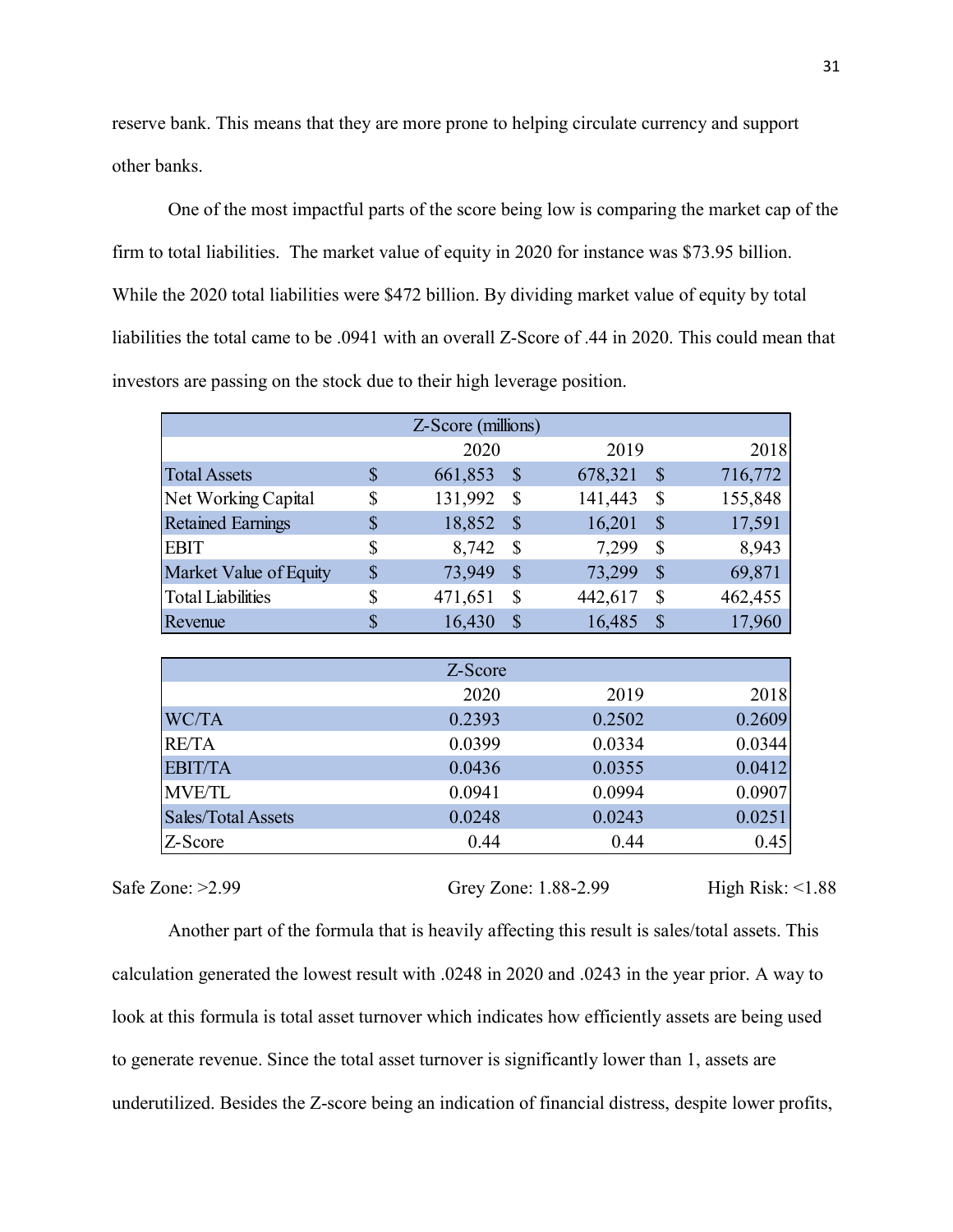the firm issued a dividend in 2021 (Frost, 2021). The firm believes that economic growth will continue due to the pandemic. Overall however, since all three years are below 1, this indicates that there is a high chance of the firm experiencing financial distress.

 Being a firm that is owned by the government allows for Commonwealth Bank to have a more lenient balance sheet and income statement than private institutions. Despite having an extremely high leverage position and a very low Altman's Z-Score, they are able to stay afloat as they are the federal reserve bank of Australia. The bank continues to maintain a strong liquidity position and a great profit margin in 2020 when compared to the previous two years. Lastly, the stock price increasing due to government support and a strong recovery. Commonwealth Bank will be able to return to its original state in the short-term.

The final firm discussed in this paper is Canadian National Railway which is headquartered in Montreal, Canada (Canadian National Railway, 2021). This company is known for being the largest railway in North America and transports goods throughout the United States and Canada. Because of this, they have been able to have over 20,000 employees. Recently, the firm bought out Kansas City Southern for \$33 billion. This is going to allow them to extend their business to Mexico. Also, the firm is known for having Bill Gates as their largest individual shareholder. While they have made many great decisions that have helped them grow, they also have had to put their foot on the break during the coronavirus. For instance, when the border closed for a period of time between Canada and the United States, that would naturally hurt revenue (COVID-19 | Cn.Ca, 2021). However, it did not impact rail shipments between the two countries. Furthermore, while the temporary shutdown did occur, they are working with government regulators to ensure that goods can still be transported across the border.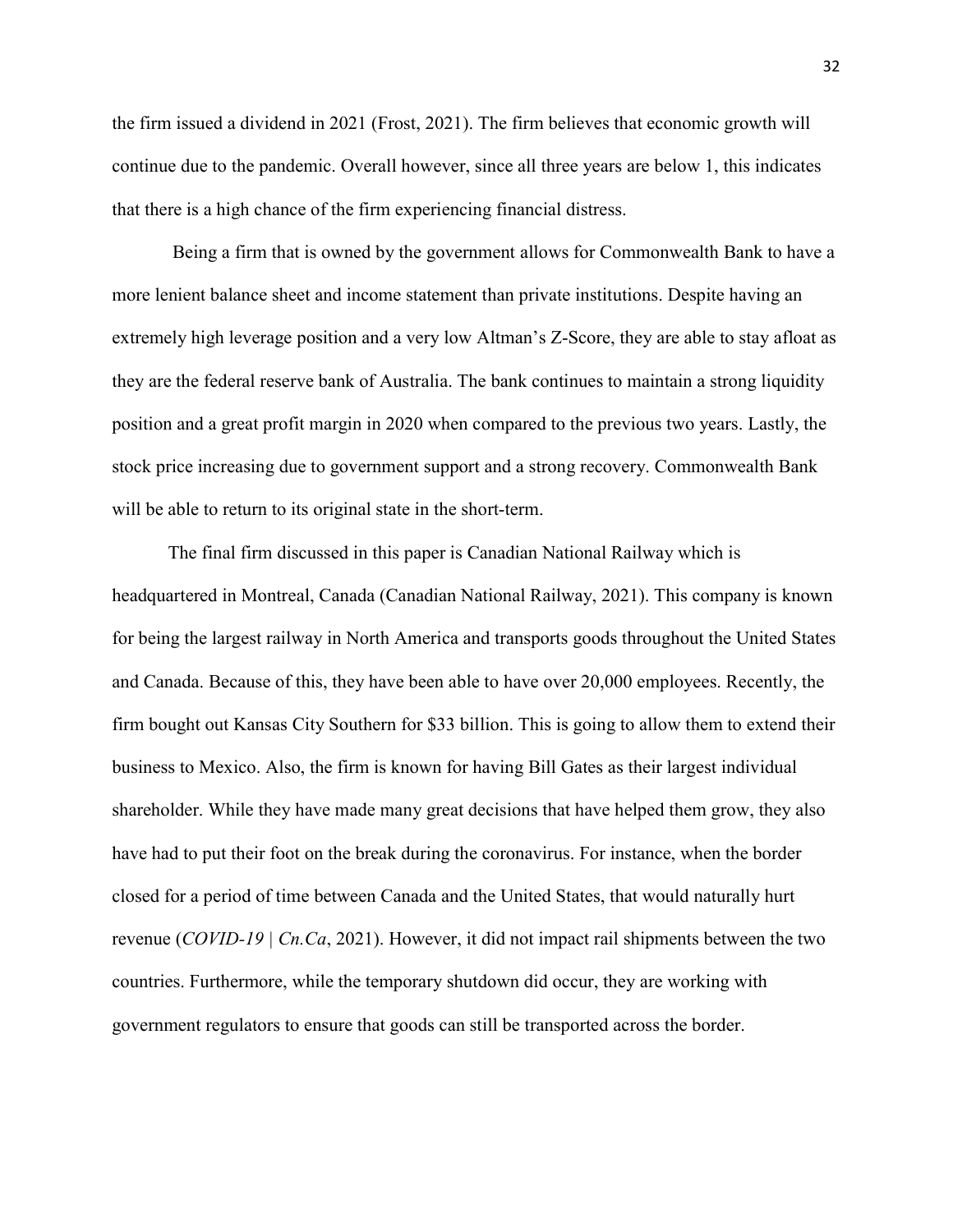Despite being able to still transport goods, the correlation between the coronavirus pandemic and decrease in sales still existed. Revenue in 2019 was \$11.41 billion and it decreased by 5.30% when comparing it to 2020. However, 2018 sales were 9% lower than 2019. Going back a year further into 2017 shows revenue as \$10.40 billion. This proves that revenue was impacted due to a lack of manufacturing from within Canada as well as internationally. A majority of the firm's revenue is freight. This makes up 80% of gross revenue in 2020 without accounting for estimated debt losses. Since this firm uses accrual accounting, they have a method to estimate how many customers will default. It is subtracted from accounts receivable in order to calculate a net's receivable. This formula can be represented as: Gross Accounts Receivable - Estimated Credit Losses = Net Accounts Receivable.

However, the profit margin year after year has minimal differences, but there is a pattern. Before the coronavirus pandemic there were already decreases in the profit margin. The margin in 2018 was 30% while in 2020 it was 26%. Since it is lower in the most recent year, this means that they earned less money when compared to revenue. While the profit margin and revenue has declined, it is manageable for them to return to normal business increases in the near future.

|                      |     | Profit Margin (millions) |            |        |            |        |
|----------------------|-----|--------------------------|------------|--------|------------|--------|
|                      |     | 2020                     |            | 2019   |            | 2018   |
| Revenue              | CAD | 13,819                   | <b>CAD</b> | 14,917 | <b>CAD</b> | 14,321 |
| Net Income           | CAD | 3,562                    | <b>CAD</b> | 4,216  | <b>CAD</b> | 4,328  |
| <b>Exchange Rate</b> |     | 0.78                     |            | 0.77   |            | 0.73   |
| Revenue              |     | 10,810                   | \$         | 11,415 | S          | 10,497 |
| Net income           |     | 2,786                    | \$         | 3,226  | S          | 3,172  |
| Profit Margin        |     | 26%                      |            | 28%    |            | 30%    |

Despite the coronavirus pandemic, the current ratio has shown increases which means that the railway firm has more cash that is idle to pay off current liabilities. In other words, the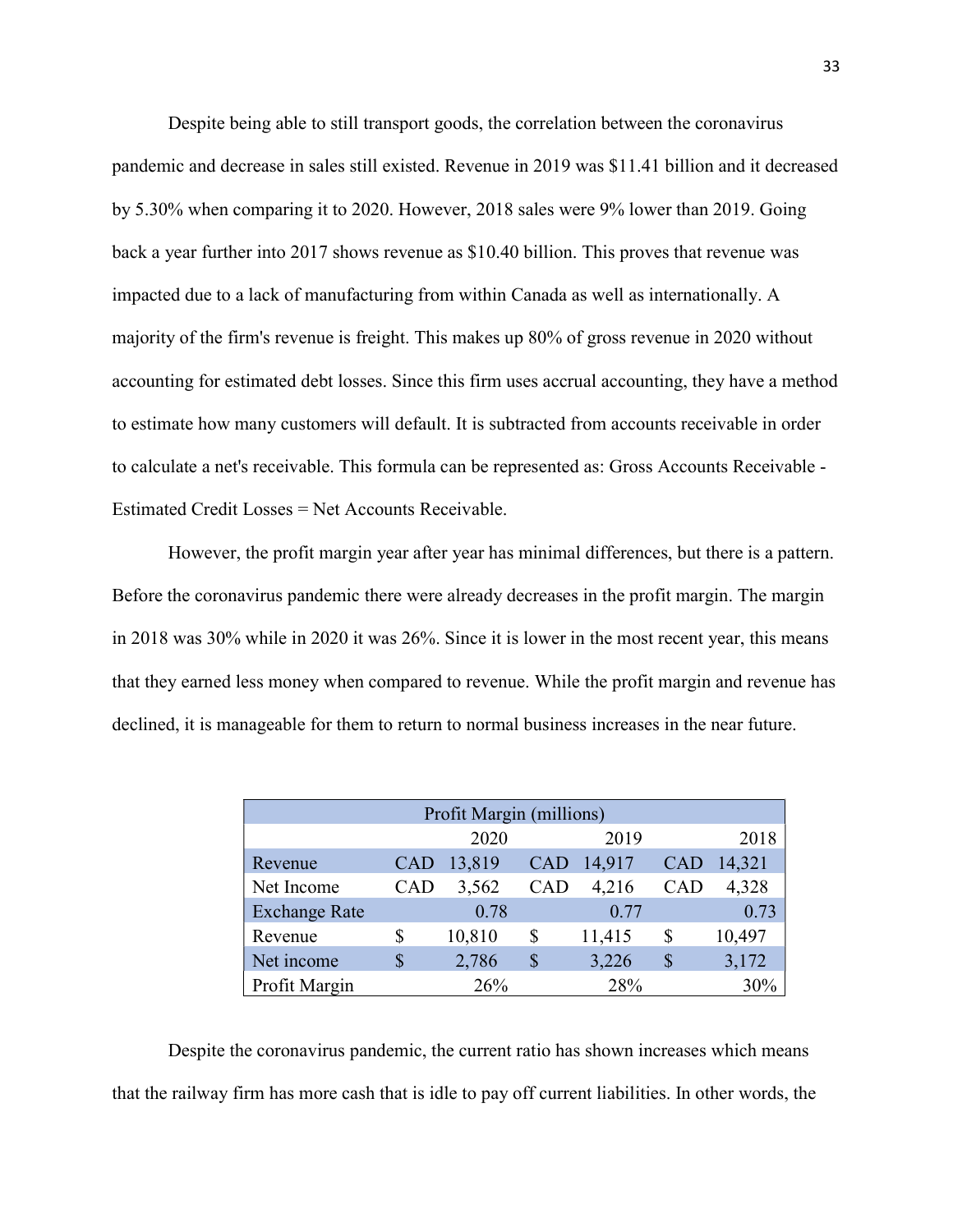ability to sell off more assets than years prior to pay off current liabilities such as suppliers (accounts payable). However, in all three years they still do not have the ability to fully pay off liabilities. In 2020 and 2019 they were .95 and .66. One of the reasons for this increase, was the cash and cash equivalents account amounted to \$49 million in 2019 while in the next 12 months it ended as \$445 million. This showed to be a factor as total current assets in 2020 were \$2.43 billion while in the past year it was \$2.17 billion. 34<br>34<br>
b pay off current liabilities such as suppliers<br>
they still do not have the ability to fully pay off<br>
.66. One of the reasons for this increase, was the<br>
\$49 million in 2019 while in the next 12 months<br>
actor as to 34<br>
off more assets than years prior to pay off current liabilities such as suppliers<br>
yable). However, in all three years they still do not have the ability to fully pay off<br>
2020 and 2019 they were .95 and .66. One of t 34<br>
off more assets than years prior to pay off current liabilities such as suppliers<br>
yable). However, in all three years they still do not have the ability to fully pay off<br>
2020 and 2019 they were .95 and .66. One of t off more assets than years prior to pay off current liabilities such as suppliers<br>
yable). However, in all three years they still do not have the ability to fully pay off<br>
2020 and 2019 they were .95 and .66. One of the r off more assets than years prior to pay off current liabilities such as suppliers<br>
yable). However, in all three years they still do not have the ability to fully pay off<br>
2020 and 2019 they were .95 and .66. One of the r or more asses analyses providely on earlien mannies such as suppress<br>
able). However, in all three years they still do not have the ability to fully pay off<br>
2020 and 2019 they were .95 and .66. One of the reasons for thi pable). However, in all three years they still do not have the ability to fully pay off<br>
2020 and 2019 they were .95 and .66. One of the reasons for this increase, was the<br>
equivalents account amounted to \$49 million in 20

|                       |            | <b>Current Ratio</b> |            |         |            |       |
|-----------------------|------------|----------------------|------------|---------|------------|-------|
|                       |            | 2020                 |            | 2019    |            | 2018  |
| <b>Current Assets</b> | <b>CAD</b> | 3,102                | <b>CAD</b> | 2,830   | <b>CAD</b> | 2,728 |
| Current Liabilities   | CAD        | 3,274                | <b>CAD</b> | 4,287   | <b>CAD</b> | 3,500 |
| <b>Current Assets</b> | \$         | 2,427                | S          | 2,166   | S          | 2,000 |
| Current Liabilities   | \$         | 2,561                | \$         | 3,281   | \$         | 2,565 |
| <b>Current Ratio</b>  |            | 0.95                 |            | 0.66    |            | 0.78  |
| Net Working Capital   | S          |                      |            | (1,115) |            |       |

Secondly, the accounts receivable displayed that nearly all of their revenue is tied to credit customers which means that decline in production also impacted the current ratio. The AR account is the largest current asset account being the only one with a balance that is at least over \$800 million in the last three years. This current asset does show a similar trend as 2019 receivables were \$928 million. While in 2020 it shrunk by 11% while revenue in this time frame declined by 5%. However, even though the receivables declined, the increase of cash was large enough to offset this decrease in sales. The cash account in-between the years 2019 and 2020 increased by 789%.

 Leverage however showcases a potential issue with their debt position. Over the last three years the equity multiplier has been over 2 which means that around 40% of their funding is through equity while the other 60% is with leverage. From a high level, a firm that is primarily funded with money from creditors and lenders, means a higher risk of bankruptcy if they are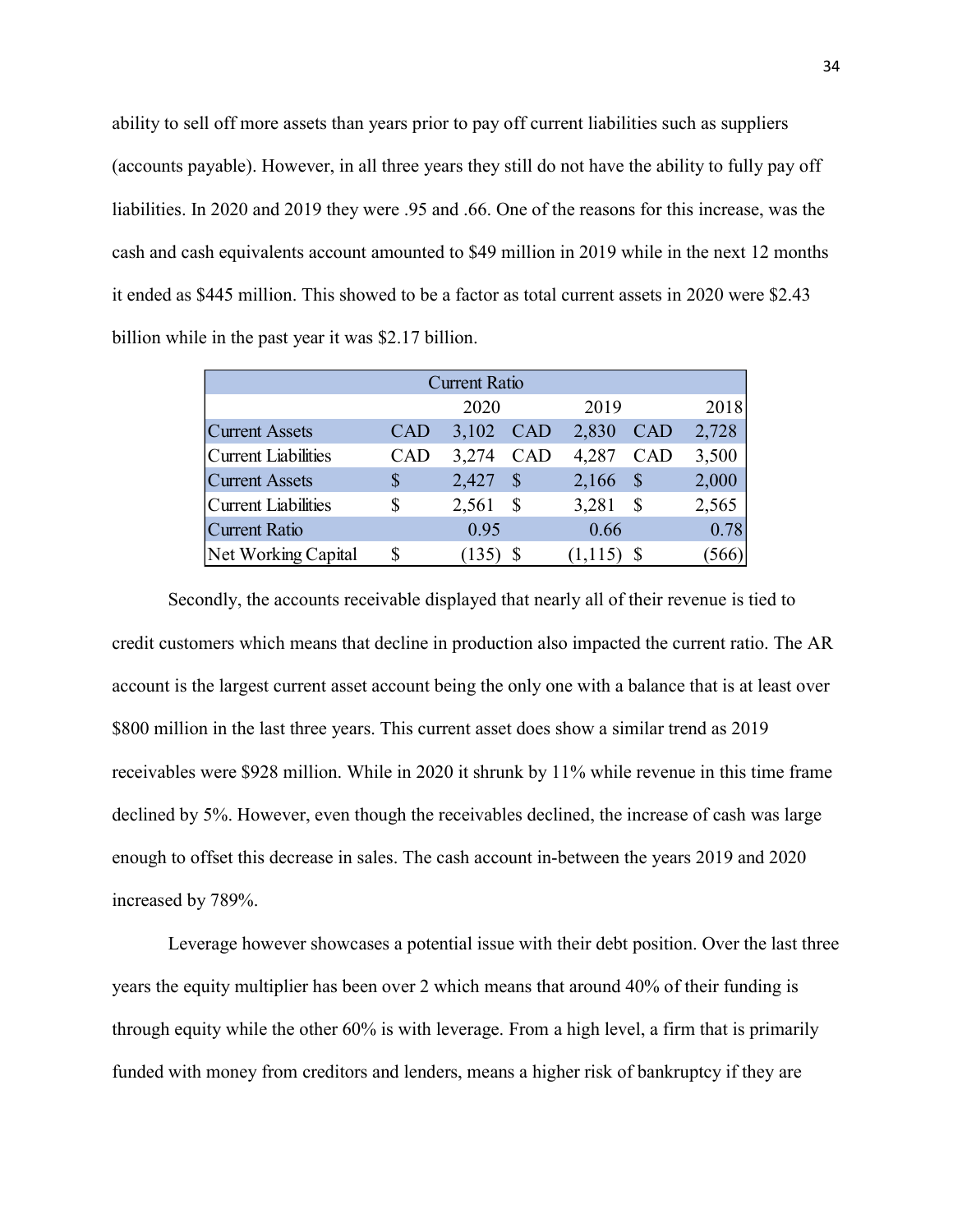| eet the payments. A lower equity multiplier would indicate that less money would |               |            |              |        |              |            |
|----------------------------------------------------------------------------------|---------------|------------|--------------|--------|--------------|------------|
|                                                                                  |               |            |              |        |              |            |
| aid back to another party.                                                       |               |            |              |        |              |            |
|                                                                                  |               | Leverage   |              |        |              |            |
|                                                                                  |               | 2020       |              | 2019   |              | 2018       |
| <b>Total Assets</b>                                                              | CAD           | 44,804     | CAD          | 43,784 |              | CAD 41,214 |
| <b>Total Equity</b>                                                              |               | CAD 19,651 | CAD          | 18,041 |              | CAD 17,641 |
| <b>Total Assets</b>                                                              | $\mathcal{S}$ | 35,049     | $\sqrt{\ }$  | 33,505 | $\sqrt{\$}$  | 30,209     |
| <b>Total Equity</b>                                                              | \$            | 15,373     | $\mathbb{S}$ | 13,806 | $\mathbb{S}$ | 12,930     |

unable to meet the payments. A lower equity multiplier would indicate that less money would need to be paid back to another party.

 Many investors were worried about their recent acquisition due to increases in debt. At the end of 2021, they should see a rise in debt due to their purchase of Kansas City Southern in May, 2021. Included in the agreement was to pay US\$3.8 billion in debt. The total purchase price however was US\$33.6 billion (3 Reasons to Buy Canadian National Railway Stock Now, 2021). Besides this news, there is not much information on why their debt position could be considered high. This increase in leverage has drawn some concern to investors in regards to the stock price.

 The stock price for the firm had reached \$67.75 in March of 2020, which was an all-time low when compared to the previous two years. The stock price has not been that small since mid-2017. However, despite this decline, the railway company has had significant growth in the stock. Investor belief increased after 2020 which caused the price to rise above \$100 for the first time towards the end of 2021. In 2020, the price remained in the range of \$80 to \$90. One possible reason for the continuous rise in price is because of the belief Bill Gates has in it. Being the largest stockholder in CN, he has the potential to influence it.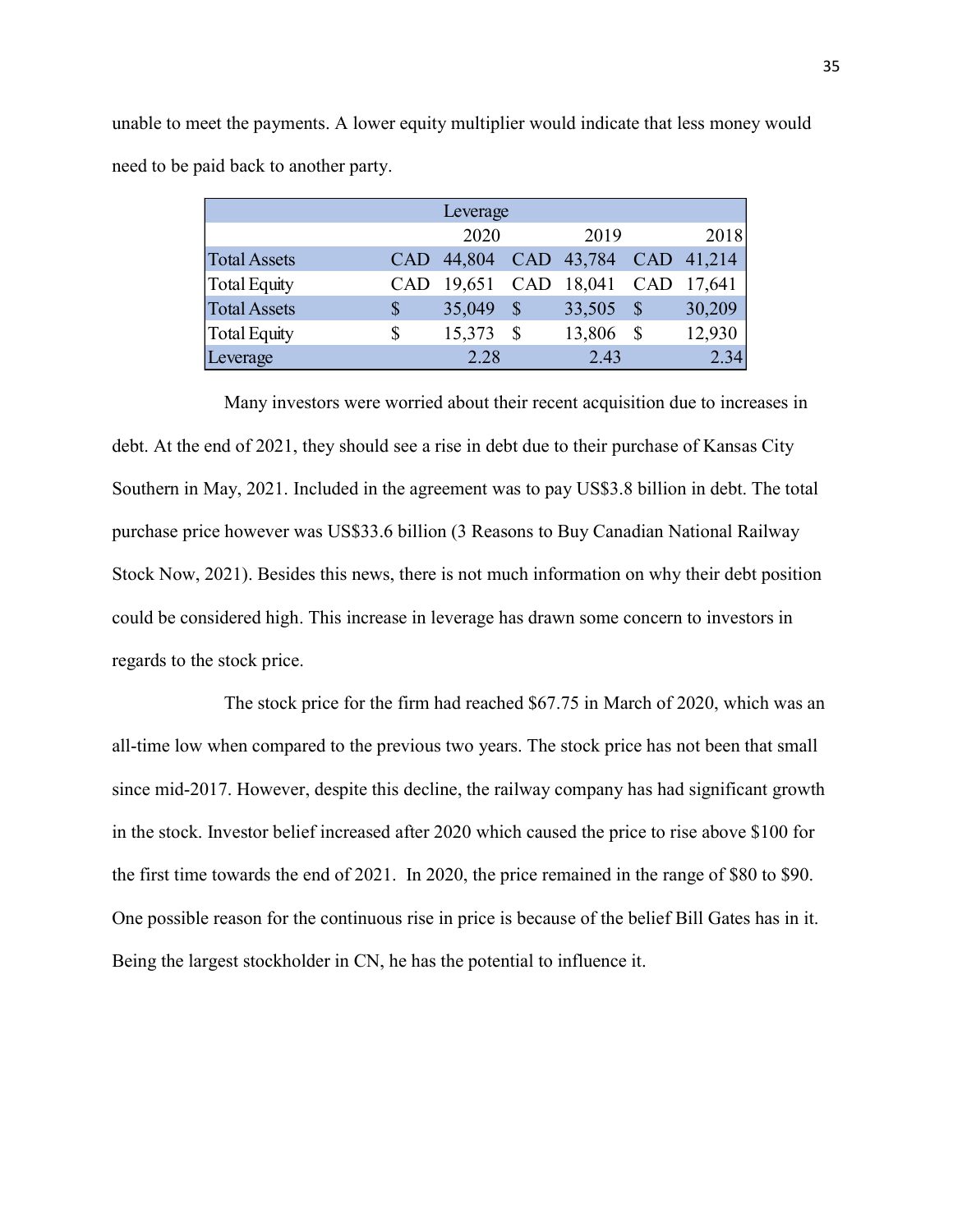

Canadian National Railway Stock Price, 2021

The rise in stock is also partly because of their recent acquisition. The company purchased Kansas City Southern which would potentially hinder investor belief and cause the stock price to lower. This caused the stock price to rise again as it would be undervalued with the buyout. Secondly, it is the only railway that connects to ports on three different coasts. The firm connects the "Atlantic and Pacific in Canada to the Gulf of Mexico in the United States" (The Motley Fool Canada, 2021). By adding on this purchase, they would be able to further their business to Mexico. Lastly, the stock on its own has acted like an index fund. An index fund is known for consistently rising over the long-term due to diversifying risk among many of the largest companies in the world. This individual stock has also seen itself consistently rising. The stock price ties in nicely to the Z-score as the market value of equity is a factor in Altman's Z-Score.

The Z-score in 2020 was 3.11 while in the two years prior it was 2.78 and 2.70. Looking at these results, the only year that had a low risk of bankruptcy was 2020 since it was over 2.99.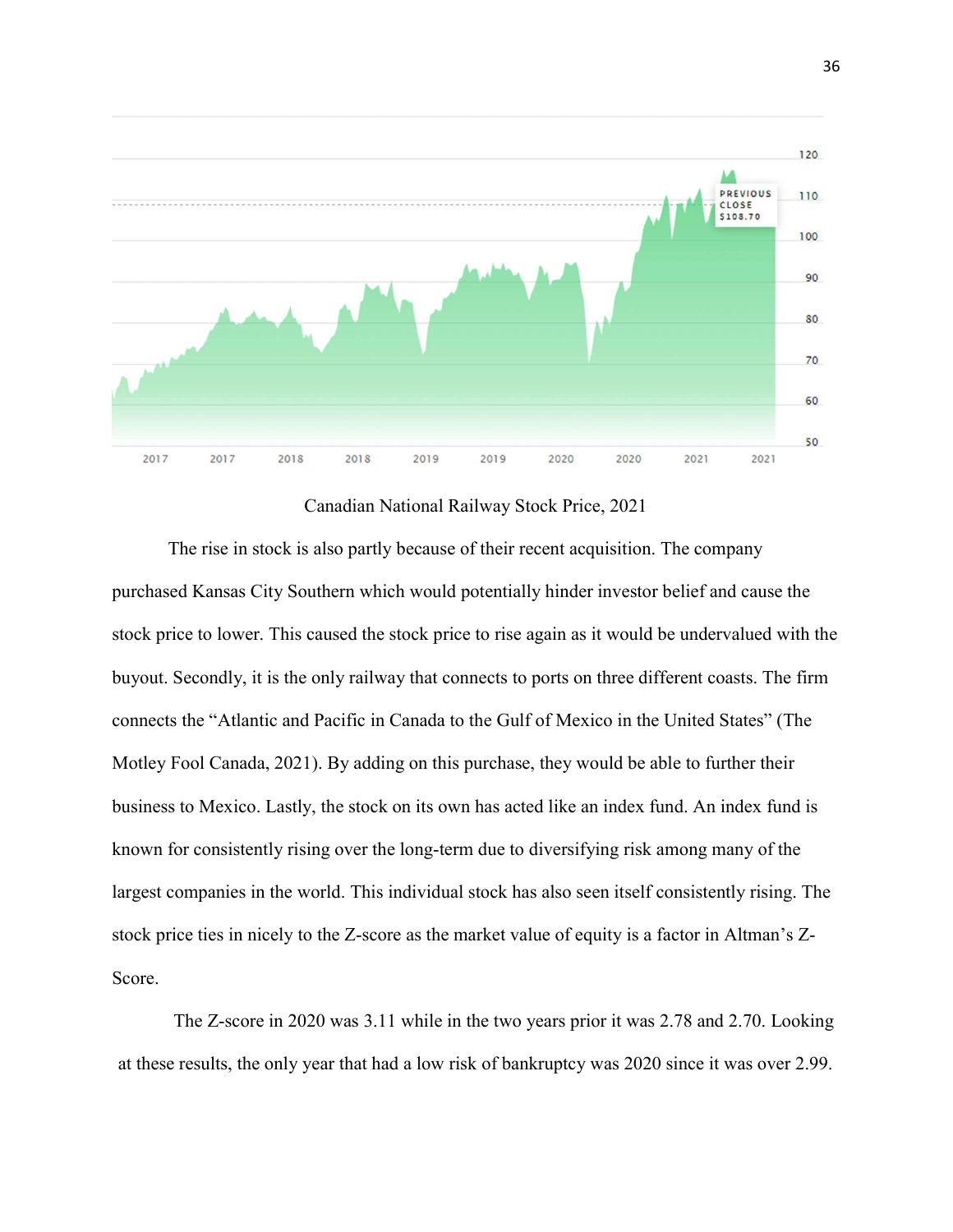|                          |                            | Z-Score (millions)                  |                                     |                  |
|--------------------------|----------------------------|-------------------------------------|-------------------------------------|------------------|
|                          |                            | 2020                                | 2019                                | 2018             |
| <b>Total Assets</b>      | $\boldsymbol{\mathcal{S}}$ | $\mathcal{S}$<br>35,049             | 33,505<br>$\mathbb{S}$              | 30,209           |
| Net Working Capital      | $\$$                       | $(135)$ \$                          | $(1,115)$ \$                        | (566)            |
|                          | $\boldsymbol{\$}$          | 14,989<br>$\mathcal{S}$             | 13,494<br>$\boldsymbol{\mathsf{S}}$ | 12,184           |
| <b>Retained Earnings</b> |                            |                                     |                                     |                  |
| <b>EBIT</b>              | $\$$                       | 3,737<br>$\boldsymbol{\mathsf{S}}$  | $\$$<br>4,280                       | 4,026            |
| Market Value of Equity   | $\mathbb{S}$               | 60,963<br>$\mathcal{S}$             | 49,136<br>$\mathbb{S}$              | 39,566           |
| <b>Total Liabilities</b> | \$                         | 19,677<br>$\boldsymbol{\mathsf{S}}$ | 19,700<br>$\$$                      | 17,278           |
| Revenue                  | $\boldsymbol{\mathsf{S}}$  | $\mathcal{S}$<br>10,810             | 11,415<br>$\mathcal{S}$             | 10,497           |
|                          |                            |                                     |                                     |                  |
|                          |                            | Z-Score                             |                                     |                  |
|                          |                            | 2020                                | 2019                                | 2018             |
| WC/TA                    |                            | $-0.0046$                           | $-0.0399$                           | $-0.0225$        |
| RE/TA<br><b>EBIT/TA</b>  |                            | 0.5987<br>0.3518                    | 0.5638<br>0.4215                    | 0.5647<br>0.4398 |

Sales/Total Assets 0.3084 0.3407 0.3475 Z-Score 3.11 2.78 2.70

Safe Zone: >2.99 Grey Zone: 1.88-2.99 High Risk: <1.88

Investor optimism for the company has seen growth through the stock prices. Since the price is a part of the market value of equity, it would in turn impact the overall Z-Score. The market value of equity was US\$60.96 billion in 2020 while in the year prior it was US\$49.14 billion. That is a difference of 24% and is a clear indication of belief from stockholders due to the sheer magnitude in the market cap. As stated in the stock price section, economic growth and the Kansas City Southern purchase have both been major factors in this steep expansion of price. The second highest percentage in the Z-Score is from Retained Earnings/Total Assets. Since this percentage rose to 59.87%, this indicates that a higher proportion of retained earnings are going back into assets than years prior. And therefore, translates that more money is being funded through equity and not liabilities as retained earnings is a part of equity on the balance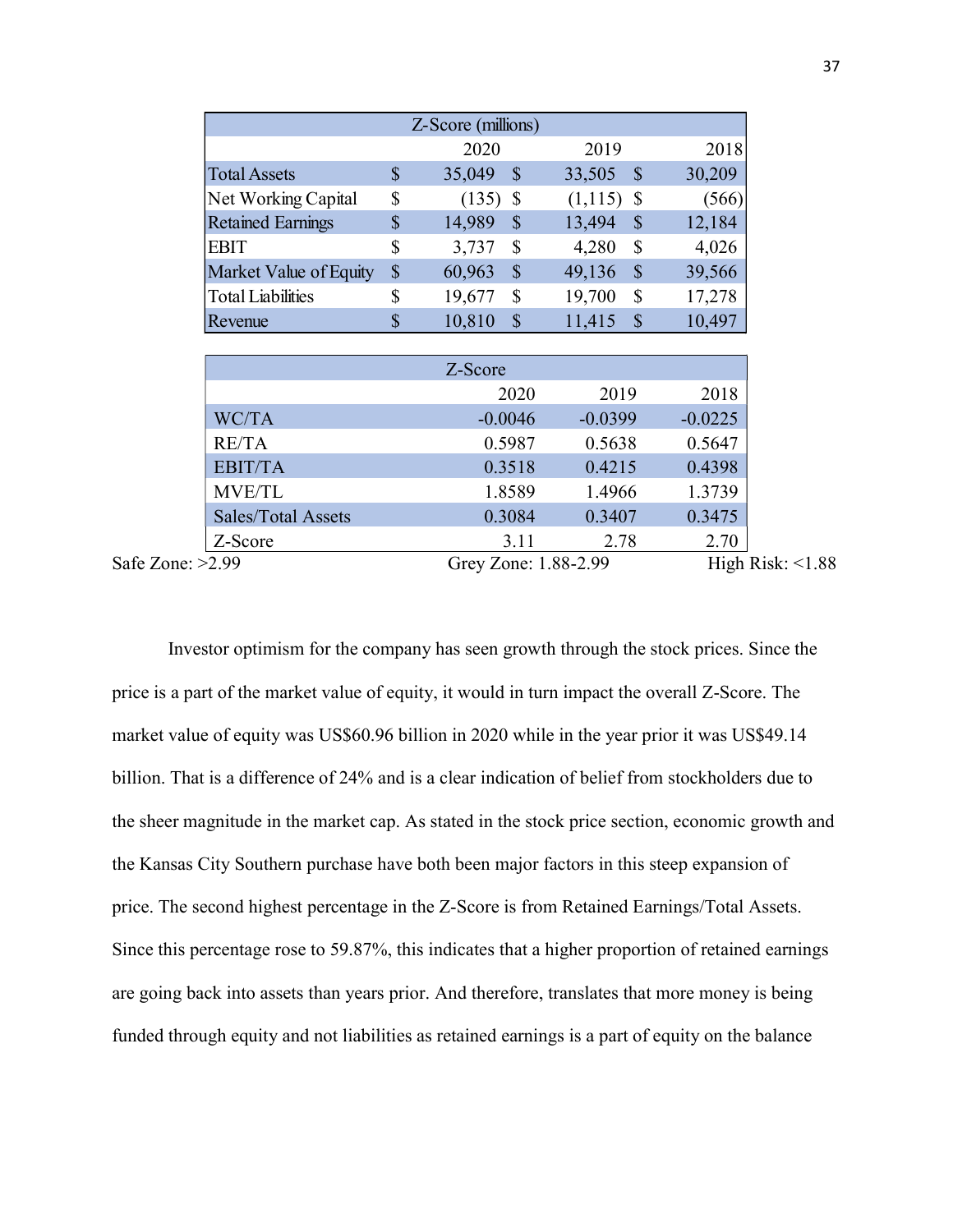sheet. This is because retained earnings is self-generated earnings and not money owed to an outside party.

 Overall the performance of the railway firm is positive. They have a great Z-Score in 2020 as well as a rising stock price. Furthermore, making a purchase that will expand business to Mexico has the potential to significantly increase revenue. However, the leverage in the acquisition with their current state of debt can draw some concern. Lastly, they are still unable to meet their current obligations. But with a great Z-Score and a rising stock price, it outweighs those other factors and has allowed the firm to stay stable during the pandemic and will allow them to thrive afterwards.

 Conducting a microeconomic financial analysis on five of the largest companies in their industry has given a better understanding of how particular sectors are impacted within their countries. The stock prices showed varying results as companies like the railway firm were able to increase their stock towards the end of 2020, while firms like the Japanese airline could not stabilize at their previous prices. As for the Z-Score, it also showed mix results. Altman's Z-Score was able to precisely measure and produce good results for Walgreens and the Canadian railway firm. However, for Commonwealth Bank, ANA Airlines, and Eiffage, it produced unsatisfactory results. But the bank is certainly an outlier as it is government owned. When looking at the other ratios as well, they definitely all produced varying results as well when it came to leverage, profitability, turnovers and liquidity. More research can certainly be done on this topic in a variety of ways. A deeper financial analysis is possible to conduct on these firms, or within different companies in unique industries.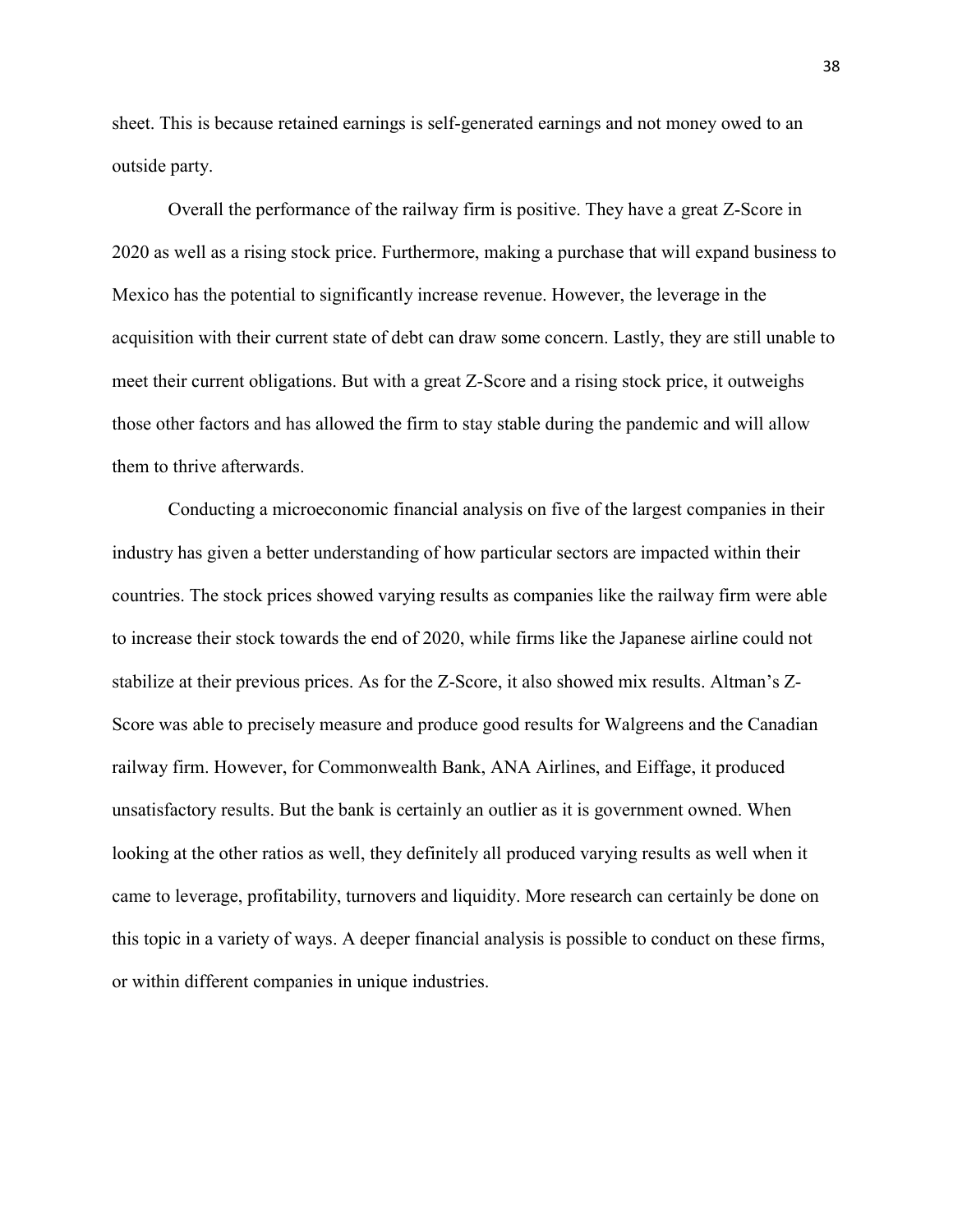### Bibliography

Altman's Z-Score. (n.d.). Investopedia. https://www.investopedia.com/terms/a/altman.asp

ANA Airlines. (n.d.). ANA Airlines.

https://www.ana.co.jp/group/en/investors/irdata/annual/pdf/20/20\_E\_00.pdf

ANA Holdings Inc Stock Price, 2021. (n.d.). [Graph]. Yahoo Finance.

https://finance.yahoo.com/quote/alnpy/

- Barbaschow, A. (2020, August 12). Commonwealth Bank sees boost during COVID-19 with annual profit hitting AU\$9.6b. ZDNet. https://www.zdnet.com/article/commonwealthbank-sees-boost-during-covid-19-with-annual-profit-hitting-au9-6b/
- Canadian National Railway Results. (n.d.). Canadian National Railway.

https://www.cn.ca/en/investors/financial-results/

Canadian National Railway Stock. (n.d.). [Graph]. https://finance.yahoo.com/quote/CNI/

Commonwealth Bank Annual Report. (n.d.). Commonwealth Bank Website.

https://www.commbank.com.au/content/dam/commbank/about-

us/shareholders/pdfs/results/fy20/cba-2020-annual-report.pdf

Commonwealth Bank Stock Price. (n.d.). [Graph]. Google Finance.

https://www.google.com/finance/quote/CMWAY:OTCMKTS?sa=X&ved=2ahUKEwitie

S466TyAhX4QzABHU7cB6UQ3ecFMAJ6BAggEBI

COVID-19 | cn.ca. (n.d.). Canadian National Railway. Retrieved August 9, 2021, from https://www.cn.ca/en/stories/20200320-covid-19-update/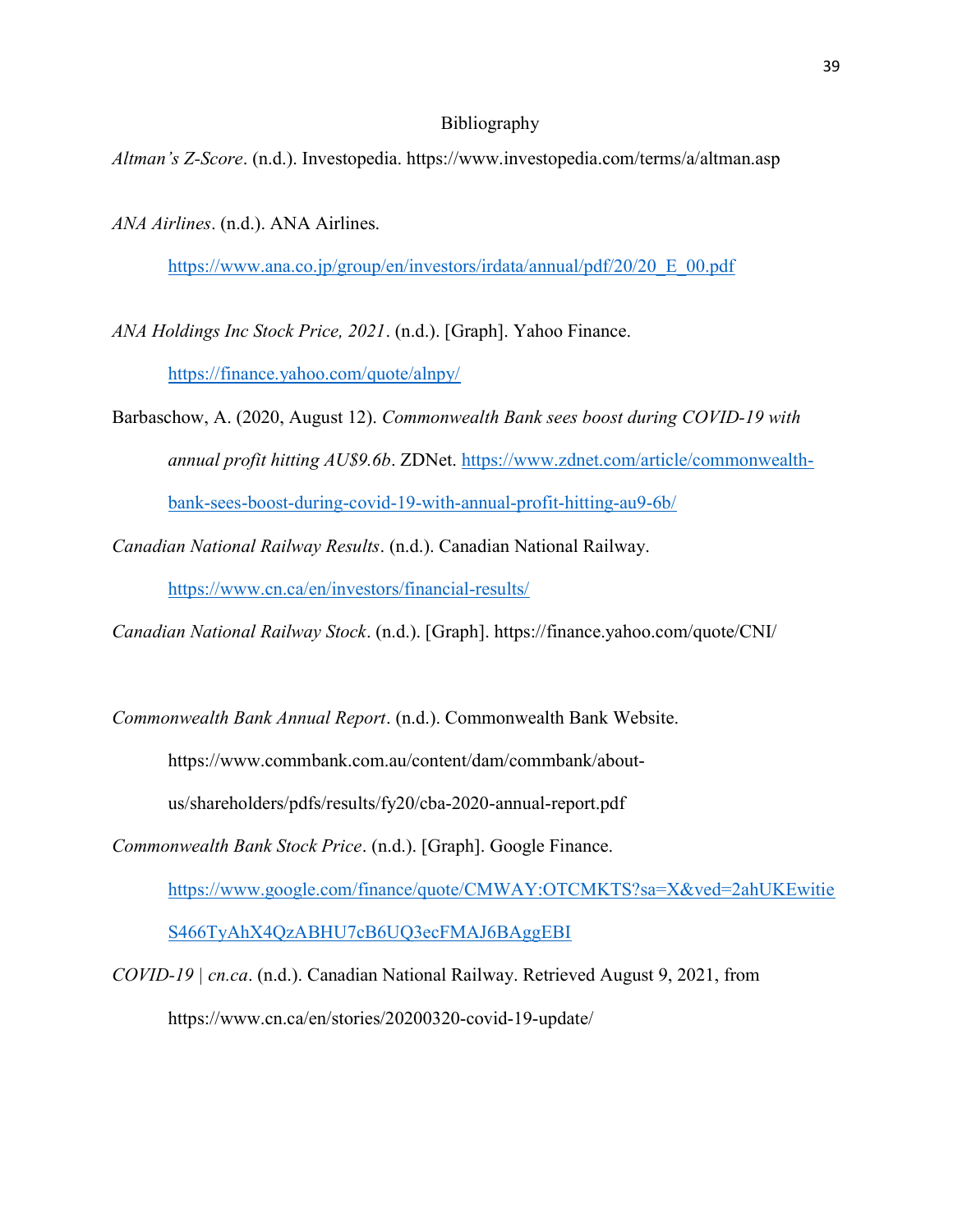Economic impact of COVID-19 pandemic on healthcare facilities and systems: International perspectives. (2020, November 12). PubMed Central (PMC). https://www.ncbi.nlm.nih.gov/pmc/articles/PMC7670225/

Eiffage Company. (2020). Eiffage. https://www.eiffage.com/files/live/sites/eiffagev2/files/Finance/Rapport%20annuel/2018/Eiffage\_RA2020\_EN\_Planches.pdf

Eiffage Stock Price, 2021. (n.d.). [Graph]. Yahoo Finance.

https://finance.yahoo.com/quote/fgr.pa?ltr=1

Fitch Affirms Commonwealth Bank of Australia at 'A+' Outlook Negative, 2020. (n.d.). Fitch Ratings. https://www.fitchratings.com/research/structured-finance/covered-bonds/fitchaffirms-commonwealth-bank-of-australia-at-a-outlook-negative-21-09- 2020#:~:text=Fitch%20Ratings%20%2D%20Sydney%20%2D%2021%20Sep,of%20Aus tralia's%20four%20largest%20banks.

- Frost, J. J. E. (2021, February 10). CBA half year result sees surprise dividend. Australian Financial Review. https://www.afr.com/companies/financial-services/virus-crisis-weighson-cba-result-20210209-p570xz
- Hewings, Y. H. (2020, April 10). How do SARS and MERS compare with COVID-19? Medical News Today. https://www.medicalnewstoday.com/articles/how-do-sars-and-merscompare-with-covid-19

How Do Recessions Impact Investors? (n.d.). Investopedia. Retrieved August 9, 2021, from https://www.investopedia.com/insights/recession-what-does-it-meaninvestors/#:%7E:text=During%20a%20recession%2C%20stock%20prices,of%20the%20 stock%20market%20entirely.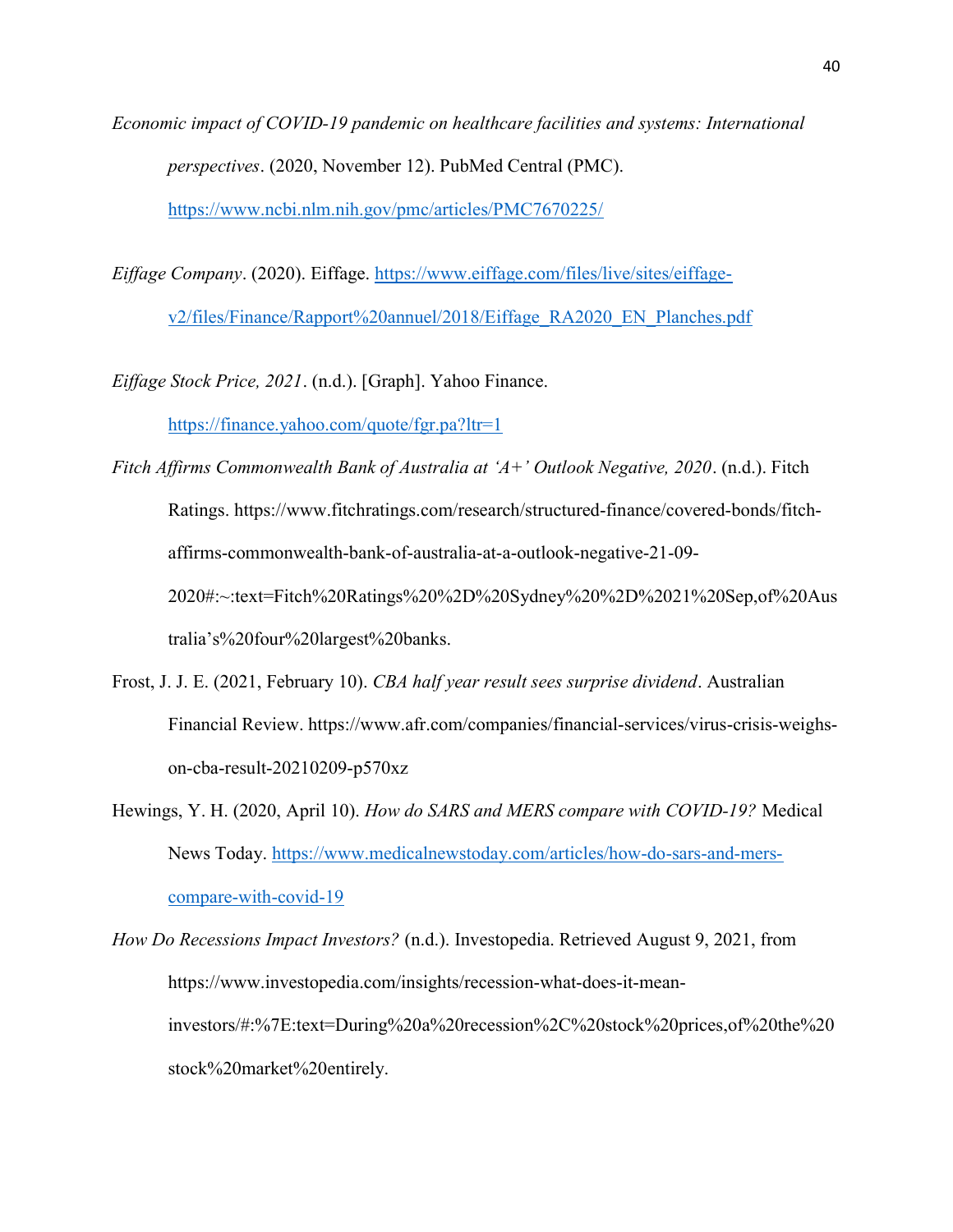- Ibn-Mohammed, T. I. (2021, January 1). A critical analysis of the impacts of COVID-19 on the global economy and ecosystems and opportunities for circular economy strategies. ScienceDirect. https://www.sciencedirect.com/science/article/pii/S0921344920304869#!
- Ripley, W. C. (2020, March 19). Hong Kong and Tokyo airports are handling coronavirus very differently. Which one has it right? CNN. https://edition.cnn.com/2020/03/18/asia/japancoronavirus-intl-hnk/index.html
- Staff, R. (2021, June 25). Australia's Commonwealth Bank to offer relief measures after Sydney lockdown. U.S. https://www.reuters.com/article/health-coronavirus-australiacba/australias-commonwealth-bank-to-offer-relief-measures-after-sydney-lockdownidUSL3N2O726Q
- Staff, R. (2020, May 12). Eiffage construction revenue tumbles as lockdowns hit activity. U.S. https://www.reuters.com/article/us-eiffage-results/eiffage-construction-revenue-tumblesas-lockdowns-hit-activity-idUSKBN22O2K7
- The Motley Fool Canada. (2021, June 15). 3 Reasons to Buy Canadian National Railway Stock Now. https://www.fool.ca/2021/06/16/3-reasons-to-buy-canadian-national-railway-stocknow/
- Ting, J. (2011, April 27). Why do so many corporations choose to incorporate in Delaware? WHYY. https://whyy.org/articles/why-do-so-many-corporations-choose-to-incorporatein-delaware/
- Walgreens 2020 10-K. (n.d.). Walgreens. Retrieved January 3, 2021, from https://s1.q4cdn.com/343380161/files/doc\_financials/2020/q4/9a63d04f-e4a3-4950-8c7a-0dec02c91c16.pdf